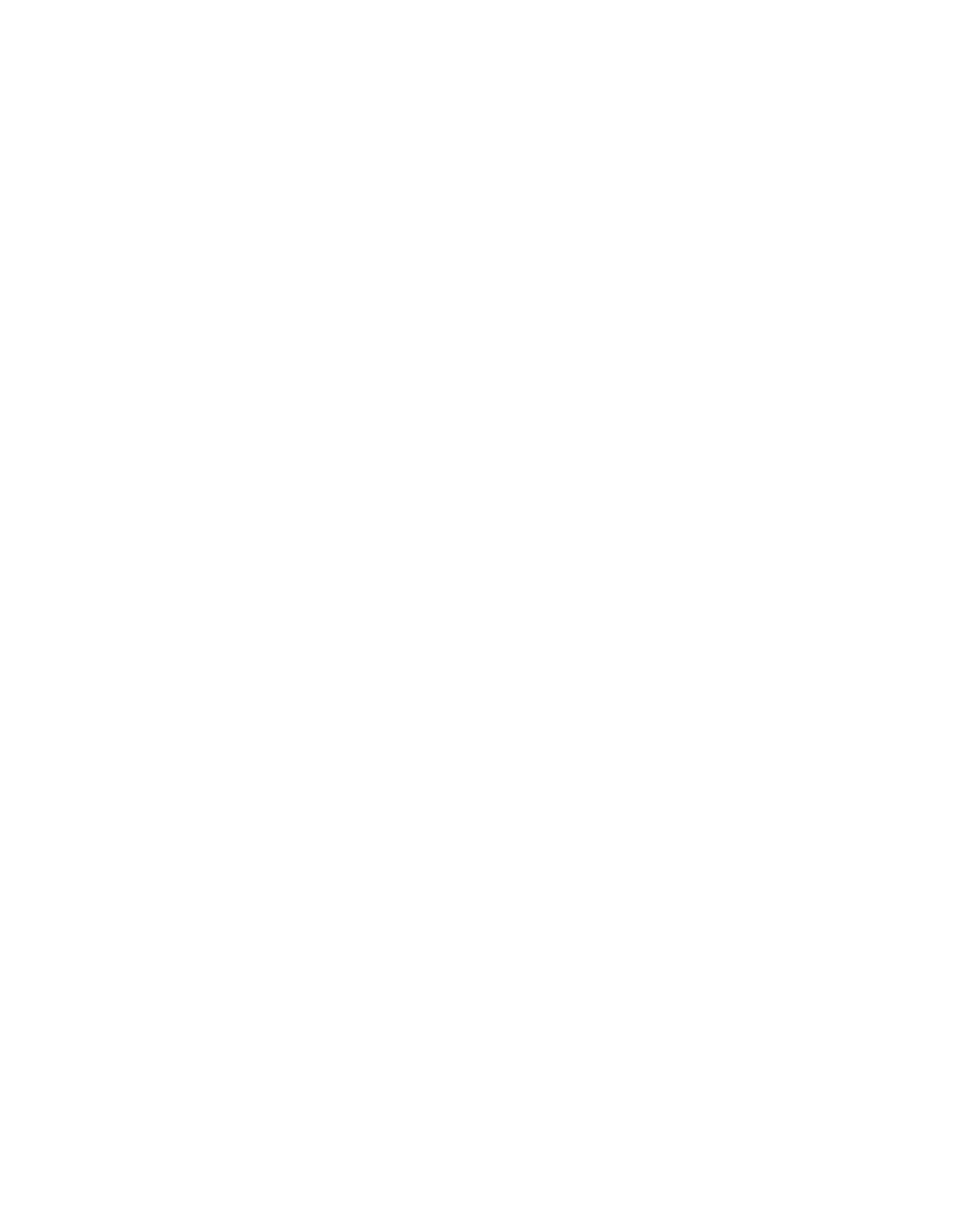# Contents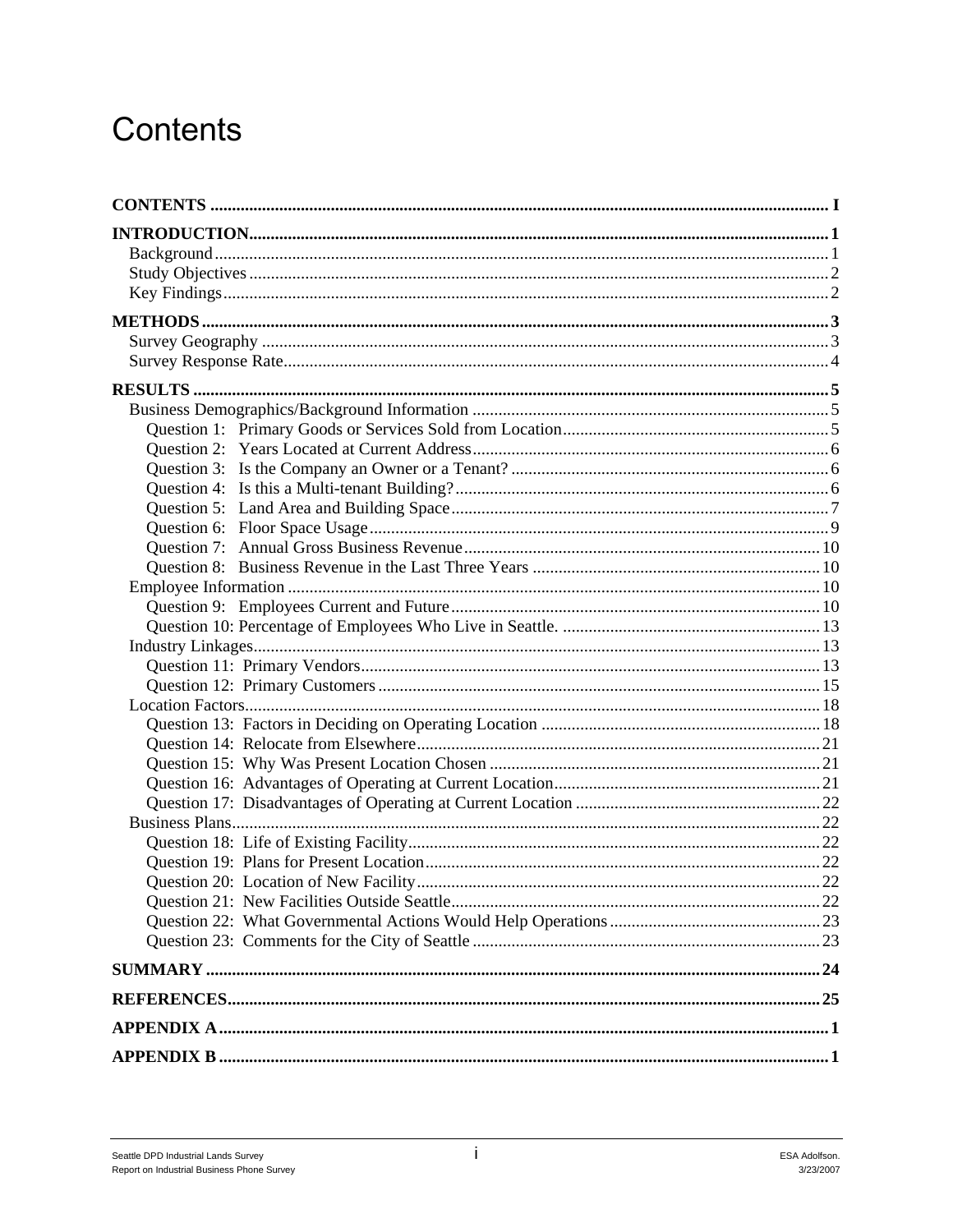#### **List of Tables**

#### **List of Figures**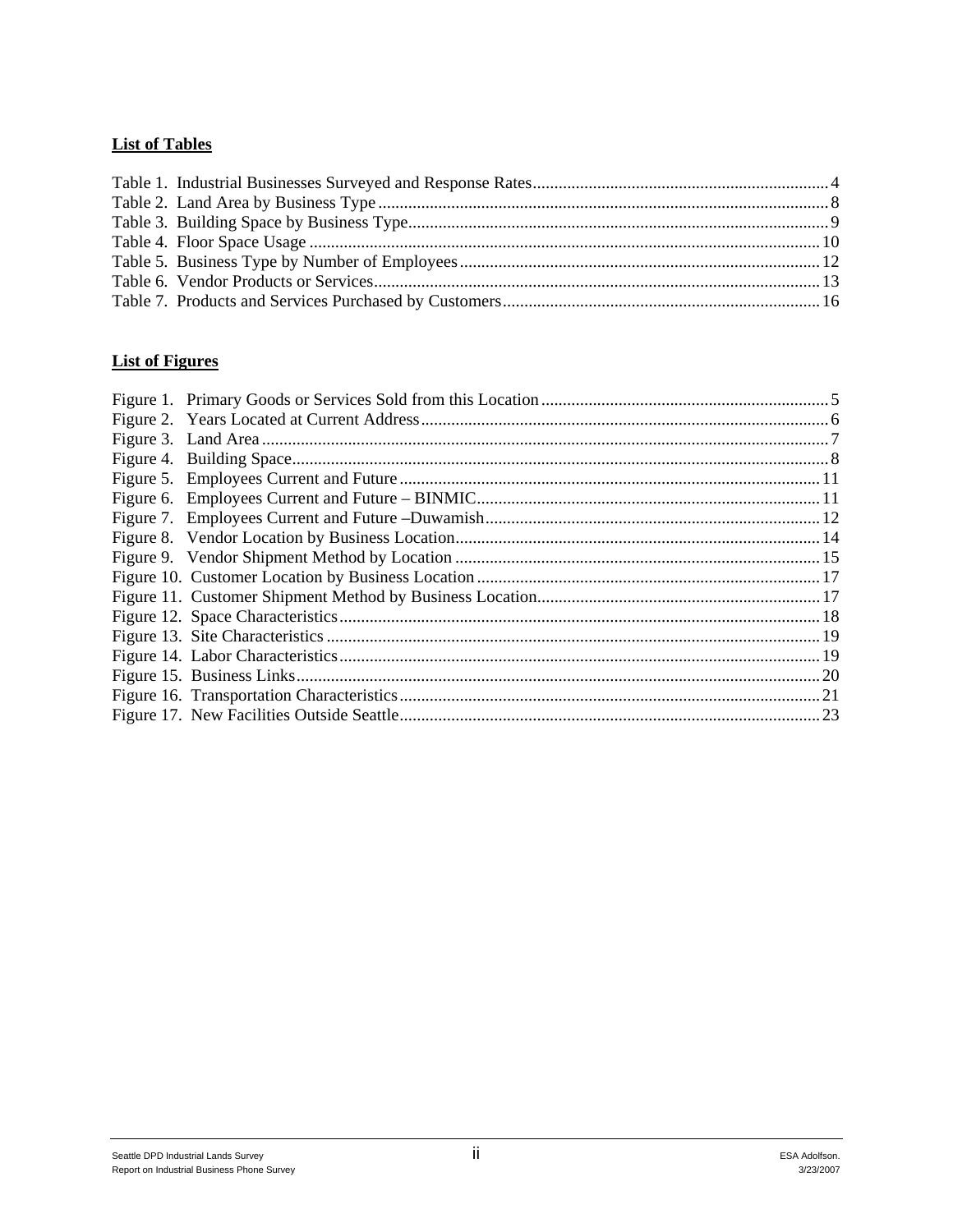# Introduction

The City of Seattle's Department of Planning and Development (DPD) is developing a comprehensive strategy for the City's industrial lands. As a means of providing background data necessary for development of the strategy as well as involving key stakeholders, DPD retained ESA Adolfson to conduct a phone survey of a sample of industrial businesses in the city. The purpose of the survey was to obtain an in-depth understanding of industrial operations, identify the specific pressures industrial businesses are facing, and to solicit business owners concerns regarding the City's industrial land use policies. This report presents the results of that survey.

## **Background**

Based on the valuable role industrial lands play in the economy of the city of Seattle, the City's Comprehensive Plan established a goal to preserve the City's designated industrial lands. While industrial activities are recognized as a key component of the region's economy, they can also conflict with other non-industrial land uses because of noise, odor, or hours of operation. The City's designated industrial lands provide industries with protected locations to operate in order to minimize these potential conflicts.

In recent years, the City of Seattle has been under increasing pressure to change or modify the designations of these industrial lands to allow more non-industrial uses. Each year requests are made to amend the Comprehensive Plan designations of industrial lands to allow other uses. Nearly every year at least one proposal to change industrial zoning on a parcel to a non-industrial zone is made. In response to these requests, the City decided to examine these issues comprehensively and develop a strategy to protect its industrial lands. Such a strategy will provide overarching policy guidance on how to respond to these requests and how to preserve these industrial lands for the region's future.

The City has two designated manufacturing industrial centers (MICs); the Ballard Interbay Northend Manufacturing and Industrial Center (BINMIC) and the Duwamish Manufacturing/Industrial Center (Duwamish). The BINMIC covers approximately 866 acres and the Duwamish covers approximately 3,981 acres. The city has an additional 295 acres of land zoned industrial outside of the two centers (City of Seattle, 2005a).

As part of the process of developing an industrial lands survey, City staff began to collect and analyze information regarding existing condition of the city's industrial areas. The City's Planning Commission, the Office of Economic Development, and the Department of Planning and Development prepared a report in August 2005, titled City of Seattle Industrial Land Study. This study provides an overview of the city's current industrial areas, the zoning and allowable uses within those areas, and how these areas can accommodate future industrial growth. It also describes the pressures these lands are facing to convert to non-industrial uses (City of Seattle, 2005a).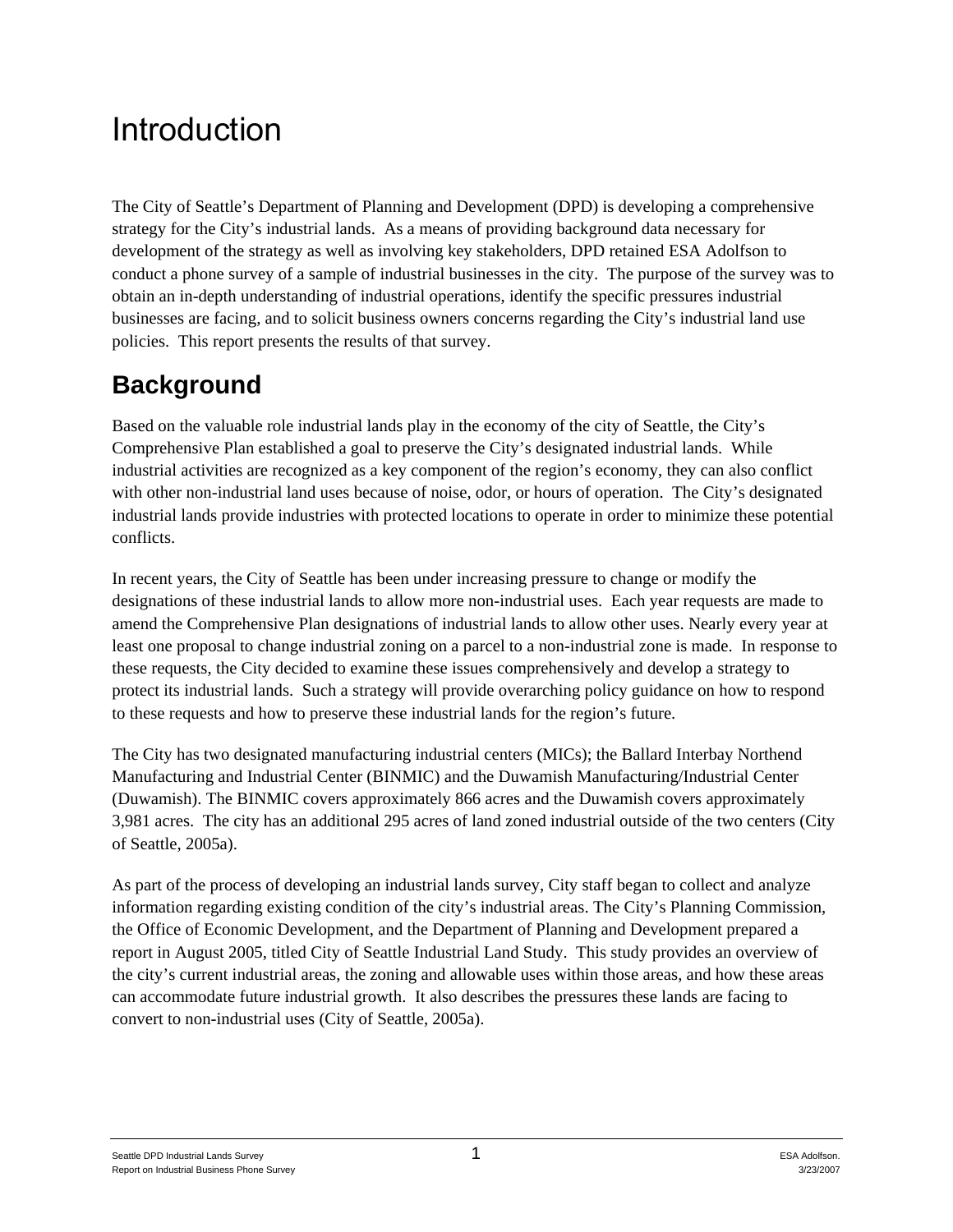A second study, prepared by the Seattle Planning Commission staff, titled *A Comparison of Industrial Lands Strategies*, was prepared in November 2005. This study also identifies some of the pressures that the City is facing to convert industrial lands to other uses. It then discusses four other cities that are facing similar problems and the strategies they are employing to address the problem (City of Seattle, 2005).

## **Study Objectives**

The objectives of this study are:

- 1. Involve a broad spectrum of industry owners and operators;;
- 2. Gather an in-depth understanding of how Seattle's industrial businesses operate;
- 3. Identify the specific pressures industrial businesses are facing to remain a viable enterprises; and
- 4. Solicit other concerns of industrial businesses and ideas to help in the development of industrial land use policies.

## **Key Findings**

The industrial businesses participating in this survey tended to be relatively small employers and who operate on relatively small sites and in small facilities. The respondent companies generally operate with local suppliers and local customers. Respondents tended to be tenants rather than owners.

Respondents indicated that they were partial to operating in Seattle and most said that if they were to relocate they would stay within the city. In fact, most of the businesses that had moved or changed location had relocated from within the Seattle industrial area. Primary reasons for their locational decisions included taxes, operational costs, traffic congestion, large truck access, adequate parking, cost of land/rent, and proximity to major highways.

Responses from the two indusial / manufacturing centers were in general similar, with some notable exceptions. The BINMIC had a higher percentage of marine-related businesses than the Duwamish and the industrial area as a whole. Survey participants in the BINMIC had been located at their addresses longer and had a higher rate of ownership than in the industrial area as a whole.

Several general themes emerged among the respondent's concerns. These concerns related to traffic and congestion, parking, infrastructure, ingress and egress issues, and operational costs. Most of the respondents also expressed concern about parking in the industrial areas. Lastly, respondents reported that the taxes and fees assessed by the City created a hardship for operation.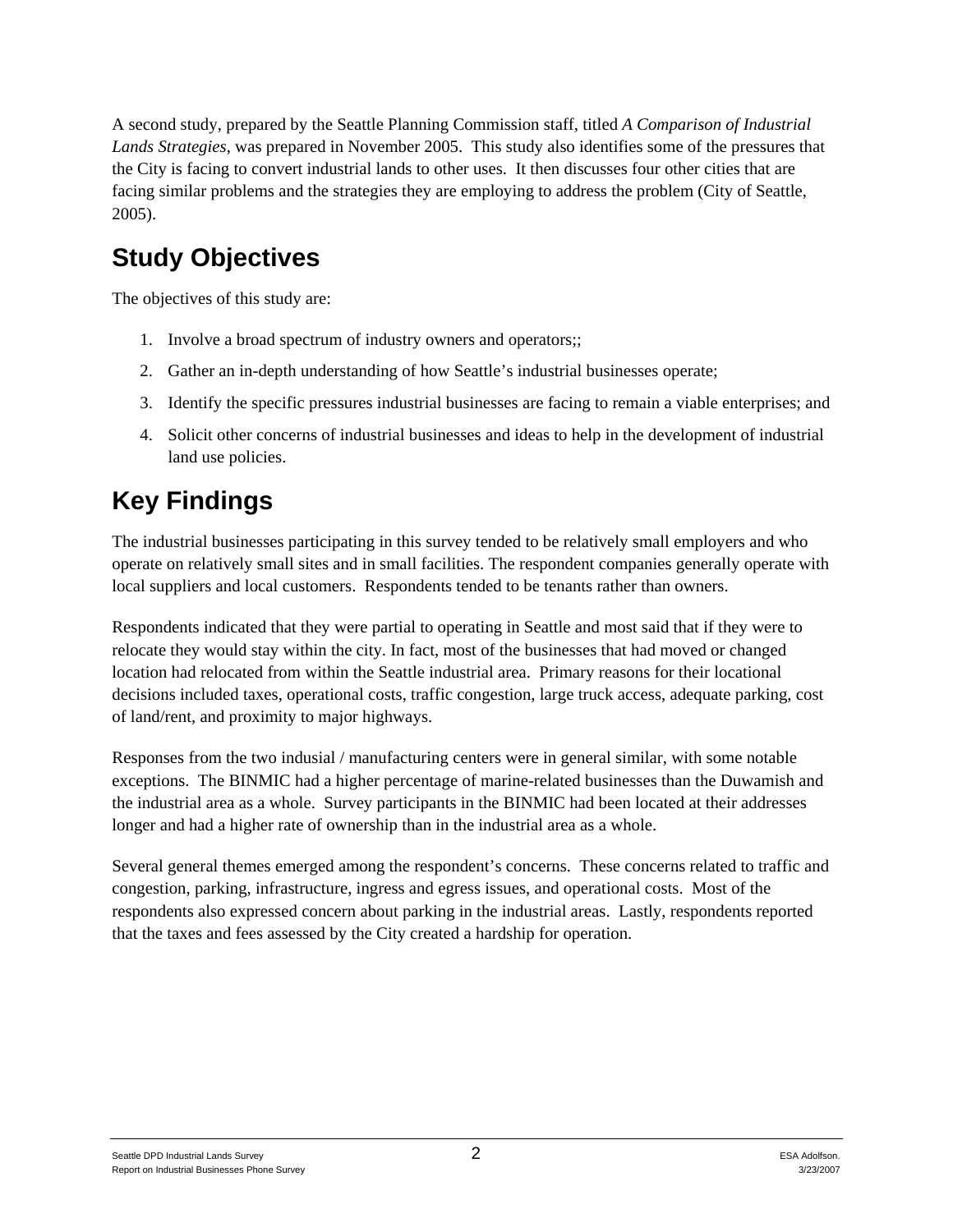# **Methods**

Information for this study was collected through a phone survey of businesses located within the BINMIC and Duwamish MICs. A survey instrument was developed by City staff for the study. It was composed of 23 questions that focused on the following topic areas: 1) business demographics / background information; 2) employee information; 3) industry linkages; and 4) location factors.

The survey instrument collected information through both short-answer questions aimed at specific information, and through open-ended questions designed to elicit more in-depth responses. For most of the short-answer question, results were easily summarized and displayed. In the case of the open-ended questions, categories were created and results were summarized and displayed based on common themes expressed by the respondents. A copy of the survey instrument is included in Appendix A.

A list of 300 potential survey participants of businesses located within the BINMIC and Duwamish MICs was developed by City staff in coordination with the Manufacturing and Industrial Council and supplied to ESA Adolfson. Firms located outside of the two manufacturing / industrial centers were not included in the survey. The survey was conducted in December 2006 and January 2007.

DPD staff prepared and mailed a letter of introduction to all of the potential survey participates in mid-December. ESA Adolfson began contacting each business on the staff-supplied list shortly before the letter was sent. Each business on the list was contacted and asked to participate at least twice. Surveys were primarily conducted over the phone but some respondents asked to be faxed or emailed the surveys. A total of 102 businesses responded to and completed the survey.

The results of this survey provide important information and raise important issues related to the city's industrial businesses. The trends identified within the surveyed population can serve as a guide to the planning process, but any conclusion drawn from these data must be considered carefully. The sampling methods used in this survey were not statistically valid. The applicability of these results may not be broadly applied, with any measure of confidence, to the greater population of industrial businesses. A complete summary of results from the survey are included in Appendix B.

## **Survey Geography**

Businesses on the contact list were a sample population of industrial businesses from Seattle's two major industrial areas, Ballard Interbay Northend Manufacturing/Industrial Center (BINMIC) and the Duwamish Manufacturing/Industrial Center (Duwamish). The BINMIC was further divided into two subareas; BINMIC North and BINMIC South. BINMIC North includes everything north of W Dravus Street, and BINMIC South includes everything south of W Dravus Street. Within the Duwamish there are four sub-areas; two areas east of the river, north of Spokane Street (SODO) and south of Spokane Street (Georgetown); and two areas west of the river, the South Park area (South Park) and everything else west of the river including Harbor Island (West Seattle).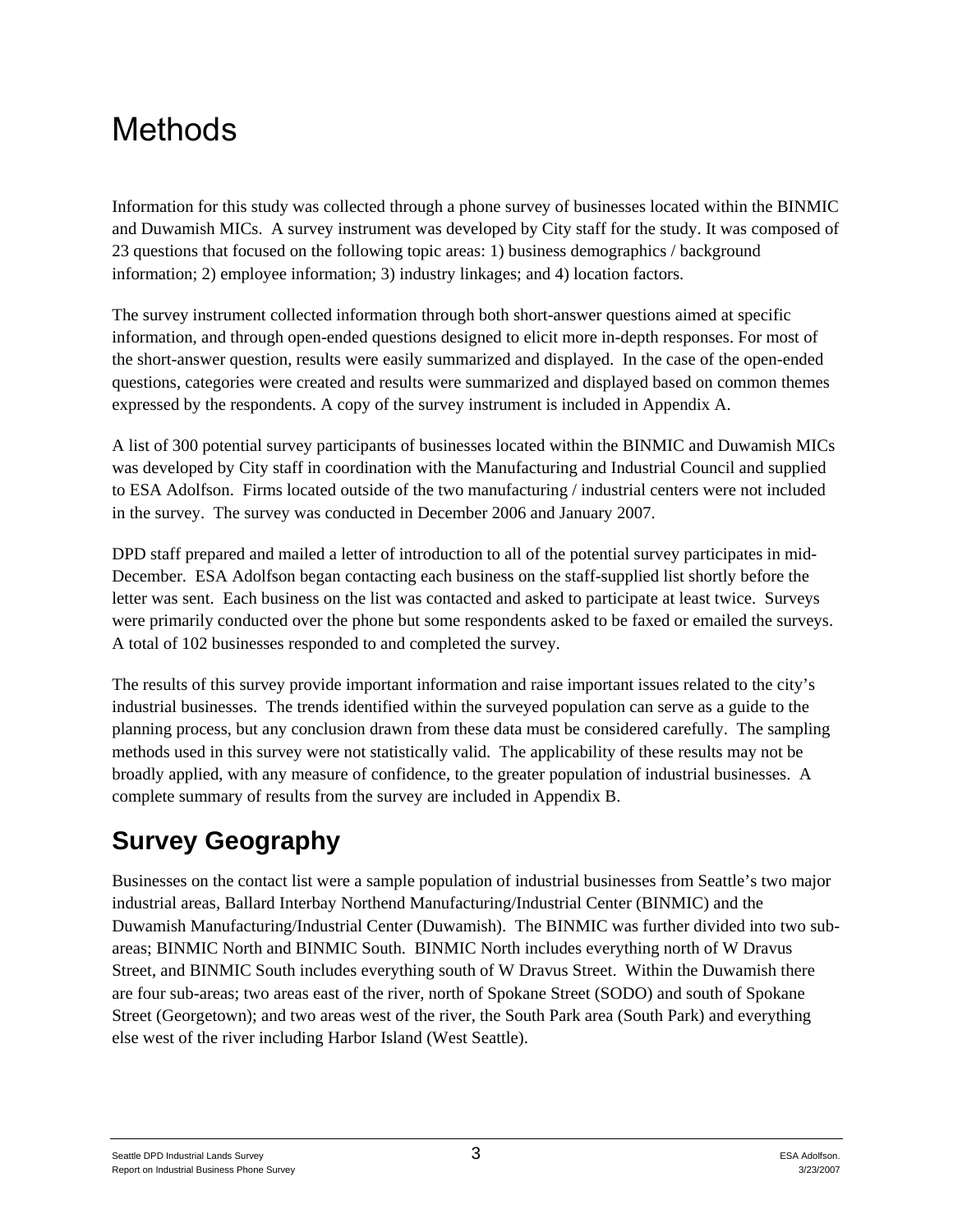## **Survey Response Rate**

Table 1 provides a breakdown, by geographic area, of the 300 businesses and the 102 survey respondents, with response rates for each area as well as the total:

| Location<br><b>Designation</b> | <b>DPD List</b> | <b>Respondents</b> |                |  |  |
|--------------------------------|-----------------|--------------------|----------------|--|--|
|                                |                 | <b>Number</b>      | <b>Percent</b> |  |  |
| <b>BINMIC North</b>            | 75              | 24                 | 32%            |  |  |
| <b>BINMIC South</b>            | 15              | 3                  | 19%            |  |  |
| SODO                           | 68              | 30                 | 44%            |  |  |
| Georgetown                     | 108             | 35                 | 32%            |  |  |
| South Park                     | 23              | 8                  | 35%            |  |  |
| <b>West Seattle</b>            | 11              | 4                  | 38%            |  |  |
| <b>Totals</b>                  | 300             | 102                | 34%            |  |  |

**Table 1. Industrial Businesses Surveyed and Response Rates** 

In general, the 102 respondents were distributed through the geographic areas in similar proportions as in the original list of potential respondents. Roughly a third of the potential contacts participated in the survey overall. The lowest response rate was in the BINMIC South area (19 percent), which was also the smallest pool of possible respondents. Also, because of the relatively small number of respondents in some areas, the importance of the results presented in the report as percentages may be overstated. In other words, individual respondents in smaller groups will have more influence over the total outcome. The sample size or number of respondents should be considered when reviewing these results.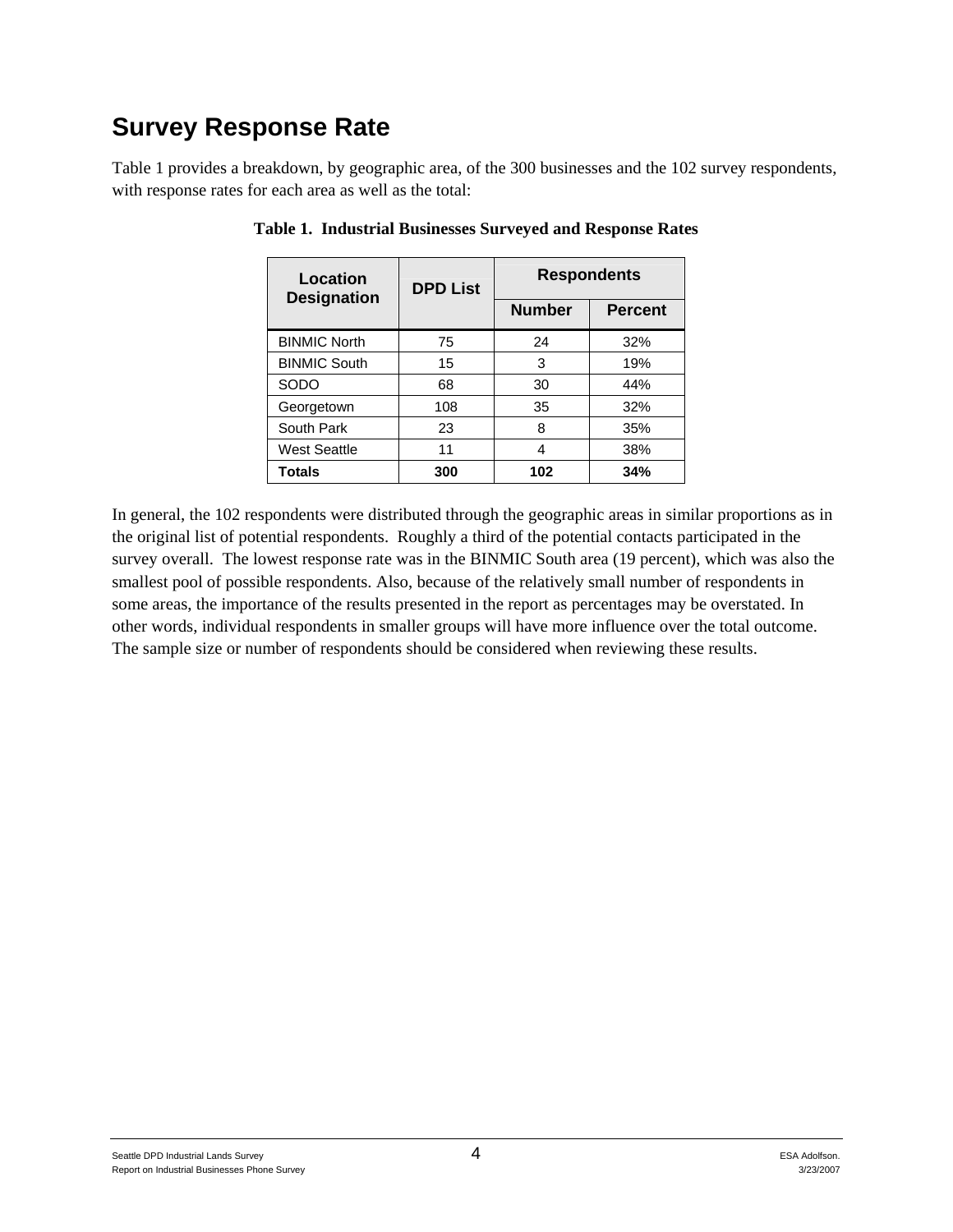# **Results**

### **Business Demographics/Background Information**

### **Question 1: Primary Goods or Services Sold from Location**

Question 1 asked respondents what primary goods and/or services are manufactured/sold from their location (Figure 1). Responses were categorized into one of thirteen categories. These include, autorelated, warehouse/distributing, art-related, import/export, fabrication, constructed-related, manufacturing/repair, marine-related, signage, office products, sales, education/non-profit, and other. Warehouse/distribution and construction-related businesses were the largest category, each with 18 percent. Manufacturing/repair was next, with 14 percent, followed by marine-related business (11 percent). No other categories contained more than 10 percent.

The BINMIC has a higher percentage of manufacturing/repair and marine-related businesses, while the Duwamish has more construction-related and warehouse/distribution businesses. In the BINMIC manufacturing/repair (28 percent), marine-related businesses (16 percent), and auto-related and signage (12 percent) occurred in higher proportion than in the Duwamish area. In the Duwamish area construction related businesses had the majority with 22 percent, followed by warehouse/distribution with 21 percent, and sales with 10 percent.



**Figure 1. Primary Goods or Services Sold from this Location**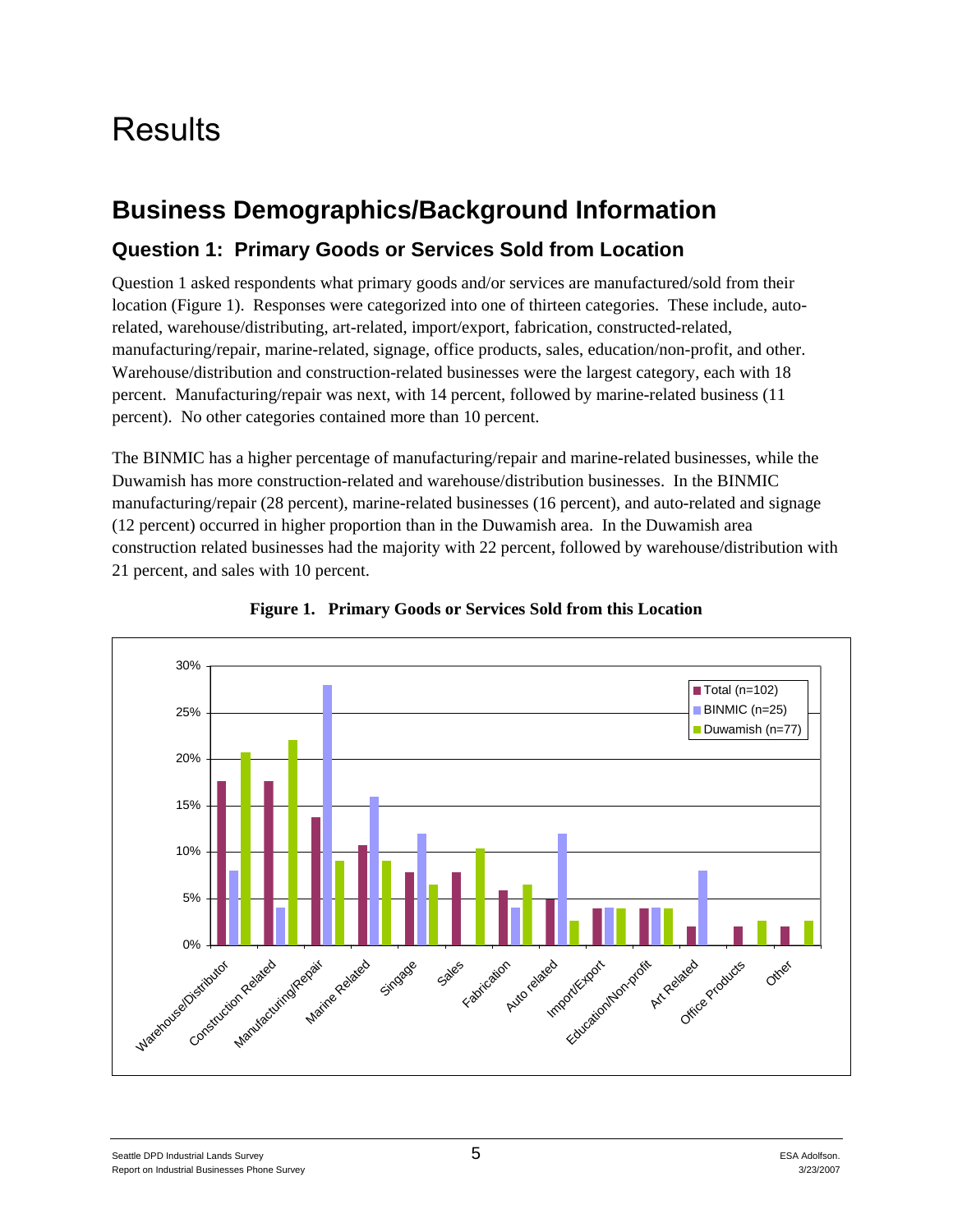### **Question 2: Years Located at Current Address**

In Question 2, respondents were asked to identify how many years the company had been located at its current address (Figure 2). The largest group (26 percent) had been at their location for between 0 to 5 years. Those at their current locations from between 6 to 10 years followed at 15 percent. This downward trend continued with a small jump at 16 to 20 years (12 percent).

Among all respondents, the median duration of time at their current address was 15 years. Respondents in the BINMIC and Duwamish had median location durations of 20 years and 14 years respectively. Many of the respondents stated that they had relocated from other facilities within the Seattle industrial area. Most of the relocations were due to business expansion, better facilities, or cheaper land/rent.





### **Question 3: Is the Company an Owner or a Tenant?**

This question asked respondents if the business was an owner or tenant of the property identified in Question 2. The majority of respondents (68 percent) were tenants; the remaining 32 percent were owners. In the BINMIC industrial area, 76 percent of businesses were tenants and 24 percent were owners, whereas in the Duwamish 65 percent were tenants and 35 percent were owners. In the industrial area as a whole there are about twice as many business that lease than own.

### **Question 4: Is this a Multi-tenant Building?**

As a follow-up question, respondents were asked if the facility identified in Question 2, was a multitenant building. Results of this question indicated that approximately half of the respondents (50 percent) were in multi-tenant buildings.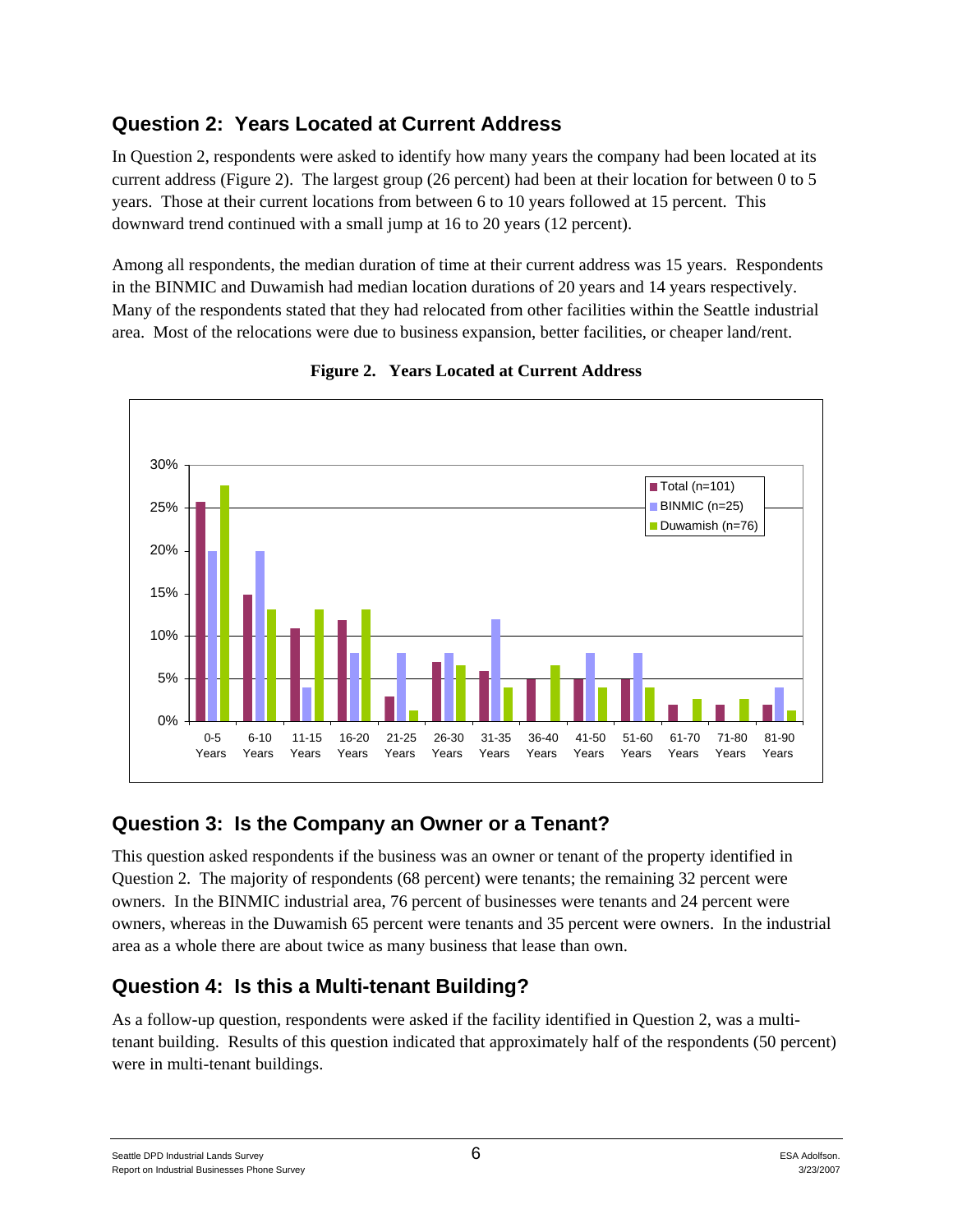### **Question 5: Land Area and Building Space**

Question 5 asked respondents to estimate the current land area and the building space at their site (Figure 3). Only 54 percent of participants responded to the question. Of those who responded, 78 percent were within the first two categories and had land area less than 3 acres. The remaining four categories each had approximately 5 percent of responses each. The median land area for recorded responses was 1 acre. This suggests that the majority of industrial businesses in the Seattle area operate in relatively small locations.





Ninety-four percent of those surveyed responded when asked to estimate building square footage (Figure 4). Of those, 25 percent had between 1,000 and 5,000 square feet, while 18 percent had between 5,000 and 10,000 square feet, and 22 percent had between 10,000 and 25,000 square feet. The median building square footage was 12,500 square feet.

Survey responses also indicate a difference between geographic areas. Land and building areas in the BINMIC area were generally smaller than in the industrial area as whole (Figure 3 and 4). The largest percentage (63 percent) of respondents had less than 1 acre and 46 percent had 1,000 to 5,000 square feet of building area. Meanwhile, in the Duwamish, businesses had larger land areas and larger building areas than in the industrial area as a whole. The majority (43 percent) of land areas were between 1 and 3 acres. Building square footages were larger across the board with the majority (42 percent) split between 10,000 to 25,000 and 25,000 to 50,000 square feet. This indicates that the Duwamish area has larger lots and bigger buildings allowing more expansive operations.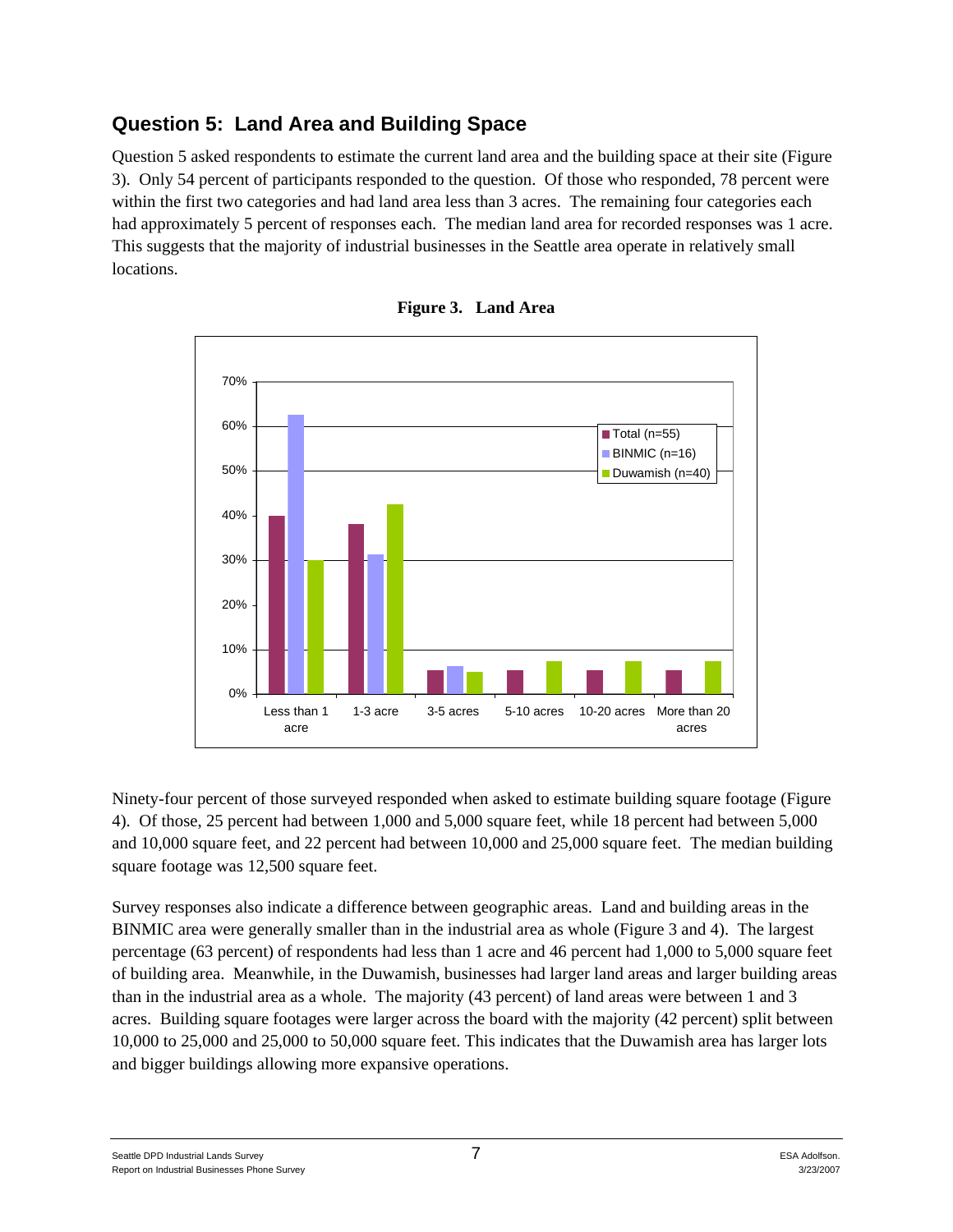Land area data were cross-tabulated with business type date from Question 1. As shown in Table 2, fabrication and construction-related businesses had some of the largest land areas, as evidenced by the high mean, but also contain business on small properties, as evidenced by the relatively low median. By a large margin, the education/Non-profit category has the highest median land area, but contained only one respondent. In general warehouse/distribution and marine-related businesses were the largest land users among survey respondents. Office products businesses reported the lowest land areas. Table 2, below, shows the total results of the cross-tabulation.

|                                  | Number of          | <b>Land Area (acres)</b> |               |  |  |
|----------------------------------|--------------------|--------------------------|---------------|--|--|
| <b>Business Type<sup>1</sup></b> | <b>Respondents</b> | Mean                     | <b>Median</b> |  |  |
| Fabrication                      | 5                  | 9.1                      | 1.3           |  |  |
| <b>Construction Related</b>      | 12                 | 7.6                      | 1.0           |  |  |
| Education/Non-profit             | 1                  | 6.5                      | 6.5           |  |  |
| Import/Export                    | 2                  | 6.3                      | 0.7           |  |  |
| Warehouse/Distribution           | 7                  | 3.7                      | 2.0           |  |  |
| Marine Related                   | 8                  | 3.3                      | 2.3           |  |  |
| Signage                          | 3                  | 2.7                      | 0.4           |  |  |
| Manufacturing/Repair             | 10                 | 1.7                      | 1.0           |  |  |
| Sales                            | 1                  | 1.0                      | 1.0           |  |  |
| Auto Related                     | 5                  | 0.7                      | 0.5           |  |  |
| Other                            | 1                  | 0.5                      | 0.5           |  |  |
| <b>Art Related</b>               | 1                  | 0.2                      | 0.2           |  |  |
| <b>Office Products</b>           | O                  | 0.0                      | 0.0           |  |  |
| Business Type data from question |                    |                          |               |  |  |

**Table 2. Land Area by Business Type** 

|     |           |  |             |  |              |  |         |  |         | $\blacksquare$ Total (n=96) |  |           |
|-----|-----------|--|-------------|--|--------------|--|---------|--|---------|-----------------------------|--|-----------|
| 45% |           |  |             |  |              |  |         |  |         | BINMIC (n=24)               |  |           |
| 40% |           |  |             |  |              |  |         |  |         | Duwamish ( $n=72$ )         |  |           |
| 35% |           |  |             |  |              |  |         |  |         |                             |  |           |
| 30% |           |  |             |  |              |  |         |  |         |                             |  |           |
| 25% |           |  |             |  |              |  |         |  |         |                             |  |           |
| 20% |           |  |             |  |              |  |         |  |         |                             |  |           |
| 15% |           |  |             |  |              |  |         |  |         |                             |  |           |
| 10% |           |  |             |  |              |  |         |  |         |                             |  |           |
| 5%  |           |  |             |  |              |  |         |  |         |                             |  |           |
| 0%  |           |  |             |  |              |  |         |  |         |                             |  |           |
|     | Less than |  | 1,000-5,000 |  | 5,000-10,000 |  | 10,000- |  | 25,000- |                             |  | More than |

**Figure 4. Building Space**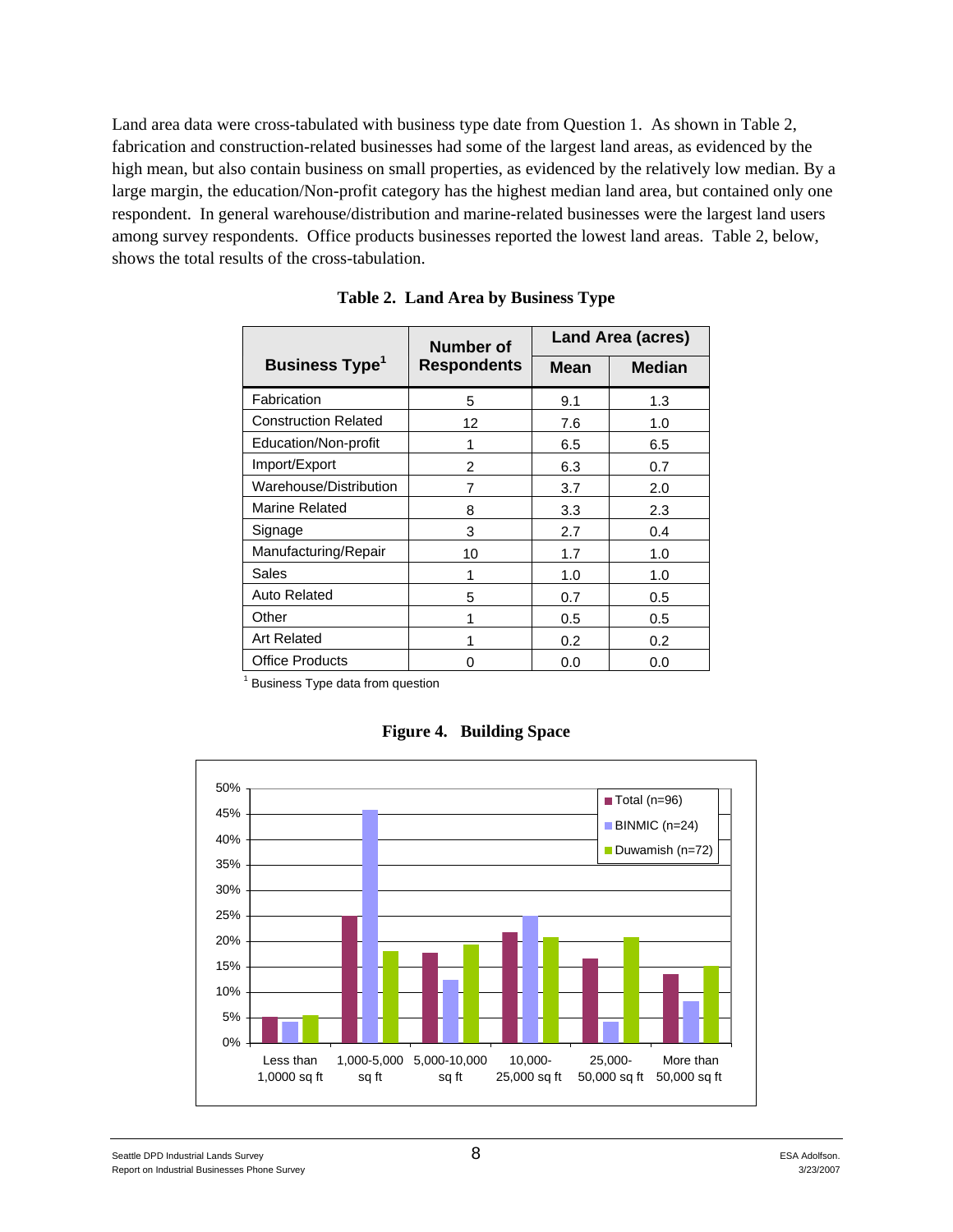Building space data were cross-tabulated with business type date from Question 1. As shown in Table 3, import/export businesses had large mean building spaces, but a relatively low median. This indicates that there are few firms with large buildings, but most have relatively small buildings. Warehouse/distribution and fabrication business had the highest mean and median building spaces, indicating that, in general these operations use the largest buildings. Office products businesses reported the lowest land areas. Table 3, below, shows the total results of the cross-tabulation.

|                                  | <b>Number of</b>   | <b>Building Space (sq. ft.)</b> |               |  |  |
|----------------------------------|--------------------|---------------------------------|---------------|--|--|
| <b>Business Type<sup>1</sup></b> | <b>Respondents</b> | Mean                            | <b>Median</b> |  |  |
| Import/Export                    | 4                  | 104,038                         | 6,825         |  |  |
| Warehouse/Distribution           | 17                 | 74,022                          | 24,000        |  |  |
| Fabrication                      | 6                  | 63,005                          | 27,500        |  |  |
| <b>Construction Related</b>      | 17                 | 36,190                          | 12,000        |  |  |
| Sales                            | 7                  | 29,229                          | 20,000        |  |  |
| <b>Marine Related</b>            | 9                  | 24,684                          | 16,000        |  |  |
| Manufacturing/Repair             | 14                 | 23,900                          | 16,500        |  |  |
| Signage                          | 7                  | 22,129                          | 6,000         |  |  |
| <b>Art Related</b>               | 2                  | 7,000                           | 7,000         |  |  |
| Education/Non-profit             | 4                  | 6,825                           | 7,750         |  |  |
| <b>Auto Related</b>              | 6                  | 5,933                           | 4,500         |  |  |
| Other                            | $\overline{2}$     | 5,050                           | 5,050         |  |  |
| <b>Office Products</b>           |                    | 2,500                           | 2,500         |  |  |

**Table 3. Building Space by Business Type** 

<sup>1</sup> Business Type data from question

### **Question 6: Floor Space Usage**

This question asked respondents how floor space was used. Respondents were asked to estimate what percentage of the space was used for; Manufacturing/Industrial/Repair, Warehouse/Storage, Retail/Showroom, Office and Other. Not every respondent provided a percentage for each category. Table 4 displays the total number of respondents in each of the five categories. Office was the largest group, 96 respondents indicated that they had some portion of their floor space used for office purposes, although respondents indicated that the office comprised a small portion of their building area. Other major uses were Warehouse/Storage (70 respondents) and Manufacturing/Industrial/Repair (53 respondents).

Grouping them into percentage of floor space categories further refined these responses. These responses indicate that the majority of businesses in the industrial area use the bulk of their space for Warehouse/Storage and Manufacturing/Industrial/Repair. In the 75-100 percent group, responses were dominated by Warehouse/Storage (30 respondents), and Manufacturing/Industrial/Repair (26 respondents). Another 13 and 10 respondents said they use 50-75 percent of their space for Manufacturing/Industrial/Repair and Warehouse/Storage, respectively. In the 25-50 percent group Warehouse/Storage (13) and Office (12) makes up the most responses. In the smallest group (0-25 percent), Office had the most responses with 72.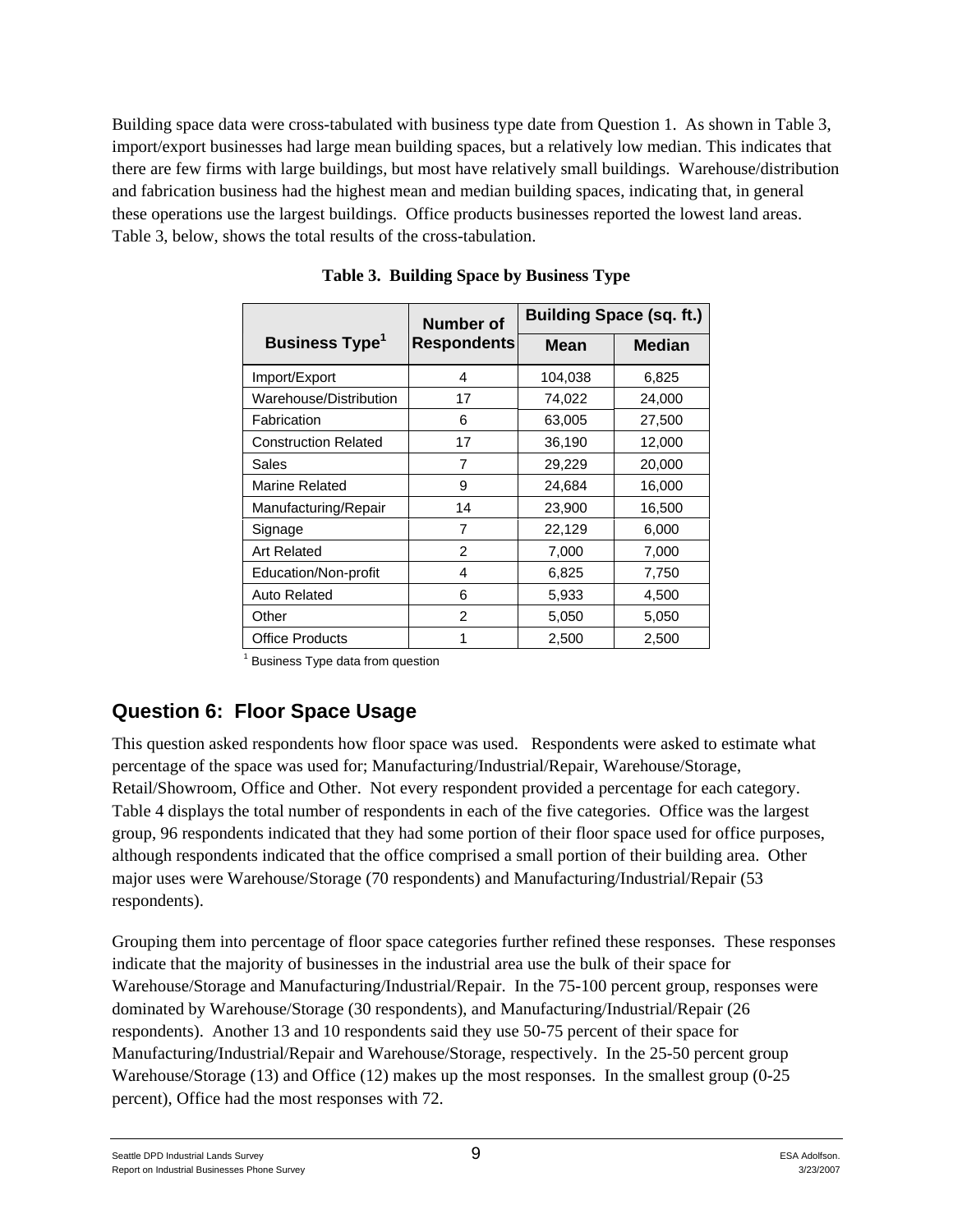|                                     |                     | <b>Floor Space Usage Categories</b> |                  |                   |                                      |  |  |  |
|-------------------------------------|---------------------|-------------------------------------|------------------|-------------------|--------------------------------------|--|--|--|
| <b>Uses</b>                         | $0 - 25$<br>percent | $25 - 50$<br>percent                | 50-75<br>percent | 75-100<br>percent | <b>Number of</b><br><b>Responses</b> |  |  |  |
| Office                              | 72                  | 12                                  | 5                |                   | 96                                   |  |  |  |
| Warehouse / Storage                 | 17                  | 13                                  | 10               | 30                | 70                                   |  |  |  |
| Manufacturing / Industrial / Repair |                     |                                     | 13               | 26                | 53                                   |  |  |  |
| Retail / Showroom                   | 10                  | 2                                   |                  | 3                 | 16                                   |  |  |  |
| Other                               | 2                   | 0                                   | 2                |                   | 5                                    |  |  |  |

**Table 4. Floor Space Usage** 

### **Question 7: Annual Gross Business Revenue**

Question 7, asked respondents what the approximate annual gross business revenue provided form the site was. The majority (40 percent) of respondents answered \$1 to 5 million, while 33 percent answered less than \$1 million, and 18.3 percent said \$5-20 million. Very few people reported gross business revenue between \$20-50 million (6 percent) and over \$50 million (2 percent).

### **Question 8: Business Revenue in the Last Three Years**

In Question 8, respondents were asked if business revenues have increased, decreased, or stayed the same, in the last three years. Most (66 percent) of respondents reported that business revenue has increased. Twenty-five percent reported that business has decreased and 8 percent reported that business has stayed the same.

## **Employee Information**

### **Question 9: Employees Current and Future**

Question 9 was a two-part question, the first part asked respondents how many full-time and part-time employees currently work at their locations, and the second part asked how many were anticipated in three to five years. Results for current full-time, part-time, future full-time and future part-time are summarized in Figure 5. This figure might be a little misleading because it displays direct responses rather than percentage of response. This was done because not all those surveyed responded to each question. Seventy respondents (out of 98) said they had 0 to 20 current full-time employees. Sixty respondents (out of 89) estimated that they would have between 0 and 20 future full-time employees. Twenty-five respondents (out of 28) said they had 0 to 20 current part-time employees. Twenty-three respondents (out of 25) estimated that they would have between 0 and 20 future part-time employees. In general the figure shows that the majority of business surveyed are small to mid-sized employers.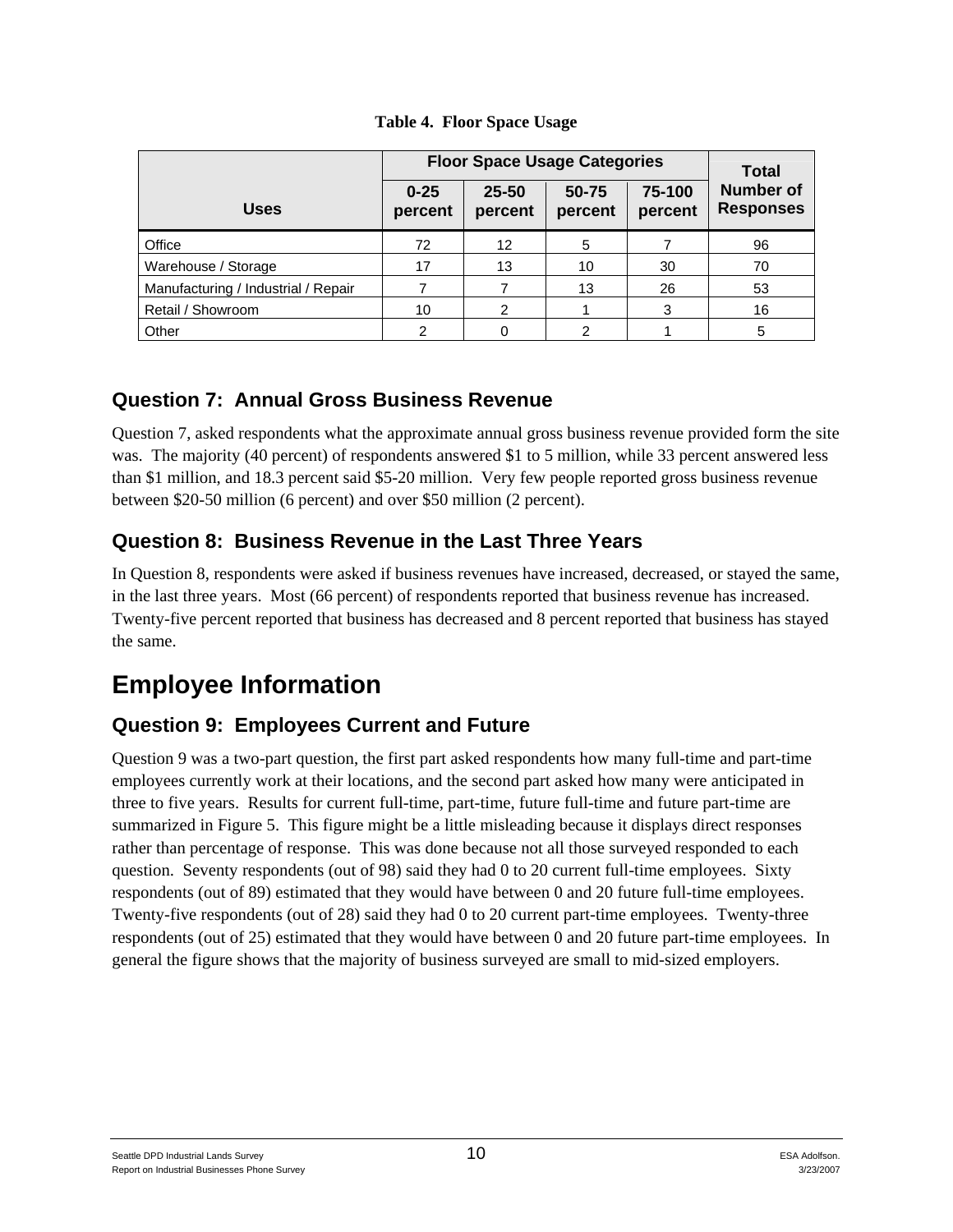

**Figure 5. Employees Current and Future** 

Employment in the BINMIC and Duwamish areas is displayed in Figure 6 and 7. The BINMIC is a much smaller geographical area with fewer firms and/or less responses. In general the businesses have between 0 to 40 employees, with a few reporting between 40 to 80 employees. On the other hand, the Duwamish comprises a larger geographic area with more firms. Responses were similar with the large majority having between 0 to 40 employees. In the BINMIC and the Duwamish area median current full-time employees were 6 and 12, respectively. Generally, the firms in the Duwamish are larger and employ more people, than those in the BINMIC.



**Figure 6. Employees Current and Future – BINMIC**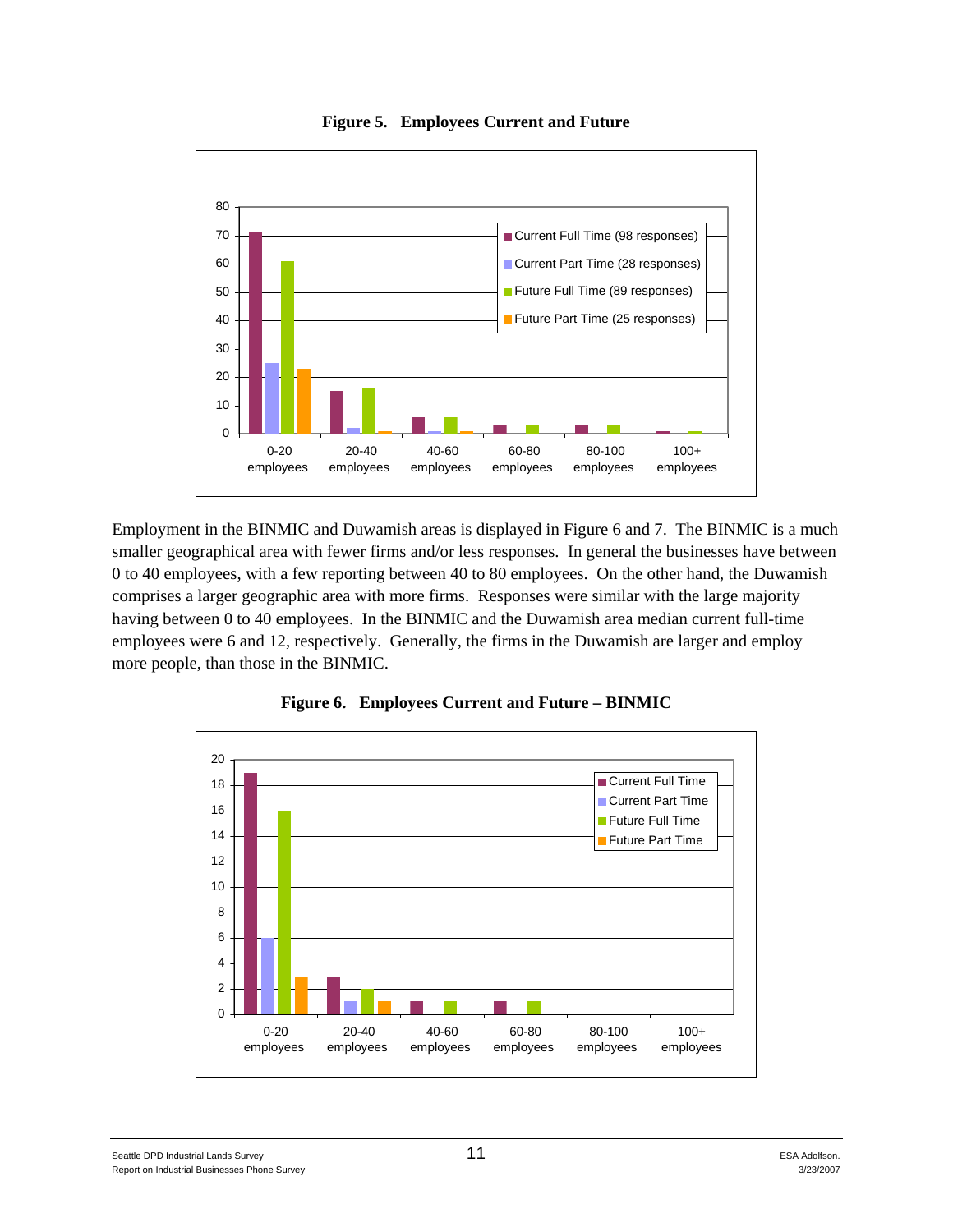

**Figure 7. Employees Current and Future –Duwamish** 

These data were also cross-tabulated with the data on business type from Question 1. The results shown in Table 5 indicate that construction, sales, and marine-related businesses included in the survey have the highest average number of employees, but that sales and marine-related business had the higher median number of employees. The relatively small median number of employees and large average number for construction-related businesses indicate that there are many smaller firms and few very large firms. In general sales, marine-related, import/export, and office products were largest employers in the surveyed group. The smallest employers were art and auto-related business. Table 5, below, shows the total results of the cross-tabulation.

| <b>Business Type<sup>1</sup></b> | <b>Number of</b>   | <b>Number of Employees</b> |               |  |  |  |
|----------------------------------|--------------------|----------------------------|---------------|--|--|--|
|                                  | <b>Respondents</b> | <b>Mean</b>                | <b>Median</b> |  |  |  |
| <b>Construction Related</b>      | 19                 | 44                         | 10            |  |  |  |
| Sales                            | 9                  | 31                         | 21            |  |  |  |
| <b>Marine Related</b>            | $12 \overline{ }$  | 25                         | 18            |  |  |  |
| Warehouse/Distribution           | 17                 | 23                         | 13            |  |  |  |
| Fabrication                      | 6                  | 22                         | 12            |  |  |  |
| Import/Export                    | 4                  | 21                         | 15            |  |  |  |
| Manufacturing/Repair             | 11                 | 20                         | 10            |  |  |  |
| <b>Office Products</b>           | 2                  | 15                         | 15            |  |  |  |
| Education/Non-profit             | 4                  | 13                         | 13            |  |  |  |
| Auto Related                     |                    | 12                         | 9             |  |  |  |
| Signage                          | 7                  | 10                         | 11            |  |  |  |
| <b>Art Related</b>               | 2                  | 2                          | 2             |  |  |  |
| Other                            | $\mathfrak{p}$     | $\mathfrak{p}$             | 2             |  |  |  |

**Table 5. Business Type by Number of Employees** 

<sup>1</sup> Business Type data from question 1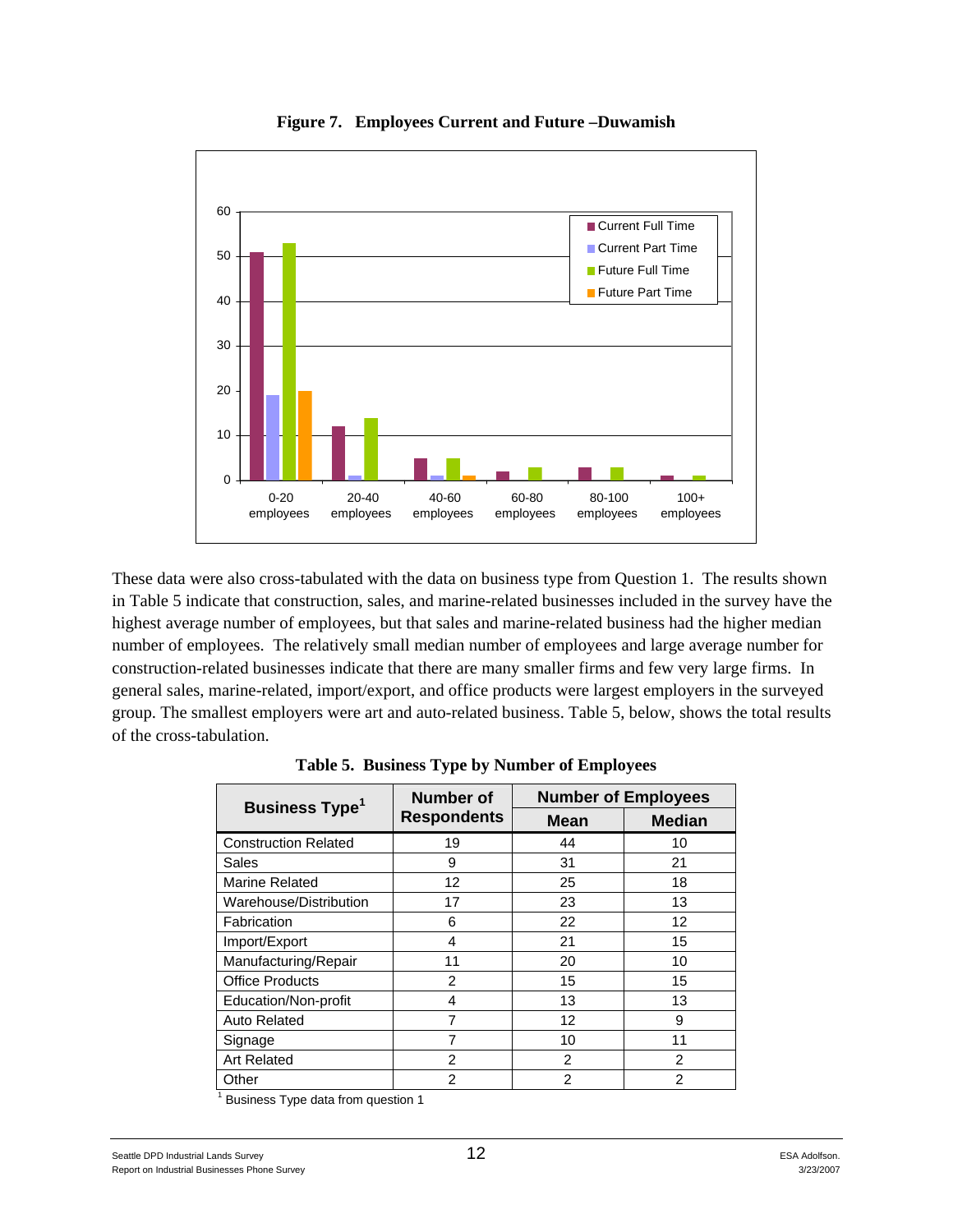### **Question 10: Percentage of Employees Who Live in Seattle.**

This question asked respondents to estimate the percentage of employees who live in the city of Seattle. The largest group of respondents (49 percent) said that 0 to 25 percent of their employees live in Seattle. Twenty-one percent of respondents reported that 75 to 100 percent of employees live in Seattle. Approximately, 15 and 14 percent of respondents had between 25 to 50 percent and 50 to 75 percent of employees living in Seattle, respectively. Many respondents stated that the cost of housing was the main reason more of their employees live outside of Seattle.

## **Industry Linkages**

### **Question 11: Primary Vendors**

Question 11 asked respondents to list their three primary vendors. The survey asked for vendors name, products or services they supply, the primary location of vendor, and the method of shipment. Vendor names were too unique to display in any meaningful way. Products and services were grouped by location and are displayed in Table 6.

| <b>BINMIC North</b>           | <b>BINMIC South</b>                  | <b>SODO</b>                                  | Georgetown                   | <b>South Park</b>          | <b>West</b><br><b>Seattle</b> |
|-------------------------------|--------------------------------------|----------------------------------------------|------------------------------|----------------------------|-------------------------------|
| Canning supplies              | Clothing                             | Batteries & supplies                         | <b>Adhesives</b>             | <b>Brass</b>               | <b>Baking Products</b>        |
| <b>Building supplies</b>      | Lubricants                           | Communications parts                         | Alcohol                      | Copper                     | Barge maintenance             |
| <b>Auto Parts</b>             | Raw material for signage Diesel fuel |                                              | Athletic flooring            | Electrical                 | Engines                       |
| Boat sling equipment          | Toys                                 | Dry Goods                                    | Auto parts                   | Lumber                     | Espresso<br>equipment         |
| Chemicals<br>Concrete forming |                                      | Eggs                                         | Carpet                       | Re-conditioned drums Flour |                               |
| accessories                   |                                      | Envelopes                                    | Cartons                      | <b>Steel</b>               | Food                          |
| Crafts and gift imports       |                                      | Equipment rental                             | Clay                         | <b>Trailers</b>            | Fuel                          |
| Fabrics/Sewing/Aluminum       |                                      | Flash valve                                  | <b>Construction supplies</b> |                            | Moorage/storage               |
| <b>Fishing vessels</b>        |                                      | Forms / Printing                             | Corrugated boxes             |                            |                               |
| Freight shipping              |                                      | Freight                                      | Dairy                        |                            |                               |
| Fuel                          |                                      | Glass                                        | <b>Electric Parts</b>        |                            |                               |
| Glass                         |                                      | Grain elevators                              | Energy                       |                            |                               |
| Heating oil & petroleum       |                                      | Lumber                                       | Equipment                    |                            |                               |
| Manual labor                  |                                      | Materials/Fixtures                           | Equipment services           |                            |                               |
| <b>Marine Supply</b>          |                                      | Metal - raw materials                        | Fans                         |                            |                               |
| <b>Plastic Containers</b>     |                                      | Paper & office supplies                      | <b>Fasteners</b>             |                            |                               |
| Plastic sheeting              |                                      | <b>Plastics</b>                              | Flour                        |                            |                               |
| Pottery supply products       |                                      | Printing                                     | Foam                         |                            |                               |
| Pumps                         |                                      | <b>Promotional Supplies</b>                  | <b>Forklifts</b>             |                            |                               |
| Raw materials for wiring      |                                      | Propane                                      | Furniture                    |                            |                               |
| Ship building materials       |                                      | Rail Agent                                   | Hardware                     |                            |                               |
| <b>Steel</b>                  |                                      | Repairs                                      | Industrial supplies          |                            |                               |
| <b>Textiles</b>               |                                      | <b>RFG Material</b>                          | Ladders                      |                            |                               |
| Wire and rope                 |                                      | Rigging                                      | Levels                       |                            |                               |
|                               |                                      | Safety equipment                             | Liquid chemicals             |                            |                               |
|                               |                                      | Sign materials                               | Mailing services             |                            |                               |
|                               |                                      | <b>Steel</b>                                 | Office supplies              |                            |                               |
|                               |                                      | Trucking                                     | Paint/Supplies               |                            |                               |
|                               |                                      | Variety of needed materials part fabrication |                              |                            |                               |

| <b>Table 6. Vendor Products or Services</b> |
|---------------------------------------------|
|---------------------------------------------|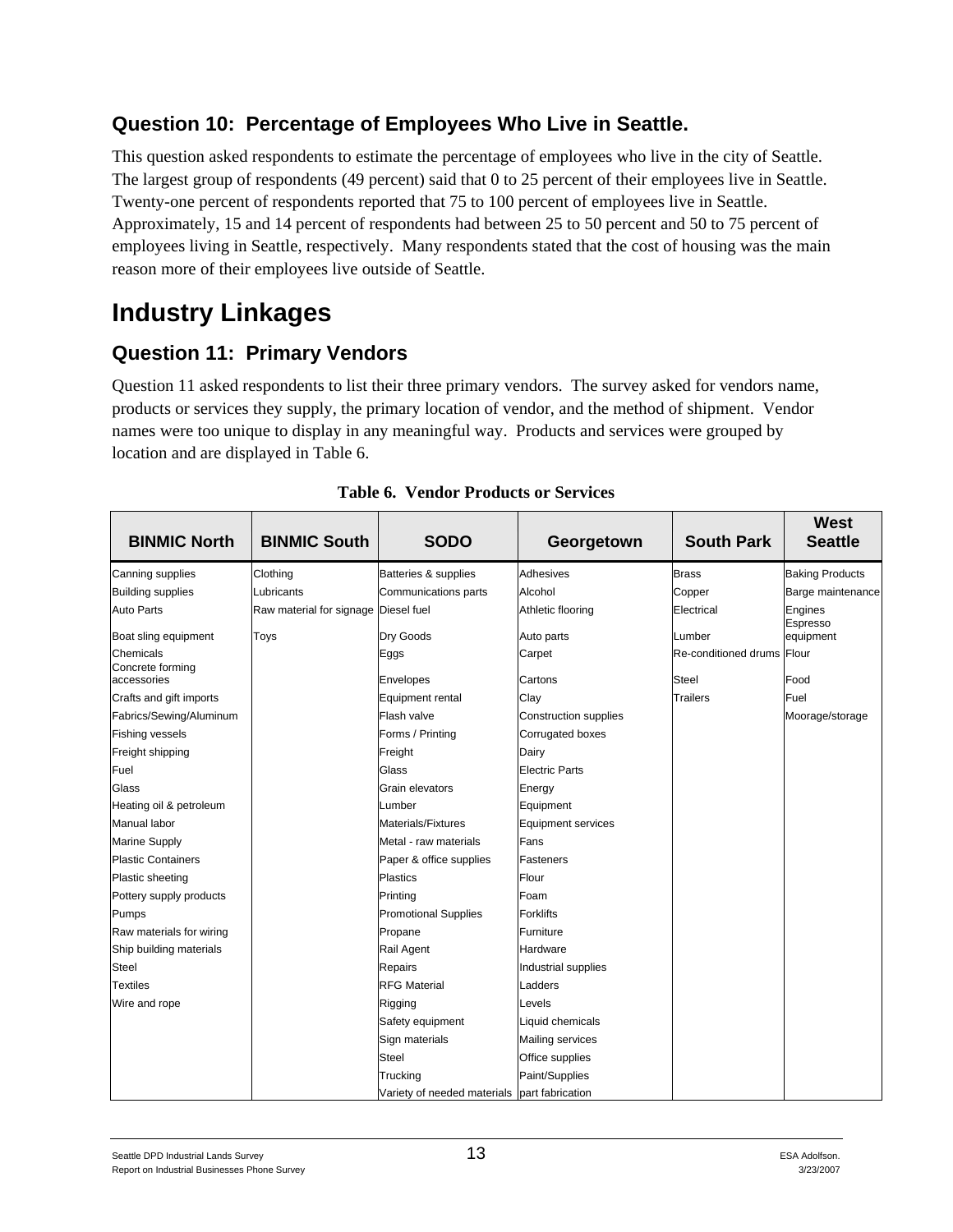| <b>BINMIC North</b> | <b>BINMIC South</b> | <b>SODO</b>     | Georgetown                                            | <b>South Park</b> | <b>West</b><br><b>Seattle</b> |
|---------------------|---------------------|-----------------|-------------------------------------------------------|-------------------|-------------------------------|
|                     |                     | Vegetable       | Pipe fittings                                         |                   |                               |
|                     |                     | Wholesale parts | Polyethylene bags                                     |                   |                               |
|                     |                     | Wine Imports    | Safety equipment                                      |                   |                               |
|                     |                     | Wood            | Scrap metal                                           |                   |                               |
|                     |                     |                 | Sign materials                                        |                   |                               |
|                     |                     |                 | Steel                                                 |                   |                               |
|                     |                     |                 | <b>Sundries</b><br>Variety of hand and power<br>tools |                   |                               |
|                     |                     |                 | Vinyl graphic materials                               |                   |                               |
|                     |                     |                 | Welding equipment                                     |                   |                               |
|                     |                     |                 | Wood                                                  |                   |                               |

**Table 6. Vendor Products or Services (continued)** 

Vendor locations were categorized into, local, regional, national, and international. Fifty-one percent of respondents listed their primary suppliers as being located locally. The remainders were, 20 percent national, 18 percent regional, and 5 percent international. To further analyze results, vendor location was then divided by business location (Figure 8). It is important to note that each area did not have the same number of responses. Out of 366 total responses, BINMIC North had 71 responses, BINMIC South had 14 responses, SODO had 113 responses, Georgetown had 126 responses, South Park had 24 responses, and West Seattle had 18 respondents. The majority of vendors were local for all locations. Respondents in West Seattle had some of the fewest responses but cited more international vendors. This may be explained by the shipping operations located on Harbor Island.



**Figure 8. Vendor Location by Business Location**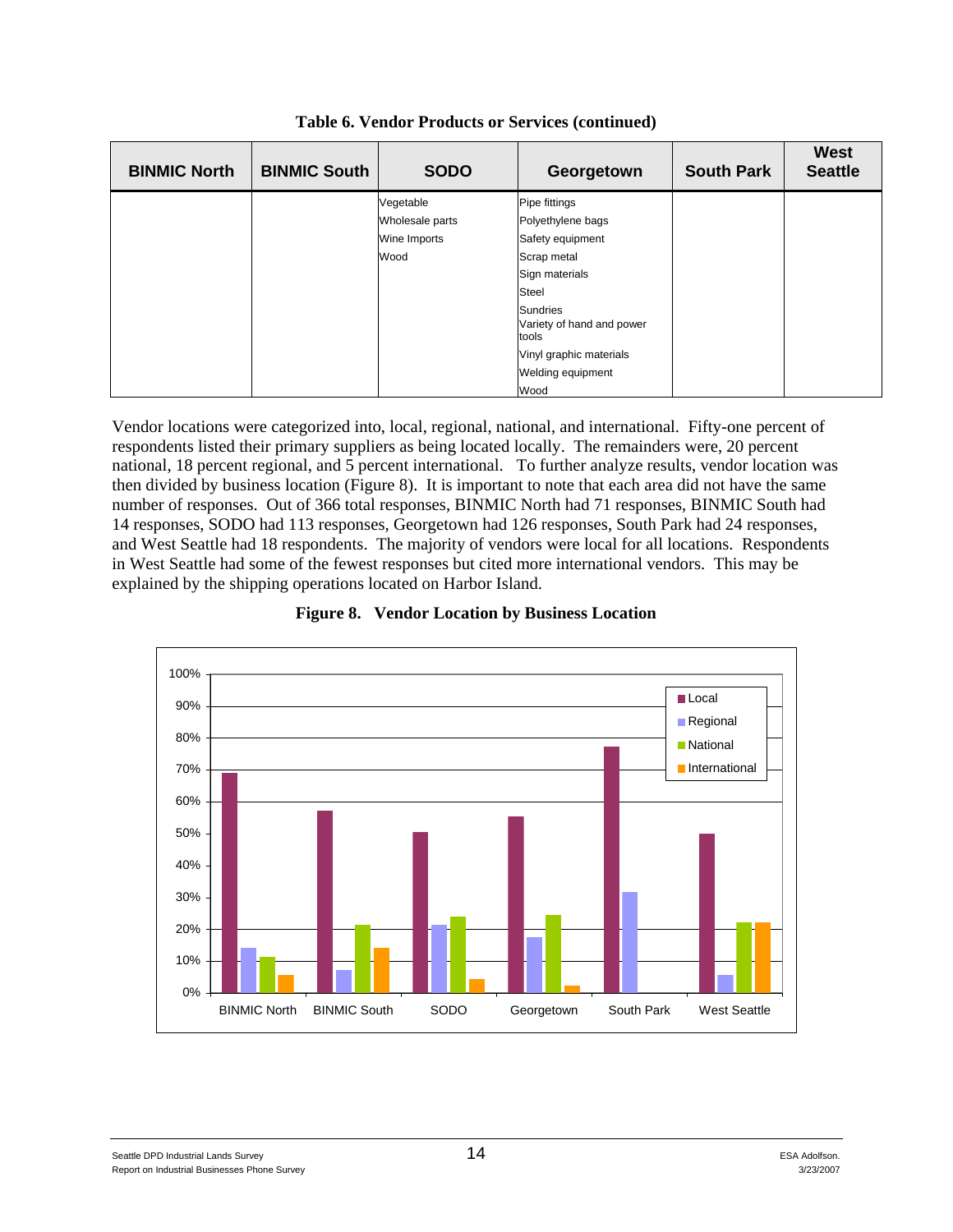Method of shipment was classified as truck, train, ship, or airplane. The majority (68 percent) of businesses said that goods were brought by truck, 15 percent by ship, 13 percent by train, and 3 percent by airplane. Shipment method results were divided into business location (Figure 9). Responses rates for shipment method were similar to those for vendor location, but varied slightly. Out of 336 total responses, BINMIC North had 71 responses, BINMIC South had 14 responses, SODO had 113 responses, Georgetown had 126 responses, South Park had 24 responses, and West Seattle had 18 responses. In BINMIC South there was a higher percentage of goods sent by ship, but this percentage only represents 3 responses. Generally, most industrial businesses in Seattle have vendors located locally and those goods are transported by truck.



#### **Figure 9. Vendor Shipment Method by Location**

#### **Question 12: Primary Customers**

Question 12 asked respondents to list their three primary customers. They were asked to give the name of the customer, products or services purchased, customer location, and method of shipment. Products and services were grouped by location and are shown in Table 7.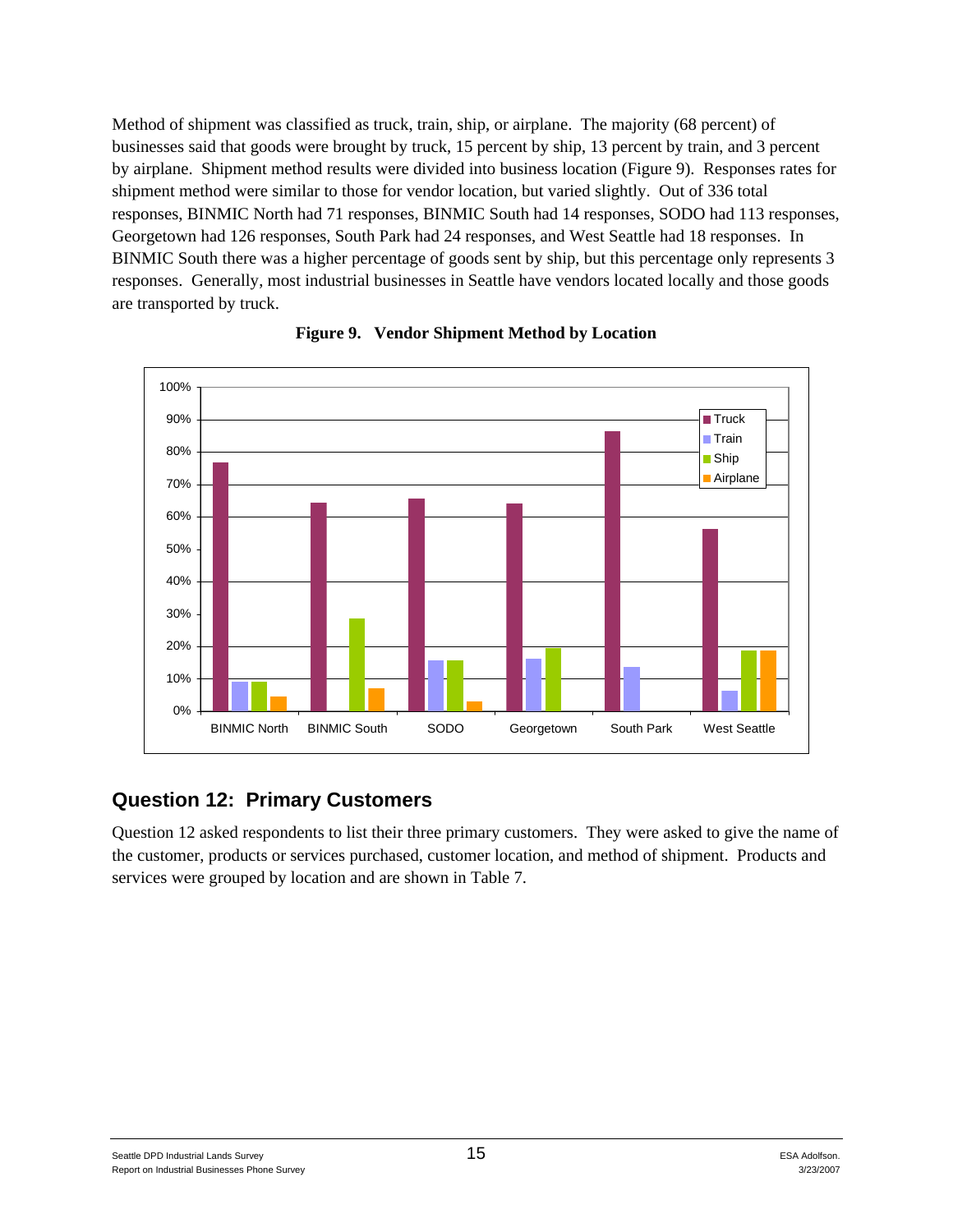| <b>BINMIC North</b>                   | <b>BINMIC South</b>   | <b>SODO</b>                | Georgetown                    | <b>South</b><br><b>Park</b> | <b>West Seattle</b>      |
|---------------------------------------|-----------------------|----------------------------|-------------------------------|-----------------------------|--------------------------|
| Architectural services                | Cloths                | Animal feed and processing | Alcohol                       | Electrical                  | Coffee / espresso retail |
| <b>Automotive Lubricants</b>          | Drugstore Merchandise | Auto repair                | Boxes, bags, etc.             | Steel                       | Bunker fuel transport    |
| Chevron                               | Lubricants            | Cut and formed metal       | <b>Bread/Bakery</b> products  |                             | Oil transport            |
| Cloths                                | Merchandise           | Desserts                   | Cabinets & furniture          |                             | Port Assist              |
| construction services                 | Signs                 | Fixtures, racks, cabinets  | Cold Storage                  |                             |                          |
| Consulting                            |                       | Formed metal               | Construction supply warehouse |                             |                          |
| Crab/Fish                             |                       | <b>Lock Boxes</b>          | Engraving                     |                             |                          |
| Crafts and gift imports               |                       | Machine work               | Equipment repair              |                             |                          |
| design services                       |                       | Mailing                    | Fasteners                     |                             |                          |
| <b>Drugstore Merchandise</b>          |                       | Marine services            | Flooring                      |                             |                          |
| Fishing/other marine activities       |                       | Metal fabricated parts     | Furniture                     |                             |                          |
| Fuel                                  |                       | Moldings, windows, doors   | Government                    |                             |                          |
| Heating oil & petroleum, HVAC service |                       | Office supplies            | <b>Installed Floor</b>        |                             |                          |
| Interior design services              |                       | Promotional products       | Installation                  |                             |                          |
| Lubricants                            |                       | Refrigeration equipment    | Janitorial supplies           |                             |                          |
| Marine tug and launch services        |                       | Roofing and materials      | Marine ship service           |                             |                          |
| Medical care                          |                       | Safety equipment           | Paper                         |                             |                          |
| Merchandise                           |                       | Signs                      | Processed scrap metal         |                             |                          |
| Recreational                          |                       | Store products             | Safety equipment              |                             |                          |
| repair                                |                       | Vegetable                  | Sign materials                |                             |                          |
| Seafood                               |                       | Wine                       | Stair design & installation   |                             |                          |
| Sell art                              |                       |                            | Tubes                         |                             |                          |
| Signs                                 |                       |                            | Welding supplies              |                             |                          |
| Snap ties                             |                       |                            |                               |                             |                          |
| Tanning                               |                       |                            |                               |                             |                          |
| Yachts                                |                       |                            |                               |                             |                          |

**Table 7. Products and Services Purchased by Customers** 

Sixty-six percent of respondents said that their customers were local, 19 percent were regional, 12 percent were national, and 2 percent were international. Customer location was then divided by business location for further analysis (Figure 10). Out of 303 total responses, BINMIC North had 57 responses, BINMIC South had 15 responses, SODO had 95 responses, Georgetown had 97 responses, South Park had 24 responses, and West Seattle had 20 responses. Most business locations have their customers located locally with the exception of West Seattle where the majority (45 percent) is located nationally. The West Seattle location includes Harbor Island where container ships bring goods that are transported nationally.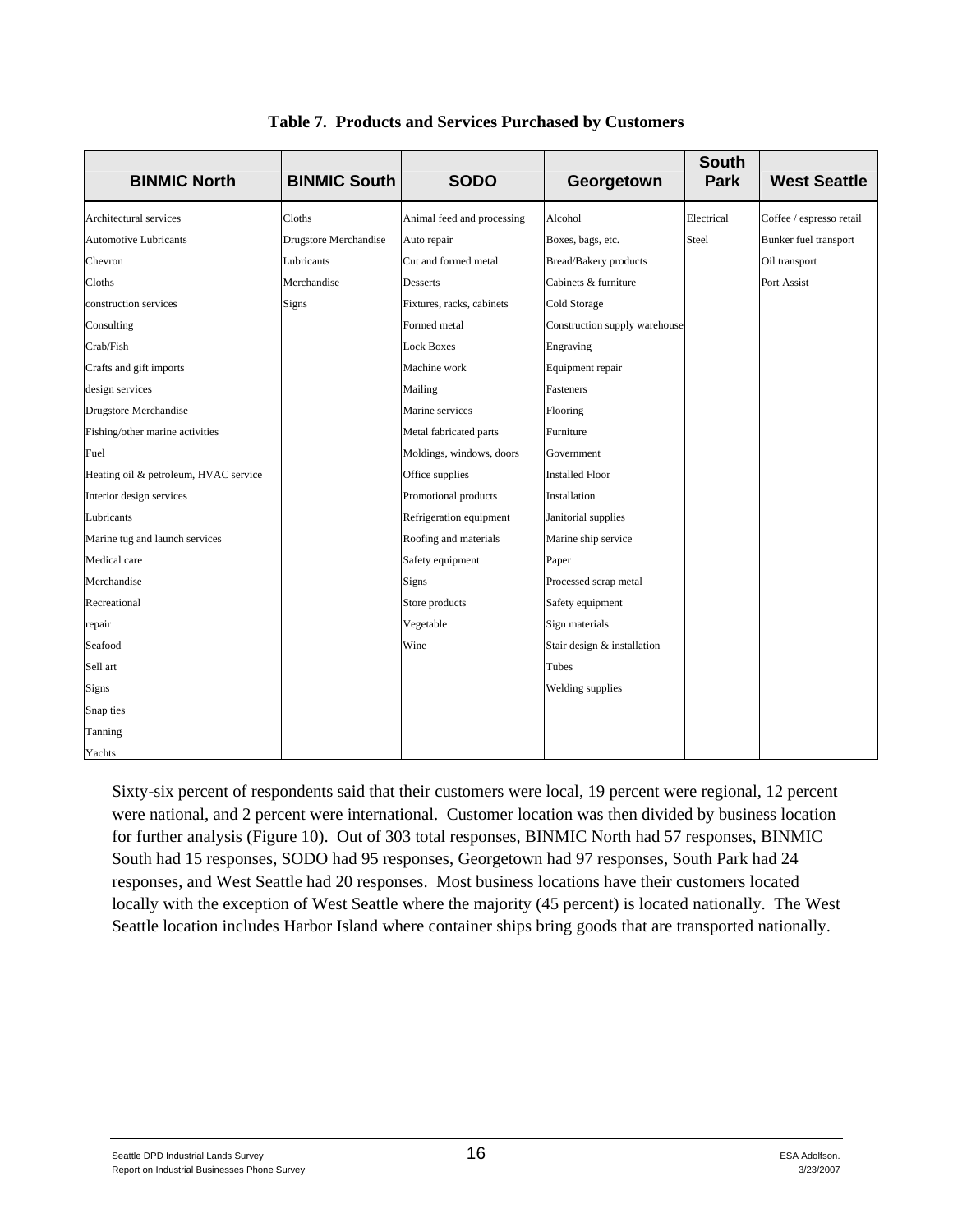

**Figure 10. Customer Location by Business Location** 

Based on responses, method of shipment was classified as, truck, train, ship, or airplane. The vast majority (88 percent) of businesses transport to customers by truck, while 10 percent is by train, 2 percent by ship, and 0 percent by airplane. Shipment method results were divided into business location for further analysis (Figure 11). Out of 265 total responses, 50 were from BINMIC North, 11 were from BINMIC South, 81 were form SODO, 90 were from Georgetown, 11 were from South Park, and 19 were from West Seattle. Most respondents in each location said that their products were delivered via truck. In West Seattle 42 percent of goods were delivered via train. These figures illustrate that the majority of customers are local and shipment of goods is done via trucks. An exception are those businesses located in West Seattle whose customers are more national, where goods are frequently shipped via train.



**Figure 11. Customer Shipment Method by Business Location**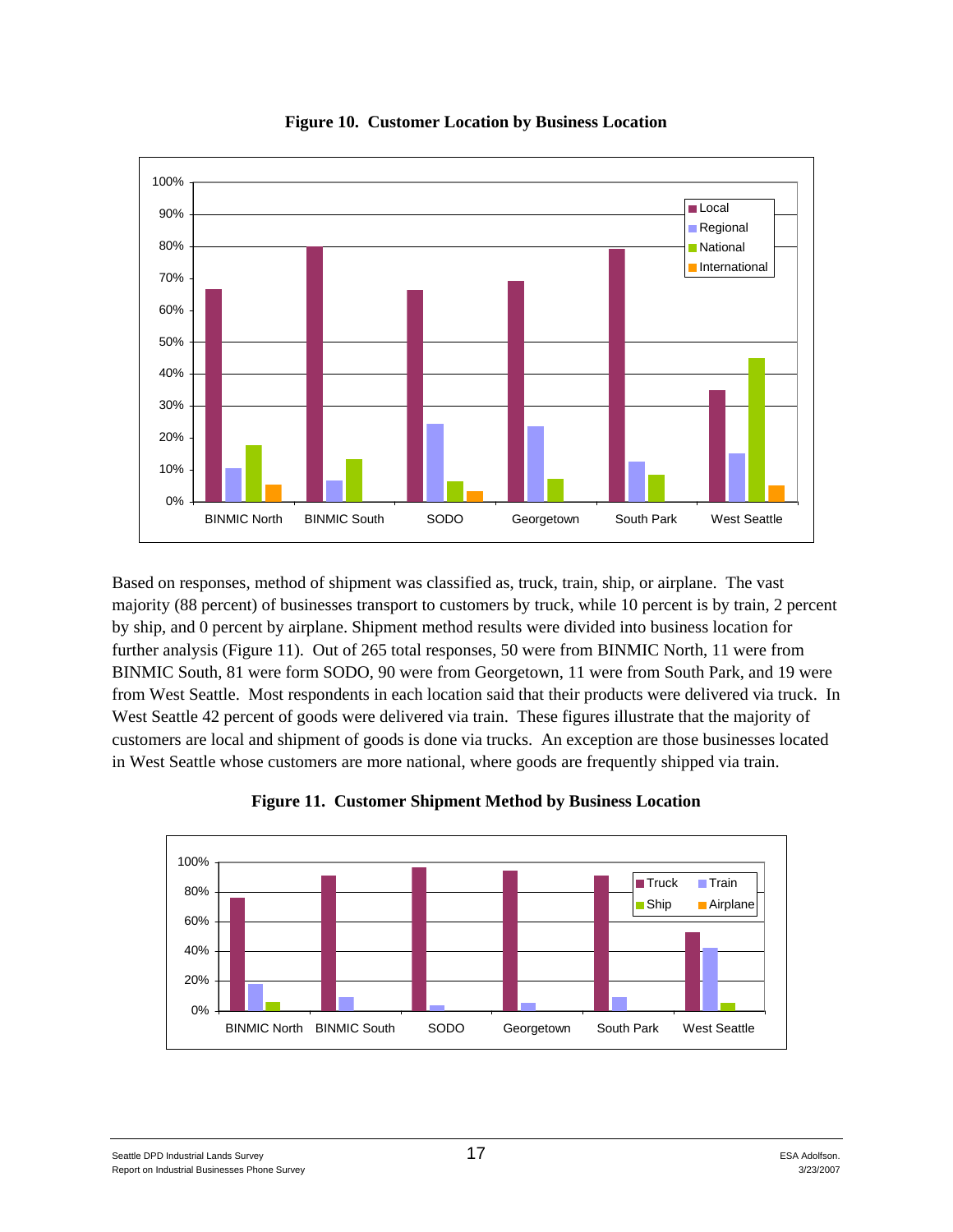## **Location Factors**

### **Question 13: Factors in Deciding on Operating Location**

This question asked respondents to indicate how important different factors were when deciding on an operating location. The questions were grouped into five categories; space characteristics, site characteristics, labor, business links, and transportation. Respondents were asked to rank each question as, essential, important, desirable, or not important in deciding on operating location. As a follow-up question respondents were asked how satisfied they were with each factor.

The first group of questions regarded space characteristics. Respondents were asked to rank the importance of; high ceilings, loading bays, ground floor occupancy, and room to expand (Figure 12). High ceilings had the most definitive response with 55 percent saying that they were essential. Those that said high ceilings were either essential or important compose 71 percent of responses. Loading bays were either essential (50 percent) or not important (37.6 percent). Responses for ground floor occupancy was also either essential (43 percent) or not important (38 percent) when deciding on operating location. Room to expand had almost an even distribution with regards to the four categories. The highest percentage (33 Percent) of respondents said that room to expand was important.



#### **Figure 12. Space Characteristics**

The next group of questions focused on site characteristics and included; large truck access, cost of land/rent, adequate parking, outdoor storage space, high visibility, distance from residential areas, water transport access, access to transit, and rail access (Figure 13). Sixty-three percent of respondents said that large truck access was essential and 16 percent said it was important for operation. Cost of land or rent was rated as essential by 48 percent and important by 38 percent of respondents. When asked if people were satisfied with the cost of land/rent most respondents stated that they were at the time when they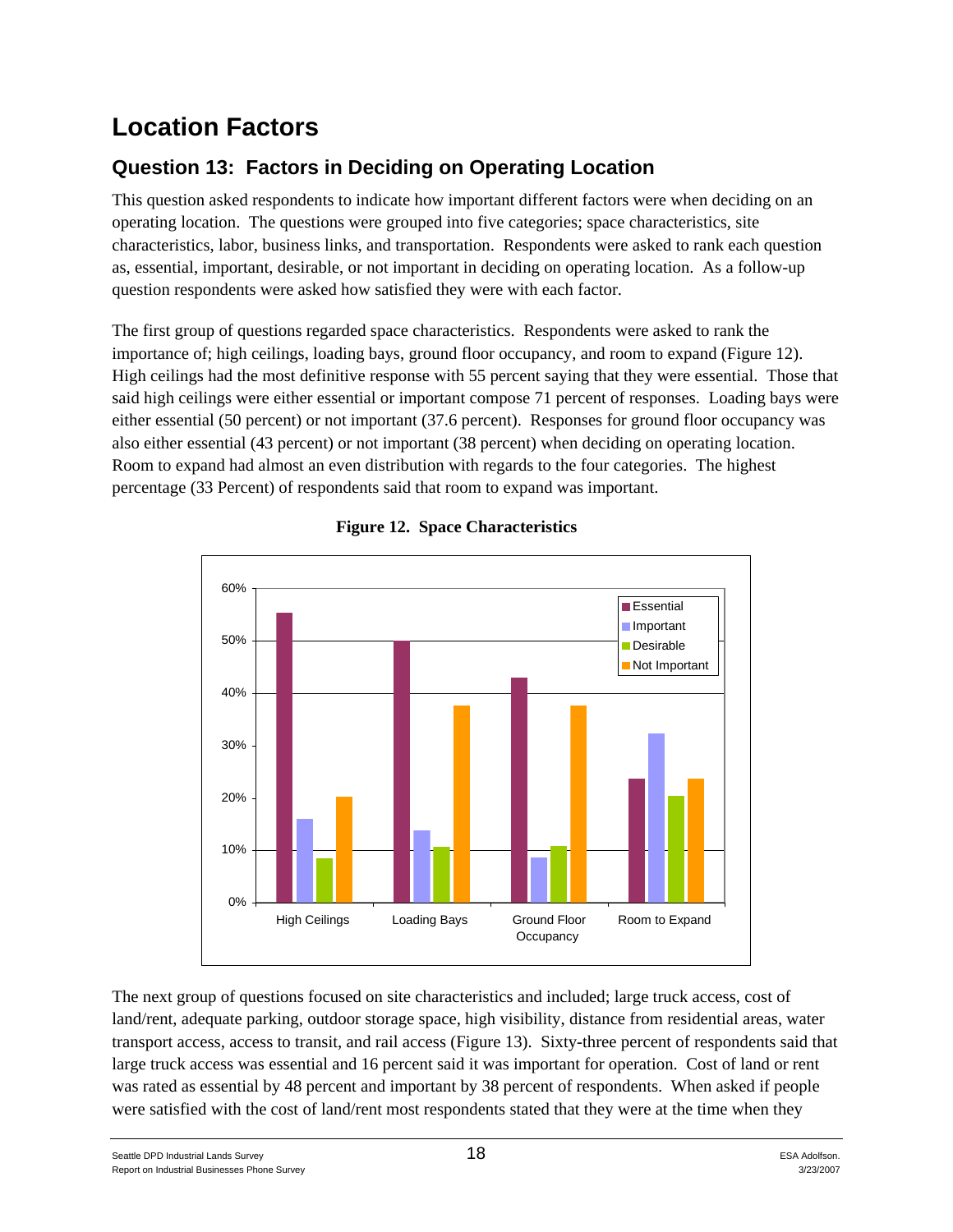bought or negotiated their lease. Adequate parking was one of the most important factors with 40 percent saying it was essential and 44 percent saying it was important, for a combined total of 84 percent. When respondents were asked how satisfied they were, the majority said that they were not satisfied; especially those located near the stadiums. Again, when respondents were asked to rate their satisfaction, the majority said that large truck access was a major issue due to traffic congestion and street parking.



#### **Figure 13. Site Characteristics**

The third group of questions addressed the labor pool in determining operating location. The factors included being close to skilled labor, unskilled labor, and management (Figure 14). Being close to skilled labor was the most important, with 60 percent stating that it was essential or important. When respondents were asked if proximity of management was a factor in determining operating location, the largest group (37 percent) said it was not important. Proximity to unskilled labor was not an important (36 percent) factor when determining location. When asked, most respondents said that they were satisfied with the labor pool in there current location.

#### **Figure 14. Labor Characteristics**

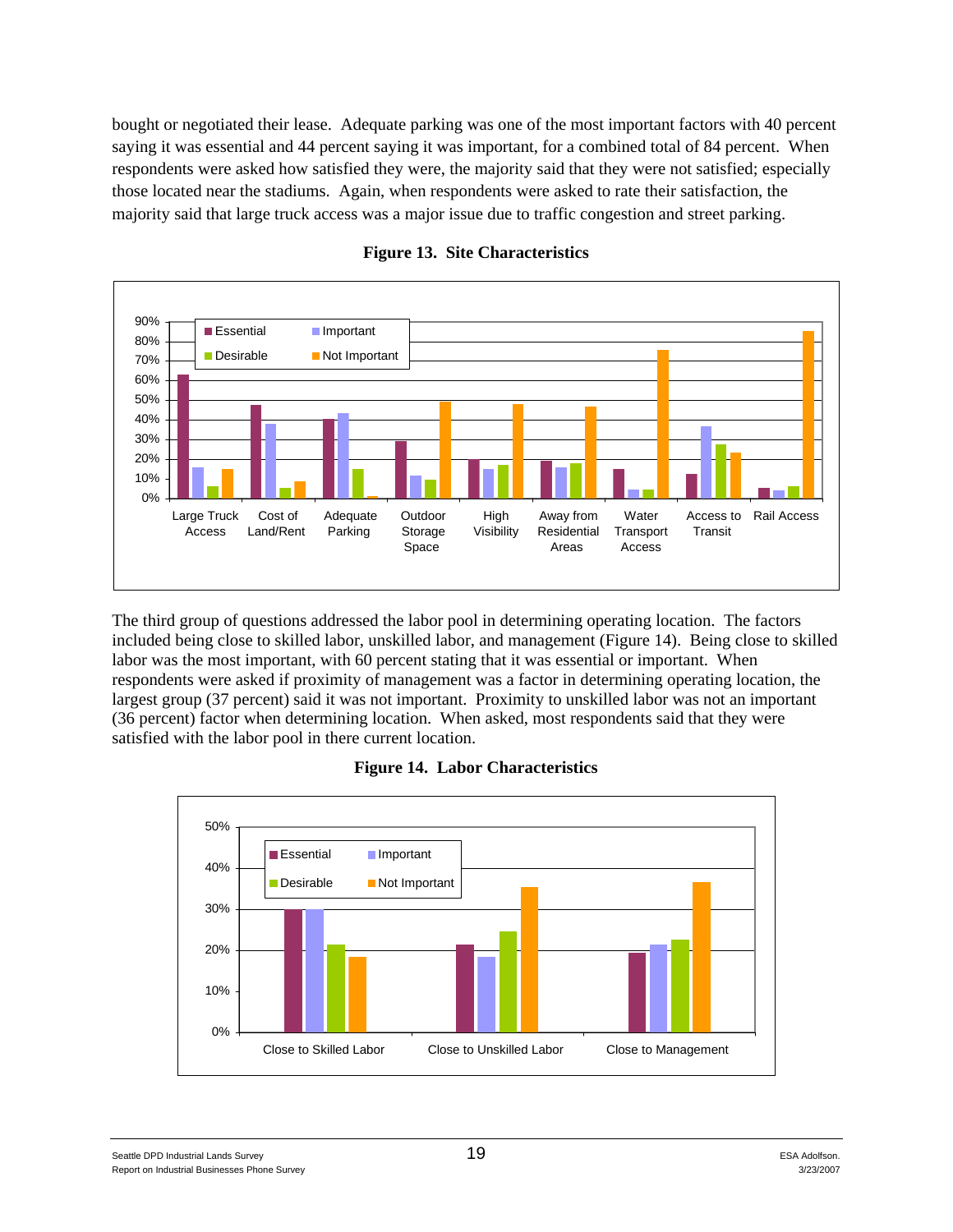The next group of questions focused on business links and included, being close to customers, close to suppliers or services, and close to competitors (Figure 15). The results indicate the majority of respondent's felt that it was essential (35 percent) or important (31 percent) to be close to customers. Fewer people felt that it was essential (26 percent) or important (33 percent) to be close to suppliers or services. Being close to competitors was seen as not important by 83 percent of respondents. Most people were satisfied with their current situation with regard to business links.



**Figure 15. Business Links** 

The final group of questions was on transportation issues and included, being close to major highways, the Port of Seattle, downtown, rail transport, and the airport (Figure 16). Being close to major highways was essential (41 percent) or important (38 percent) when deciding on location. Most people said that they were currently satisfied with proximity to highways but expressed concern about the Viaduct. Being close to the Port of Seattle was not important for most people (59 percent) but essential (19 percent) for others. The majority of people surveyed said that being close to downtown Seattle was not important (45 percent), and proximity to rail transport was not important (79 percent). Many people said that being near rail transport was actually a negative impact on their business because of transportation delays. Others were indifferent but did not utilize rail transportation in their operation. Being close to the airport was only essential to 7 percent of respondents.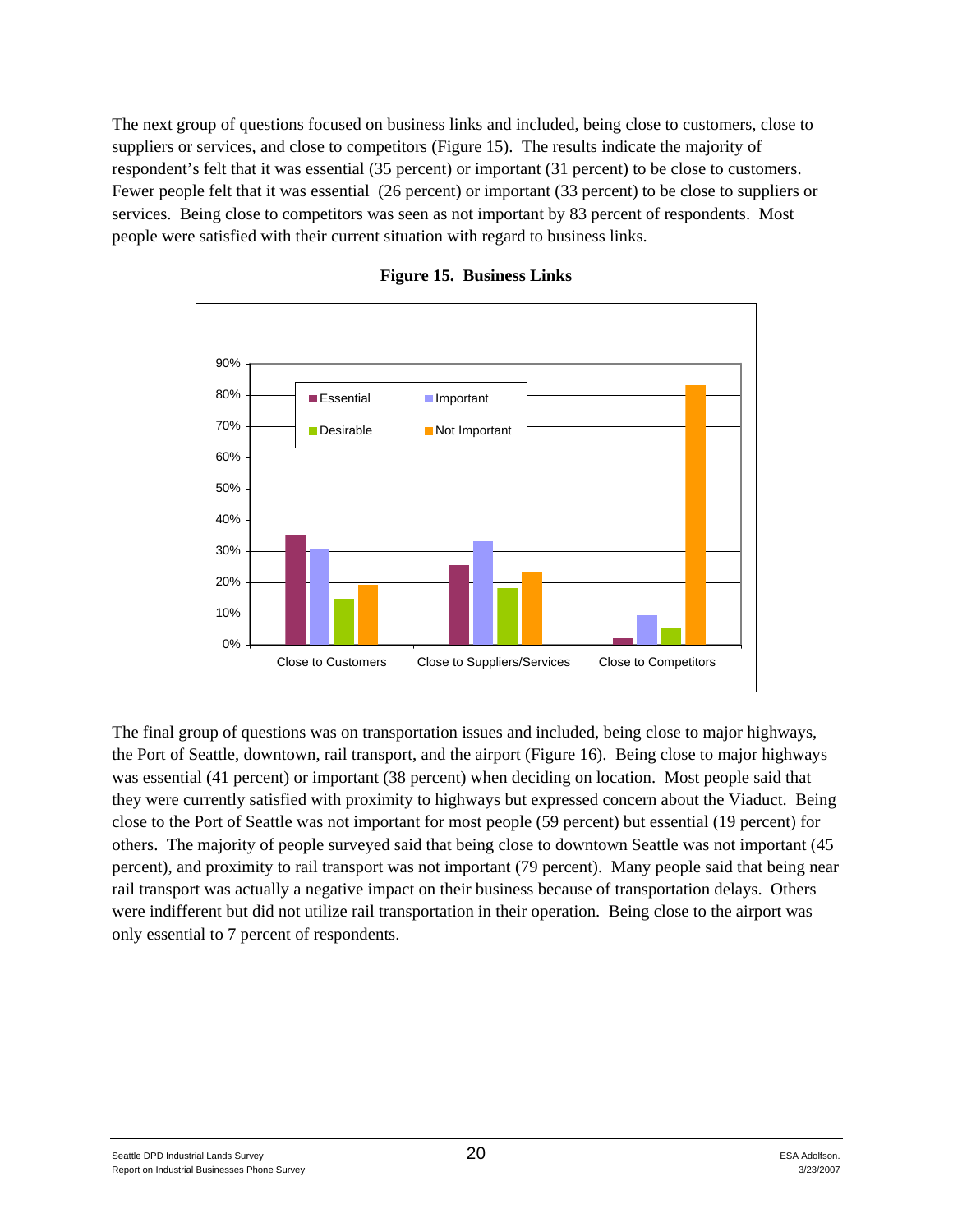

**Figure 16. Transportation Characteristics** 

### **Question 14: Relocate from Elsewhere**

Question 14 asks about the previous location. Seventy (70) percent of respondents said that they had moved, while the remainder said that they had not. Most respondents said that they had moved from within the Seattle industrial area. Most of the relocations were due to business expansion, better facilities, or cheaper land/rent. These results correlate with those of Question 2.

### **Question 15: Why Was Present Location Chosen**

As a follow up to Question 14, respondents were asked why their present location was chosen. This was an open-ended question. Answers varied widely but responses have been grouped into categories including, cost, location, space/amenities, ingress/egress, and other. Forty-six percent of respondents said that the decision was based mostly on locational variables, including; proximity to customers, suppliers and competitors; another 24 percent said that cost was the biggest factor, and 18 percent said that space/amenities was most important in determining location.

### **Question 16: Advantages of Operating at Current Location**

This question asked respondents what the primary advantages of operating at their current location was. Responses to this question closely mirror those given for Question 15. Generally, they can be grouped into, location, space or amenities, cost, ingress and egress. The majority of responses related to location, with space or amenities as the second most cited item.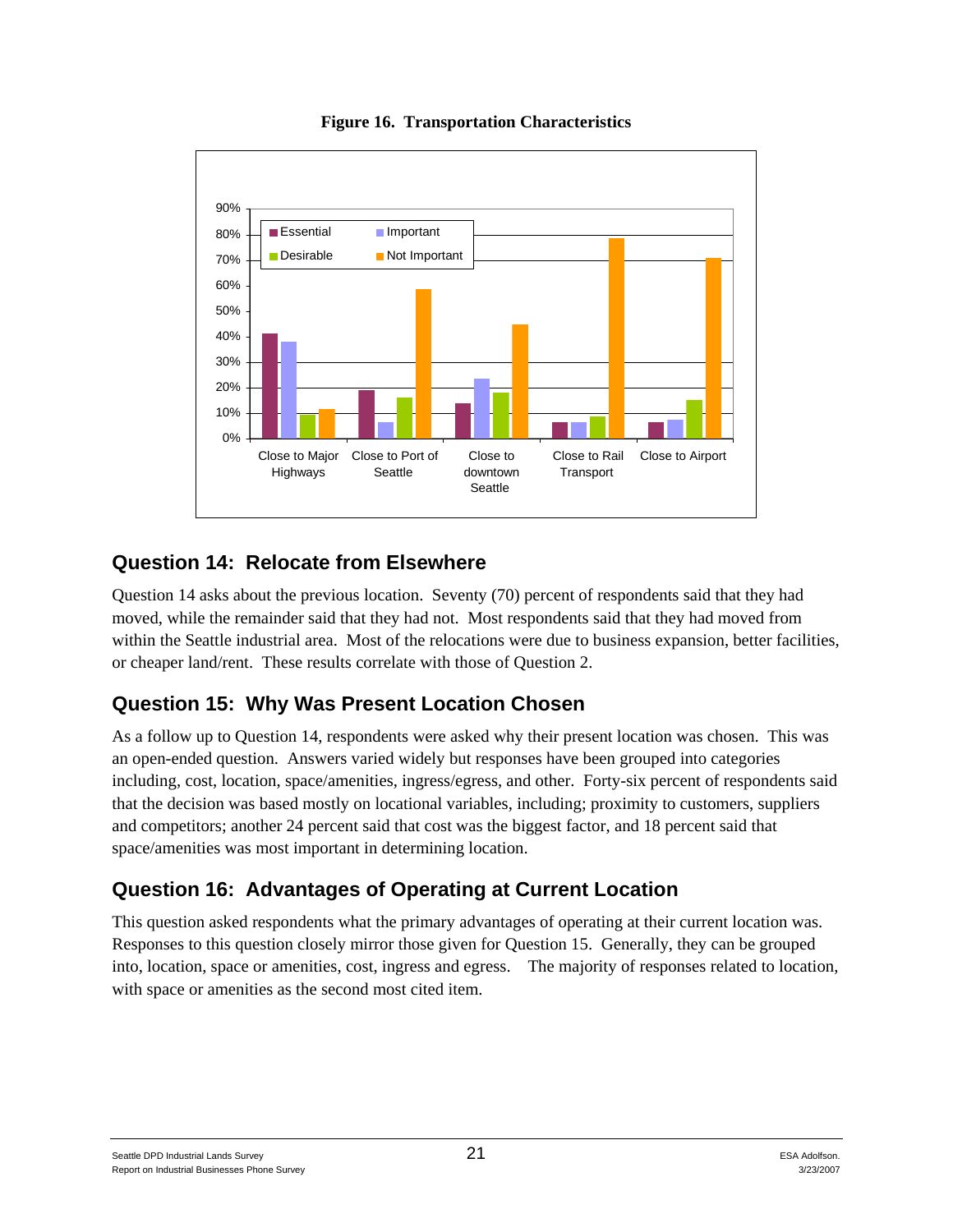### **Question 17: Disadvantages of Operating at Current Location**

This question asked respondents what the primary disadvantages of operating at their current location was. Responses were varied but can be grouped into, traffic congestion, lack of space or amenities, cost, parking, ingress and egress. The most common responses dealt with traffic; the second most common was space or amenities, followed by cost.

## **Business Plans**

### **Question 18: Life of Existing Facility**

Question 18 asked respondents what the anticipated remaining useful life of the existing facility was. Responses were classified as unknown, 0-5 years, 5-10 years, 10-25 years, 25-50 years, 50-100 years, and indefinite. Thirty-eight percent of respondents said that the life of the existing facility was indefinite, while 27 percent reported that it was unknown. Twenty-two percent of respondents were split reporting that facilities would last 0 to 5 years and 5 to 10 years.

### **Question 19: Plans for Present Location**

This question asked about plans for the present location. Five options were given: no change, close, downsize, move, or expand. Forty-eight percent of respondents said that no change would occur, 28 percent said that operations would likely expand, and 20 percent said that the business would likely move. The remaining respondents said they would downsize (2 percent) or close (1 percent).

### **Question 20: Location of New Facility**

Question 20 asked if the company were to consider a new facility what areas would they consider. Three options were given: city of Seattle, Seattle metro area, or outside Seattle metro area. The majority of respondents (53 percent) reported that if they were to relocate they would relocate within the city of Seattle. The remainder said Seattle metro (23 percent) and outside Seattle metro (24 percent).

### **Question 21: New Facilities Outside Seattle**

As a follow up to Question 20, Question 21 asks respondents if they were considering areas outside Seattle, what areas would be considered and why (Figure 17). For the purposes of analysis answers were grouped into seven categories. The categories include; the Kent-Auburn valley, south Seattle metro, Bothell/Woodinville/Redmond, Western Washington, Tacoma and the South Sound, Everett and the North Sound, and areas outside Washington. Forty percent of respondents said that they would likely move to the Kent-Auburn valley, 25 percent said south Seattle metro, 8 percent said Bothell, Woodinville, or Redmond, 5 percent said Western Washington, 15 percent said Tacoma or the south Sound, 5 percent said Everett or the north Sound, and 5 percent said they would relocate outside Washington. The majority of respondents cited traffic congestion, land regulation, and cost of land, as the reasons for considering areas outside of Seattle.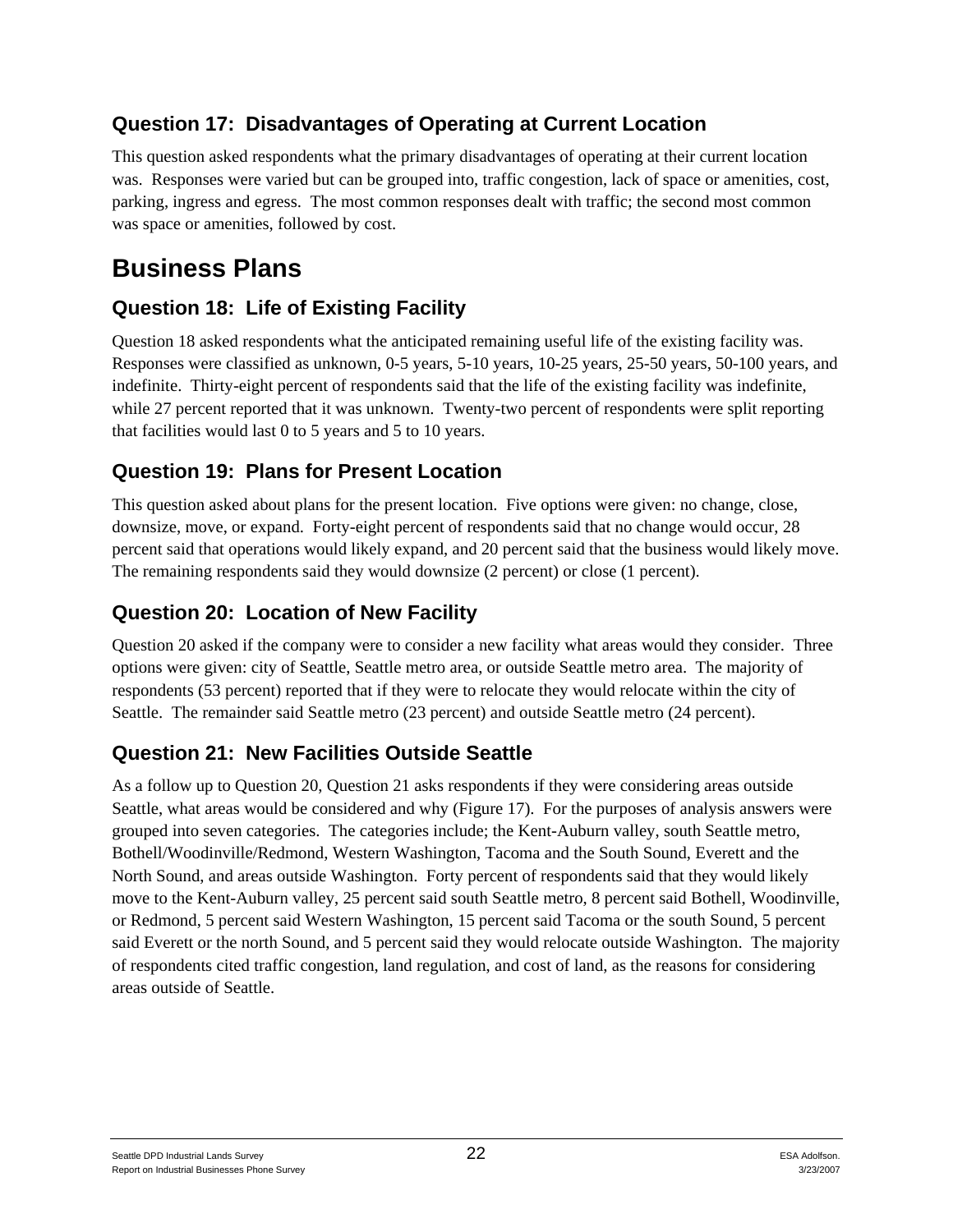



### **Question 22: What Governmental Actions Would Help Operations**

Question 22, asked what governmental actions could help facilitate the company's existing operations and/or future plans. The largest group (18 percent) of those surveyed said that the government should lower taxes to assist in lowering the cost of doing business. Responses also included comments about traffic, congestion, and parking, as well as badly needed infrastructure improvements.

### **Question 23: Comments for the City of Seattle**

This question asked: "Do you have any suggestions or comments that you would like to communicate to the City of Seattle?" These responses were very specific to each business but in general mirrored those of Question 22.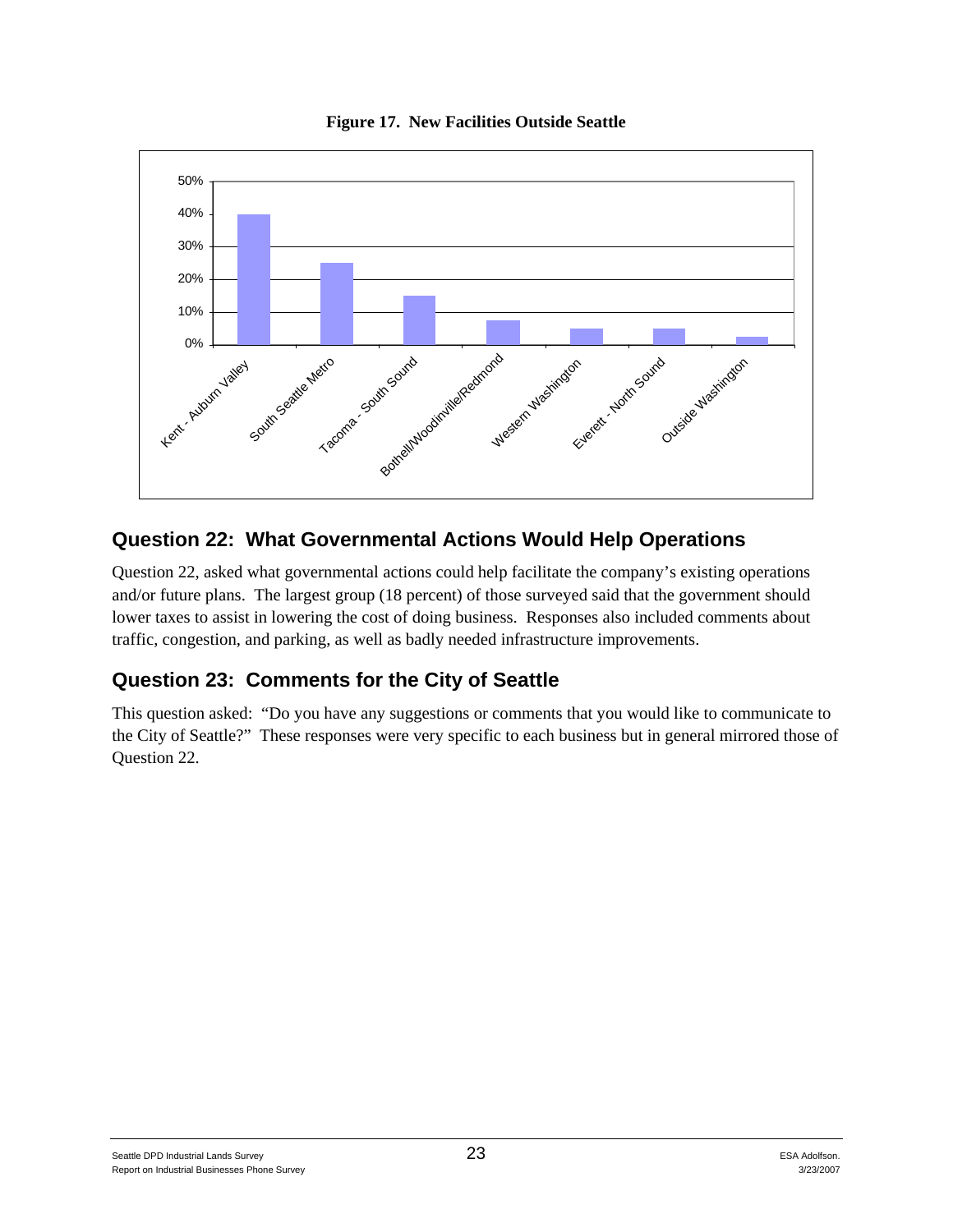# Summary

This section summarizes the major findings of the phone survey. The industrial businesses participating in this survey tended to be relatively small in terms of employees (median number of full time employees  $= 10.6$ ), land area (median  $= 1$  acre), and building space (median  $= 12,500$  square feet). As stated above, because this was not a statistically valid survey we do not know if the results can be applied more broadly to the city's industrial businesses.

Based on the responses from the Industry Linkages section (questions 11 and 12), most of the respondent companies operate locally, with local suppliers (57 percent) and local customers (66 percent). The survey participants also tend to lease rather than own (68 vs. 32 percent). Most of the businesses that had moved or changed location had relocated from within the Seattle industrial area. Companies were partial to operating in Seattle and most said that if they were to relocate they would stay within the city (53 percent). The primary reasons for companies looking to relocate were taxes, operational cost, and traffic congestion.

When deciding on operating location respondents listed several factor as being important. With regards to site and space characteristics, the most common responses were access for large trucks, adequate parking, cost of land/rent, and high ceilings. With regards to transportation, businesses said it was essential or important to be close to major highways.

Many of the responses were divided by location to further analyze results. In most instances the differences were fairly minor but some unique trends were identifiable. The percentage of marine-related businesses was higher in the BINMIC than in the industrial area as a whole (16 vs. 11 percent). Businesses also tended to be smaller in lot size and building square footage in the BINMIC than in the industrial area as a whole.

Companies in the BINMIC had been located at their addresses longer and had a higher rate of ownership than in the industrial area as a whole. The BINMIC South sub-area businesses had a higher proportion of suppliers located nationally and internationally than the other sub-areas, and these goods were transported via ship more frequently than in the industrial area as a whole. Business in the Duwamish made up the majority of respondents so unique trends were harder to identify but in general, businesses were larger in terms of employment, lot size, and building size. In the West Seattle sub-area, businesses had a greater percentage of suppliers and customers located nationally and internationally.

The overwhelming concerns expressed by respondents had to do with traffic and congestion, parking, infrastructure, ingress and egress issues, and operational costs. The majority of respondents indicated that that Seattle traffic and congestion were inhibiting their operations and business productivity. Most of the respondents also expressed concern about parking in the industrial areas.

In particular, businesses in the stadium area said that parking was such an issue that during game days their operations essentially had to shut down. Respondents also expressed concern that parking and traffic congestion produced ingress/egress issues. Many businesses said that their pickup and delivery schedules were affected because trucks could not gain access to their locations. Finally, respondents said that the City did not have a clear understanding of business operating expenses, and that the taxes and fees assessed by the City created a hardship for operation.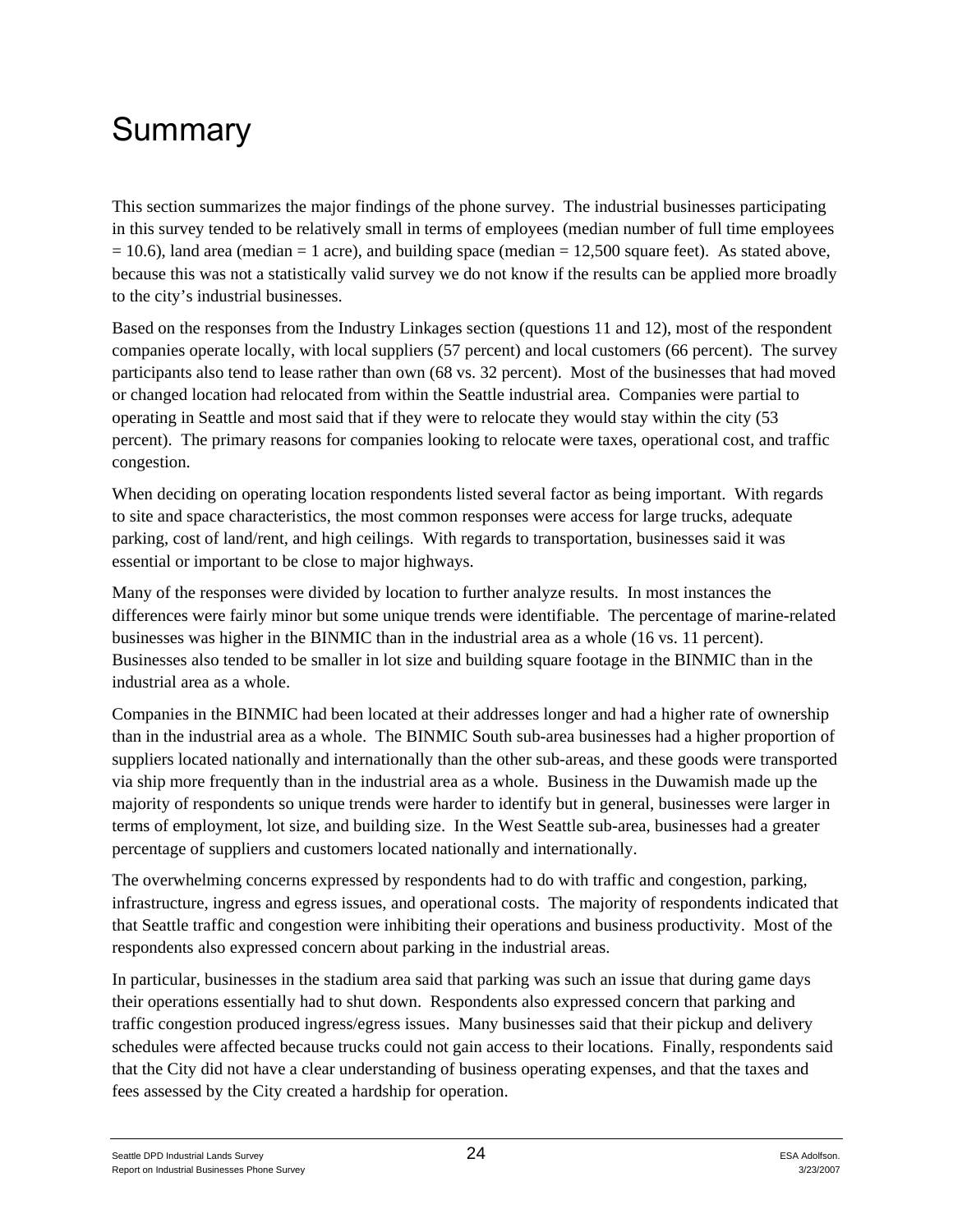# **References**

- City of Seattle, 2005a. City of Seattle Industrial Land Study*.* August. Prepared by the Seattle Department of Economic Development and the Seattle Department of Planning and Development. Seattle, WA.
- City of Seattle. 2005b. A Comparison of Industrial Land Strategies. November. Prepared by Seattle Planning Commission Staff. Seattle, WA.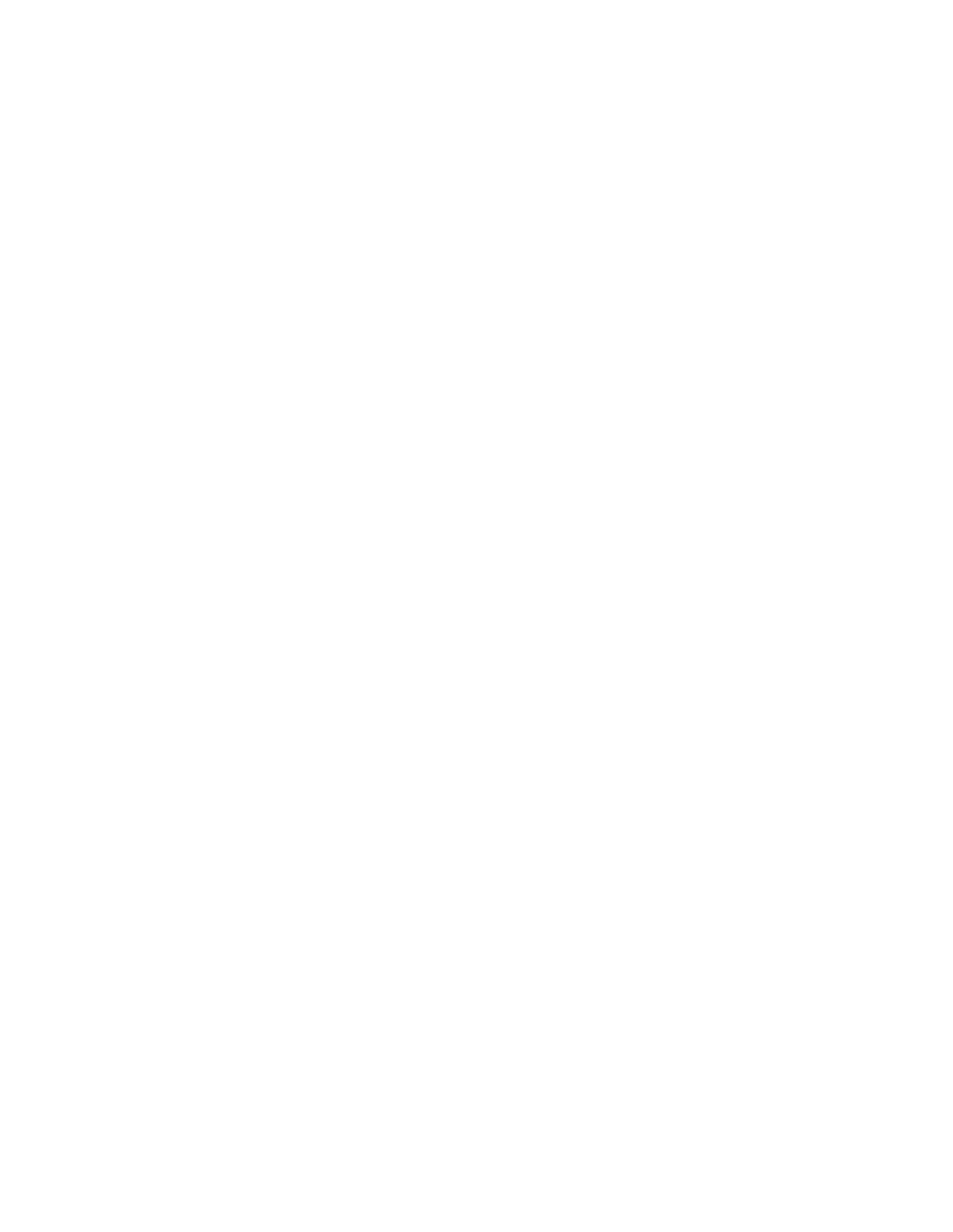# Appendix A

# **Survey Instrument**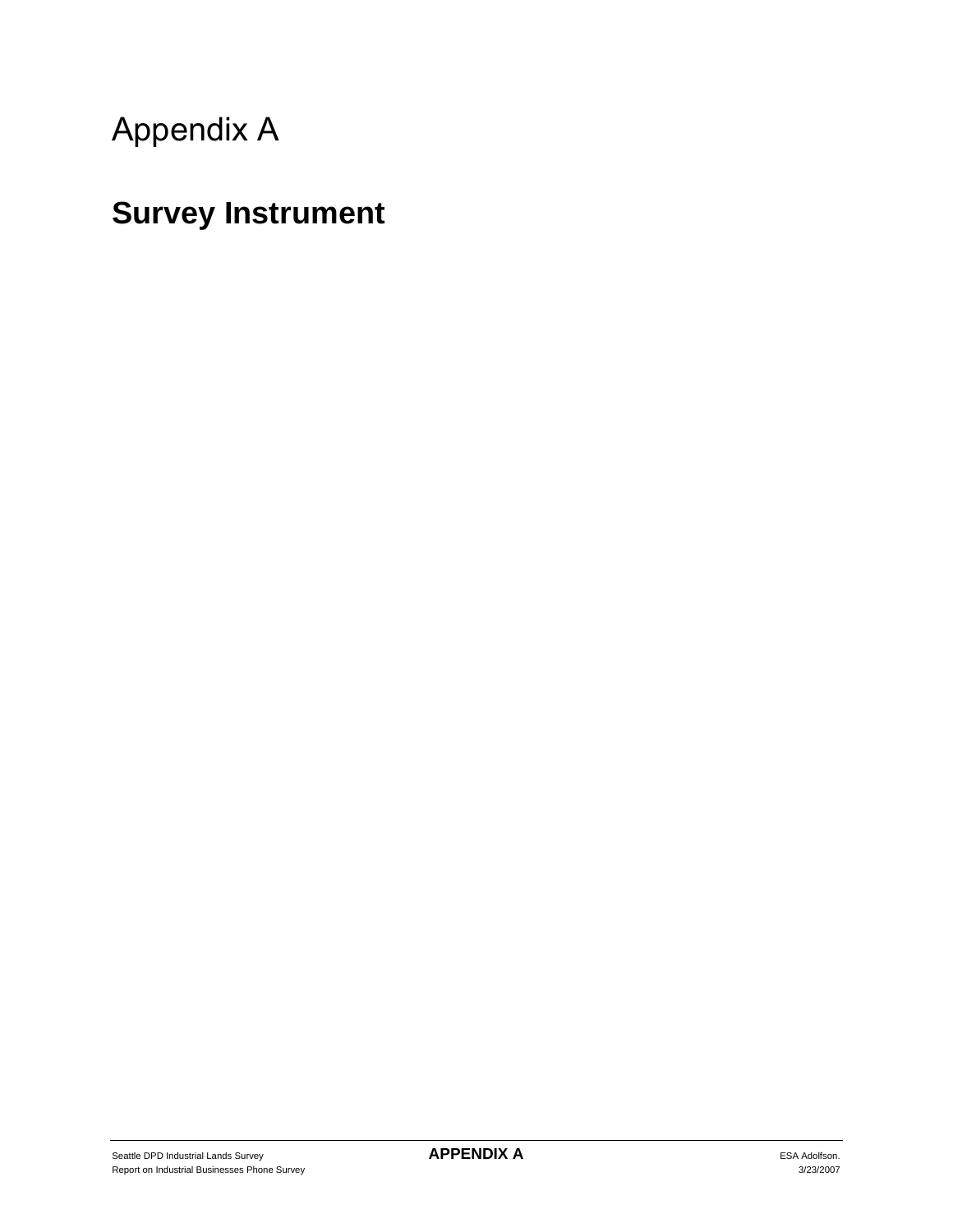#### **City of Seattle Industry Survey**

|  |                                                                                                            | $\text{Fax}$                                           |  |  |  |
|--|------------------------------------------------------------------------------------------------------------|--------------------------------------------------------|--|--|--|
|  |                                                                                                            |                                                        |  |  |  |
|  | <b>Background Information</b>                                                                              |                                                        |  |  |  |
|  | 1. What are the primary goods and/or services that you manufacture/sell from this<br>location?             |                                                        |  |  |  |
|  | 2. How many years has the company been located at this address? _______ years                              |                                                        |  |  |  |
|  | 3. Is the company an owner or a tenant at this location?                                                   |                                                        |  |  |  |
|  | Owner                                                                                                      |                                                        |  |  |  |
|  | 4. Is this location a multi-tenant building?                                                               |                                                        |  |  |  |
|  | $Yes$ <sub>_____</sub>                                                                                     |                                                        |  |  |  |
|  | 5. Please estimate the current land area and building space at your site.                                  |                                                        |  |  |  |
|  | Land: ______ acres                                                                                         | Building Space: _______ sq. feet                       |  |  |  |
|  | 6. How is your floor space used? (Indicate % of total floor space)                                         |                                                        |  |  |  |
|  | Manufacturing/Industrial/Repair<br>Warehouse/Storage<br>Retail/Showroom<br>Office<br>Other                 | $\%$<br>$\%$<br>$\%$<br>$\%$<br>$\%$                   |  |  |  |
|  | <b>TOTAL</b>                                                                                               | 100%                                                   |  |  |  |
|  | 7. What is the approximate annual gross business revenue provided from this site?<br>Less than \$1 million | $\frac{\$1-\$5\text{ million}}{2}$<br>\$5-\$20 million |  |  |  |

\_\_\_ \$20-\$50 million \_\_\_ over \$50 million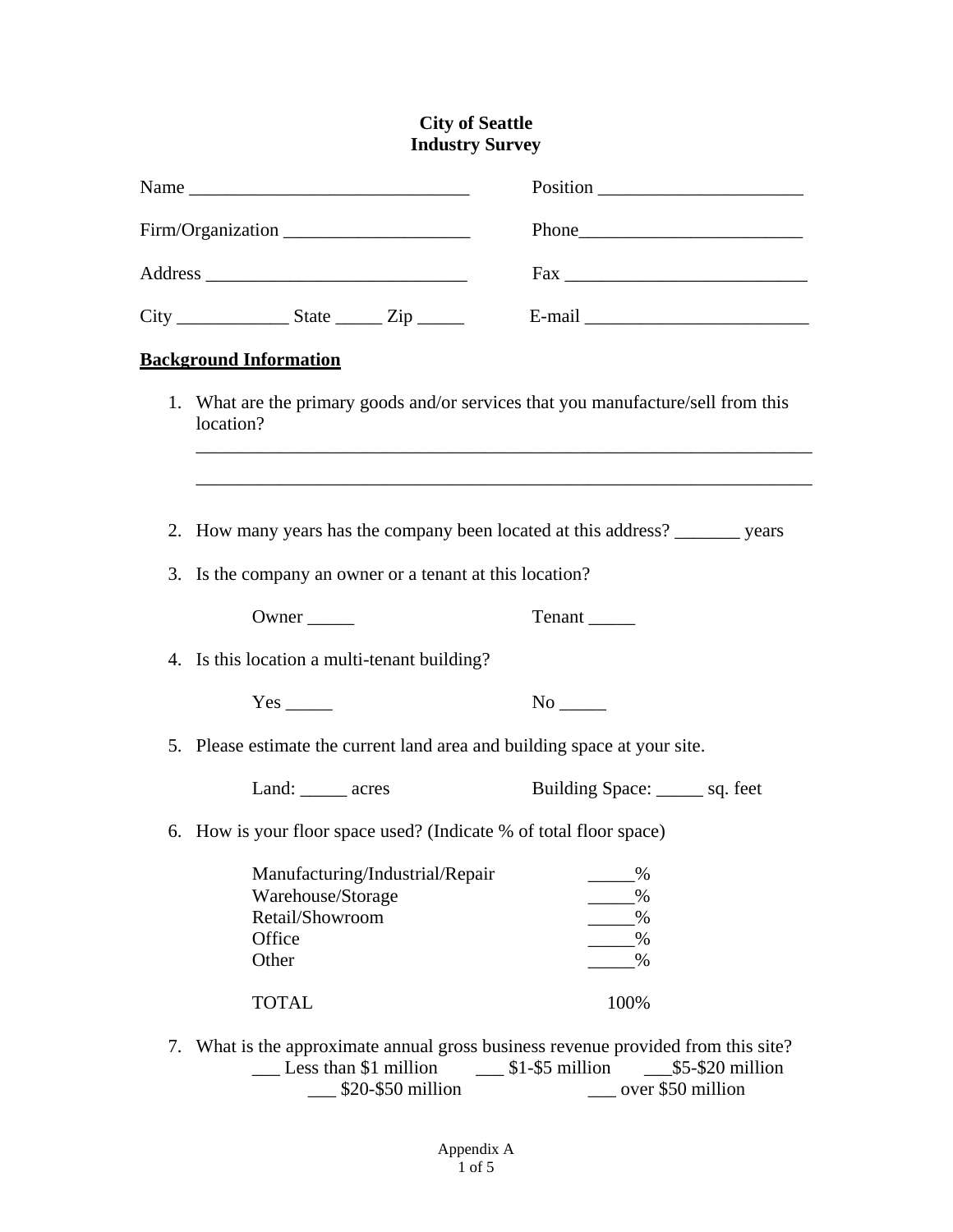| 8. In the last three years have business revenues: |           |                 |
|----------------------------------------------------|-----------|-----------------|
| Increased                                          | Decreased | Stayed the same |
| <b>Employee Information</b>                        |           |                 |
|                                                    |           |                 |

9. Approximately how many employees currently work at this location?

Full Time \_\_\_\_ Part Time \_\_\_\_

9a. How many employees do you anticipate at this location 3 to 5 years from now?

Full Time \_\_\_\_ Part Time \_\_\_\_

10. Please estimate the percentage of your employees who live in the city of Seattle  $-$  %

#### **Industry Linkages**

11. Currently, who are your three Primary *vendors*?

|           | Name of Vendor | Products/Services | Primary Location<br>of Vendor | Method of<br>Shipment Used |
|-----------|----------------|-------------------|-------------------------------|----------------------------|
| A.        |                |                   |                               |                            |
| <b>B.</b> |                |                   |                               |                            |
| $C$ .     |                |                   |                               |                            |

\_\_\_\_\_\_\_\_\_\_\_\_\_\_\_\_\_\_\_\_\_\_\_\_\_\_\_\_\_\_\_\_\_\_\_\_\_\_\_\_\_\_\_\_\_\_\_\_\_\_\_\_\_\_\_\_\_\_\_\_\_\_\_\_\_\_\_\_\_\_\_\_

\_\_\_\_\_\_\_\_\_\_\_\_\_\_\_\_\_\_\_\_\_\_\_\_\_\_\_\_\_\_\_\_\_\_\_\_\_\_\_\_\_\_\_\_\_\_\_\_\_\_\_\_\_\_\_\_\_\_\_\_\_\_\_\_\_\_\_\_\_\_\_\_

Recent and anticipated trends:

#### 12. Currently, who are your three primary *customers*?

|           | Name of Customer | Products/Services<br>Purchased | Location | Primary<br><b>Shipment Method</b> |
|-----------|------------------|--------------------------------|----------|-----------------------------------|
| А.        |                  |                                |          |                                   |
| <b>B.</b> |                  |                                |          |                                   |
| C.        |                  |                                |          |                                   |

Recent and anticipated trends:

\_\_\_\_\_\_\_\_\_\_\_\_\_\_\_\_\_\_\_\_\_\_\_\_\_\_\_\_\_\_\_\_\_\_\_\_\_\_\_\_\_\_\_\_\_\_\_\_\_\_\_\_\_\_\_\_\_\_\_\_\_\_\_\_\_\_\_\_\_\_\_\_\_\_\_\_\_\_ \_\_\_\_\_\_\_\_\_\_\_\_\_\_\_\_\_\_\_\_\_\_\_\_\_\_\_\_\_\_\_\_\_\_\_\_\_\_\_\_\_\_\_\_\_\_\_\_\_\_\_\_\_\_\_\_\_\_\_\_\_\_\_\_\_\_\_\_\_\_\_\_\_\_\_\_\_\_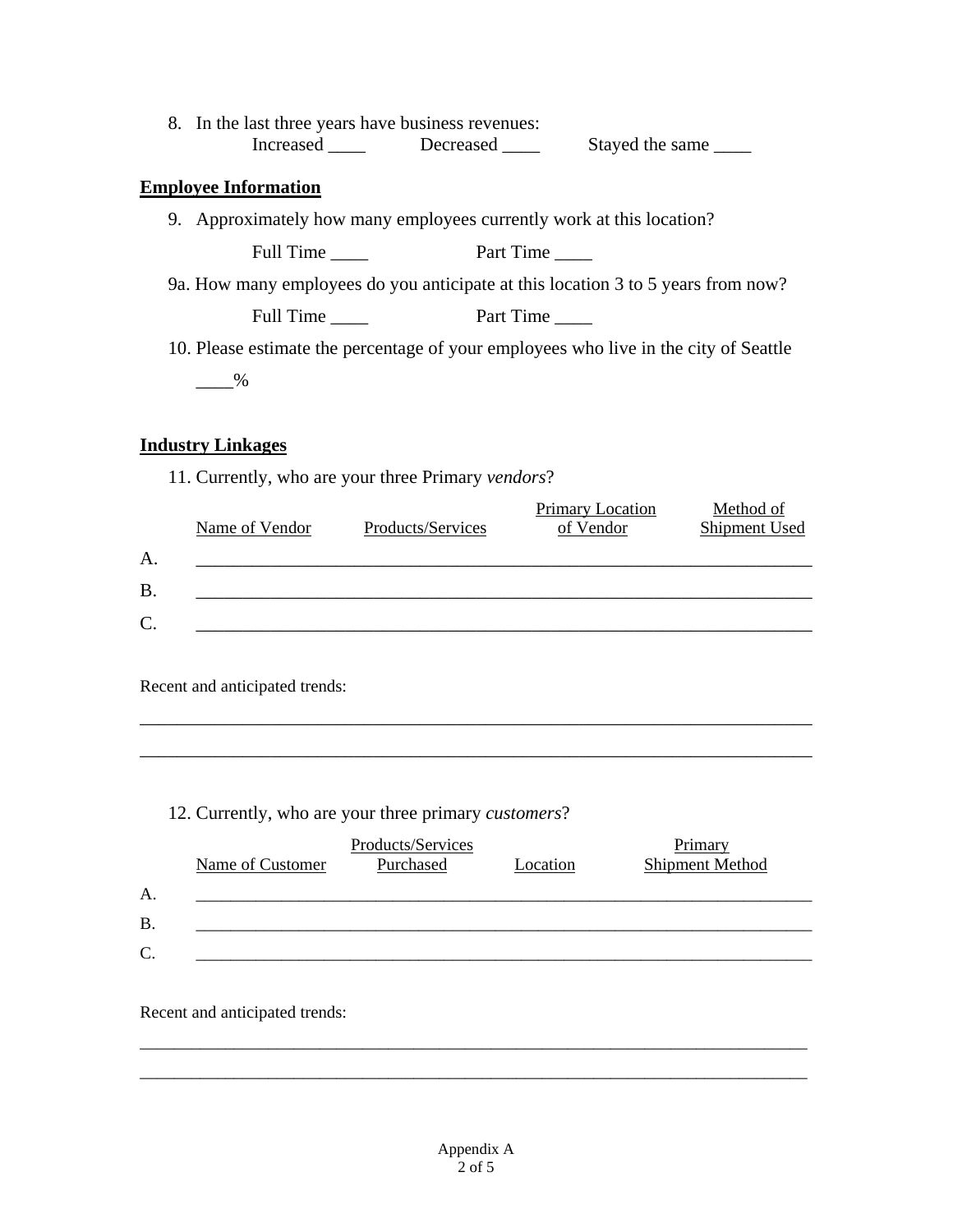#### **Location Factors**

13. Please indicate how important each factor is to you when deciding on an operating location for a business. Circle one number for each factor.

|                       |                              |                | Important | <b>Desirable</b> | <b>Not Important</b> |     | <b>Satisfied</b> |     |
|-----------------------|------------------------------|----------------|-----------|------------------|----------------------|-----|------------------|-----|
|                       | <b>Space Characteristics</b> |                |           |                  |                      |     |                  |     |
|                       | Room to expand               | 4              | 3         | $\overline{2}$   | 1                    | Yes | No               | N/A |
|                       | Ground floor occupancy       | 4              | 3         | $\mathfrak{2}$   | 1                    | Yes | N <sub>o</sub>   | N/A |
|                       | Loading bay                  | 4              | 3         | $\overline{2}$   | 1                    | Yes | N <sub>o</sub>   | N/A |
|                       | High ceilings                | $\overline{4}$ | 3         | $\overline{2}$   | $\mathbf{1}$         | Yes | N <sub>o</sub>   | N/A |
|                       | <b>Site Characteristics</b>  |                |           |                  |                      |     |                  |     |
|                       | Cost of land/rent            | 4              | 3         | 2                | 1                    | Yes | N <sub>0</sub>   | N/A |
|                       | Outdoor storage space        | 4              | 3         | 2                | 1                    | Yes | No               | N/A |
|                       | Adequate parking             | 4              | 3         | $\mathfrak{2}$   | $\mathbf{1}$         | Yes | $\rm No$         | N/A |
|                       | Access to transit            | 4              | 3         | $\overline{2}$   | 1                    | Yes | N <sub>0</sub>   | N/A |
|                       | High visibility              | $\overline{4}$ | 3         | $\overline{2}$   | $\mathbf{1}$         | Yes | N <sub>o</sub>   | N/A |
|                       | Large truck access           | 4              | 3         | $\overline{2}$   | 1                    | Yes | N <sub>0</sub>   | N/A |
|                       | Rail access                  | 4              | 3         | $\overline{2}$   | $\mathbf{1}$         | Yes | N <sub>0</sub>   | N/A |
|                       | Water transport access       | 4              | 3         | $\overline{2}$   | 1                    | Yes | No               | N/A |
|                       | Away from residential areas  | $\overline{4}$ | 3         | $\overline{2}$   | $\mathbf{1}$         | Yes | N <sub>o</sub>   | N/A |
| Labor                 |                              |                |           |                  |                      |     |                  |     |
|                       | Close to management          | 4              | 3         | 2                | 1                    | Yes | No               | N/A |
|                       | Close to skilled labor       | 4              | 3         | $\overline{2}$   | 1                    | Yes | N <sub>0</sub>   | N/A |
|                       | Close to unskilled labor     | 4              | 3         | 2                | $\mathbf{1}$         | Yes | N <sub>o</sub>   | N/A |
| <b>Business Links</b> |                              |                |           |                  |                      |     |                  |     |
|                       | Close to customers           | 4              | 3         | 2                | 1                    | Yes | N <sub>o</sub>   | N/A |
|                       | Close to suppliers/services  | 4              | 3         | $\overline{2}$   | $\mathbf{1}$         | Yes | No               | N/A |
|                       | Close to competitors         | 4              | 3         | $\overline{2}$   | $\mathbf{1}$         | Yes | N <sub>o</sub>   | N/A |
|                       | <b>Transportation</b>        |                |           |                  |                      |     |                  |     |
|                       | Close to downtown Seattle    | 4              | 3         | $\overline{2}$   | $\mathbf{1}$         | Yes | N <sub>0</sub>   | N/A |
|                       | Close to major highways      | 4              | 3         | $\overline{2}$   | $\mathbf{1}$         | Yes | N <sub>o</sub>   | N/A |
|                       | Close to rail transport      | 4              | 3         | $\boldsymbol{2}$ | $\mathbf{1}$         | Yes | No               | N/A |
|                       | Close to Port of Seattle     | 4              | 3         | 2                | 1                    | Yes | No               | N/A |
|                       | Close to airport             | 4              | 3         | $\overline{2}$   | 1                    | Yes | No               | N/A |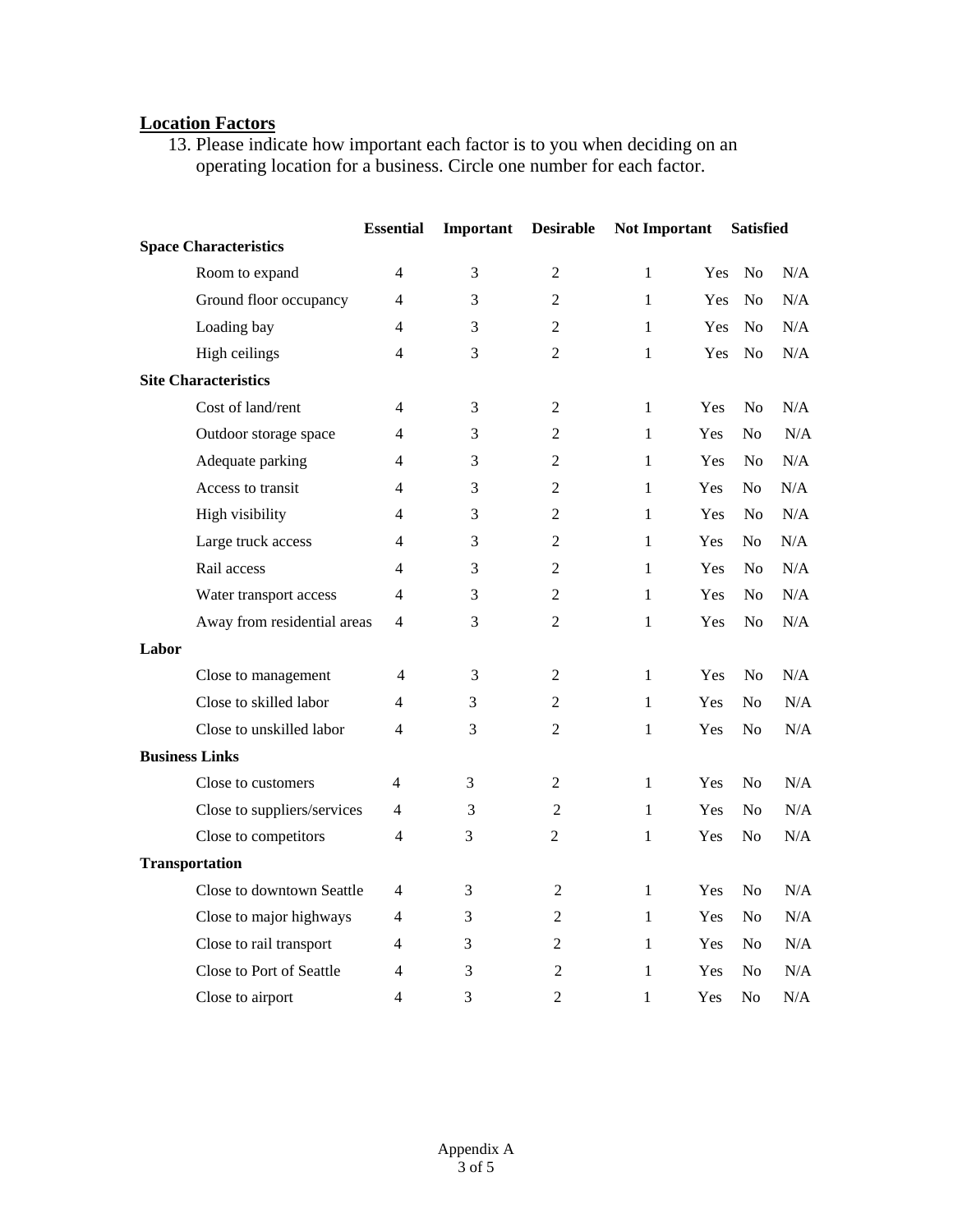|  |  |  |  |  |  | 14. Did you move to this location from elsewhere? |
|--|--|--|--|--|--|---------------------------------------------------|
|--|--|--|--|--|--|---------------------------------------------------|

|                       | $No$ <sub>____</sub>                                                                                                  |  |
|-----------------------|-----------------------------------------------------------------------------------------------------------------------|--|
| If you answered YES:  |                                                                                                                       |  |
|                       |                                                                                                                       |  |
|                       | 14. Why was your present location chosen?                                                                             |  |
|                       |                                                                                                                       |  |
|                       | 15. Currently, what are the primary <i>advantages</i> of operating at your present location?                          |  |
|                       | <u> 1989 - Johann Stoff, deutscher Stoff, der Stoff, der Stoff, der Stoff, der Stoff, der Stoff, der Stoff, der S</u> |  |
|                       | <u> 1989 - Johann Harry Harry Harry Harry Harry Harry Harry Harry Harry Harry Harry Harry Harry Harry Harry Harry</u> |  |
|                       |                                                                                                                       |  |
|                       |                                                                                                                       |  |
| location?             | 16. Currently, what are the primary disadvantages of operating at your present                                        |  |
|                       |                                                                                                                       |  |
|                       |                                                                                                                       |  |
|                       |                                                                                                                       |  |
|                       | 17. What is the <i>anticipated</i> remaining useful life of existing facilities?                                      |  |
|                       |                                                                                                                       |  |
|                       |                                                                                                                       |  |
| <b>Business Plans</b> |                                                                                                                       |  |
|                       | 18. What are your plans for your present location?                                                                    |  |

Move \_\_\_\_\_ Expand \_\_\_\_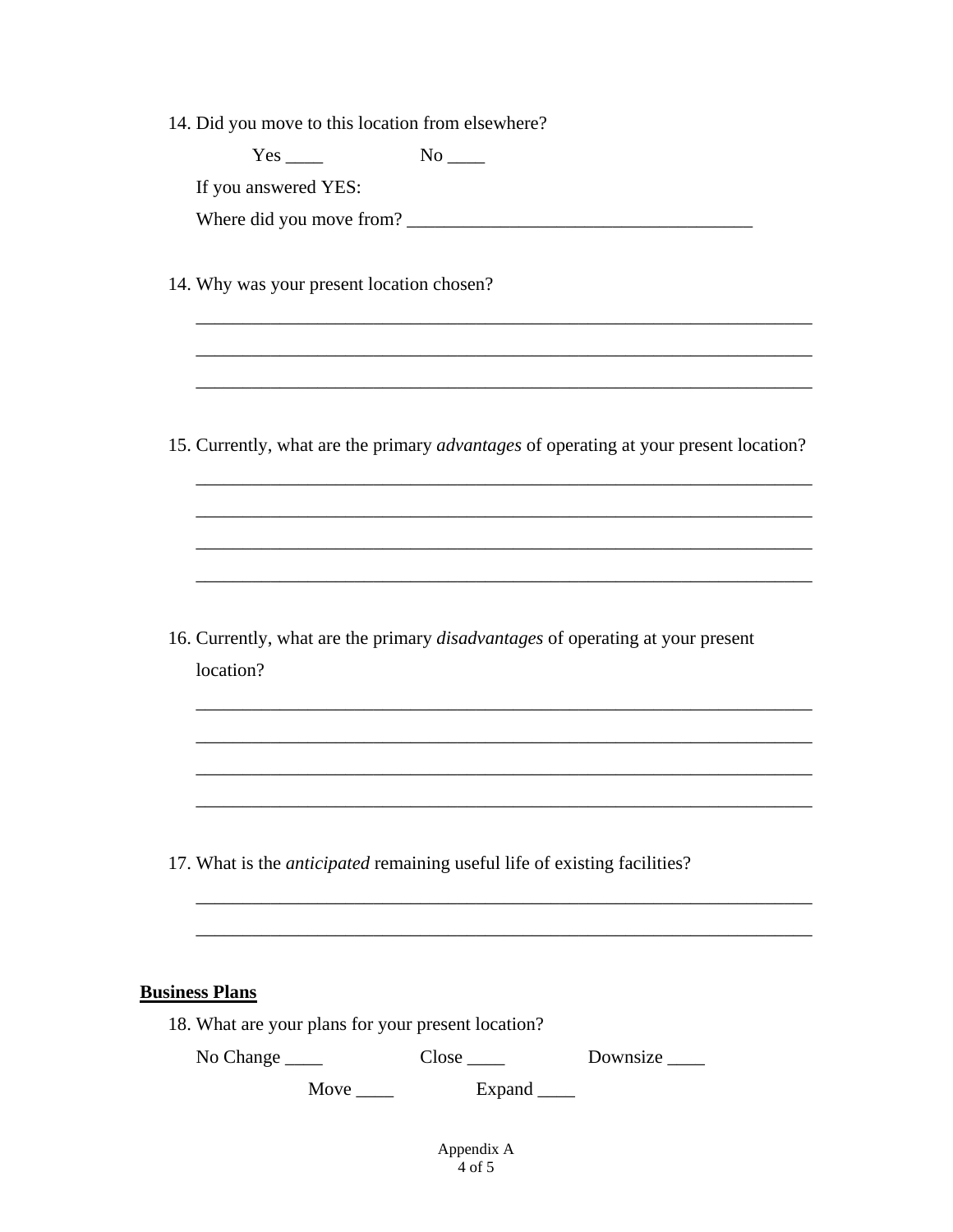| 19. If your company were to consider a new facility, where would this investment |  |
|----------------------------------------------------------------------------------|--|
| most likely occur?                                                               |  |

City of Seattle \_\_\_\_ Seattle metro area \_\_\_\_

Outside Seattle metro area \_\_\_\_

20. If you were to consider areas outside of Seattle, what areas would be considered and why?

\_\_\_\_\_\_\_\_\_\_\_\_\_\_\_\_\_\_\_\_\_\_\_\_\_\_\_\_\_\_\_\_\_\_\_\_\_\_\_\_\_\_\_\_\_\_\_\_\_\_\_\_\_\_\_\_\_\_\_\_\_\_\_\_\_

\_\_\_\_\_\_\_\_\_\_\_\_\_\_\_\_\_\_\_\_\_\_\_\_\_\_\_\_\_\_\_\_\_\_\_\_\_\_\_\_\_\_\_\_\_\_\_\_\_\_\_\_\_\_\_\_\_\_\_\_\_\_\_\_\_\_

\_\_\_\_\_\_\_\_\_\_\_\_\_\_\_\_\_\_\_\_\_\_\_\_\_\_\_\_\_\_\_\_\_\_\_\_\_\_\_\_\_\_\_\_\_\_\_\_\_\_\_\_\_\_\_\_\_\_\_\_\_\_\_\_\_\_

\_\_\_\_\_\_\_\_\_\_\_\_\_\_\_\_\_\_\_\_\_\_\_\_\_\_\_\_\_\_\_\_\_\_\_\_\_\_\_\_\_\_\_\_\_\_\_\_\_\_\_\_\_\_\_\_\_\_\_\_\_\_\_\_\_\_

\_\_\_\_\_\_\_\_\_\_\_\_\_\_\_\_\_\_\_\_\_\_\_\_\_\_\_\_\_\_\_\_\_\_\_\_\_\_\_\_\_\_\_\_\_\_\_\_\_\_\_\_\_\_\_\_\_\_\_\_\_\_\_\_\_\_

\_\_\_\_\_\_\_\_\_\_\_\_\_\_\_\_\_\_\_\_\_\_\_\_\_\_\_\_\_\_\_\_\_\_\_\_\_\_\_\_\_\_\_\_\_\_\_\_\_\_\_\_\_\_\_\_\_\_\_\_\_\_\_\_\_\_

\_\_\_\_\_\_\_\_\_\_\_\_\_\_\_\_\_\_\_\_\_\_\_\_\_\_\_\_\_\_\_\_\_\_\_\_\_\_\_\_\_\_\_\_\_\_\_\_\_\_\_\_\_\_\_\_\_\_\_\_\_\_\_\_\_\_

\_\_\_\_\_\_\_\_\_\_\_\_\_\_\_\_\_\_\_\_\_\_\_\_\_\_\_\_\_\_\_\_\_\_\_\_\_\_\_\_\_\_\_\_\_\_\_\_\_\_\_\_\_\_\_\_\_\_\_\_\_\_\_\_\_\_

\_\_\_\_\_\_\_\_\_\_\_\_\_\_\_\_\_\_\_\_\_\_\_\_\_\_\_\_\_\_\_\_\_\_\_\_\_\_\_\_\_\_\_\_\_\_\_\_\_\_\_\_\_\_\_\_\_\_\_\_\_\_\_\_\_\_

\_\_\_\_\_\_\_\_\_\_\_\_\_\_\_\_\_\_\_\_\_\_\_\_\_\_\_\_\_\_\_\_\_\_\_\_\_\_\_\_\_\_\_\_\_\_\_\_\_\_\_\_\_\_\_\_\_\_\_\_\_\_\_\_\_\_

\_\_\_\_\_\_\_\_\_\_\_\_\_\_\_\_\_\_\_\_\_\_\_\_\_\_\_\_\_\_\_\_\_\_\_\_\_\_\_\_\_\_\_\_\_\_\_\_\_\_\_\_\_\_\_\_\_\_\_\_\_\_\_\_\_\_

\_\_\_\_\_\_\_\_\_\_\_\_\_\_\_\_\_\_\_\_\_\_\_\_\_\_\_\_\_\_\_\_\_\_\_\_\_\_\_\_\_\_\_\_\_\_\_\_\_\_\_\_\_\_\_\_\_\_\_\_\_\_\_\_\_\_

21. What governmental actions could help facilitate your company's existing operations and/or future plans?

22. Do you have any suggestions or concerns that you would like to communicate to the city of Seattle?

|  |  |  | 23. Is there anyone else we should contact? |
|--|--|--|---------------------------------------------|
|  |  |  |                                             |

Name \_\_\_\_\_\_\_\_\_\_\_\_\_\_\_\_\_\_\_\_\_\_\_\_\_ Firm/Organization \_\_\_\_\_\_\_\_\_\_\_\_\_\_\_\_\_\_\_\_

Phone \_\_\_\_\_\_\_\_\_\_\_\_\_\_\_\_\_\_\_\_\_\_\_\_\_ Email \_\_\_\_\_\_\_\_\_\_\_\_\_\_\_\_\_\_\_\_\_\_\_\_\_\_\_\_\_\_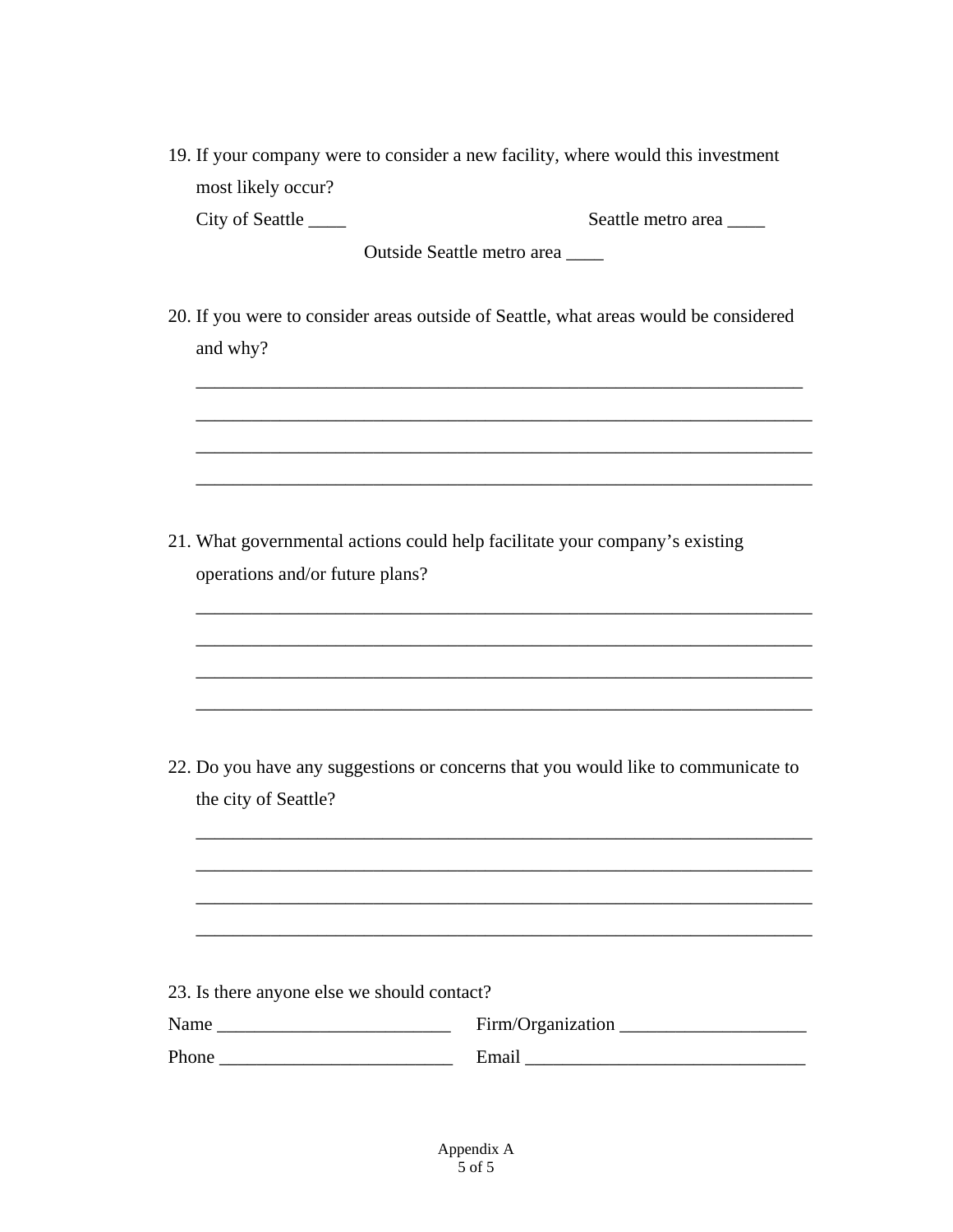# Appendix B

# **Survey Responses**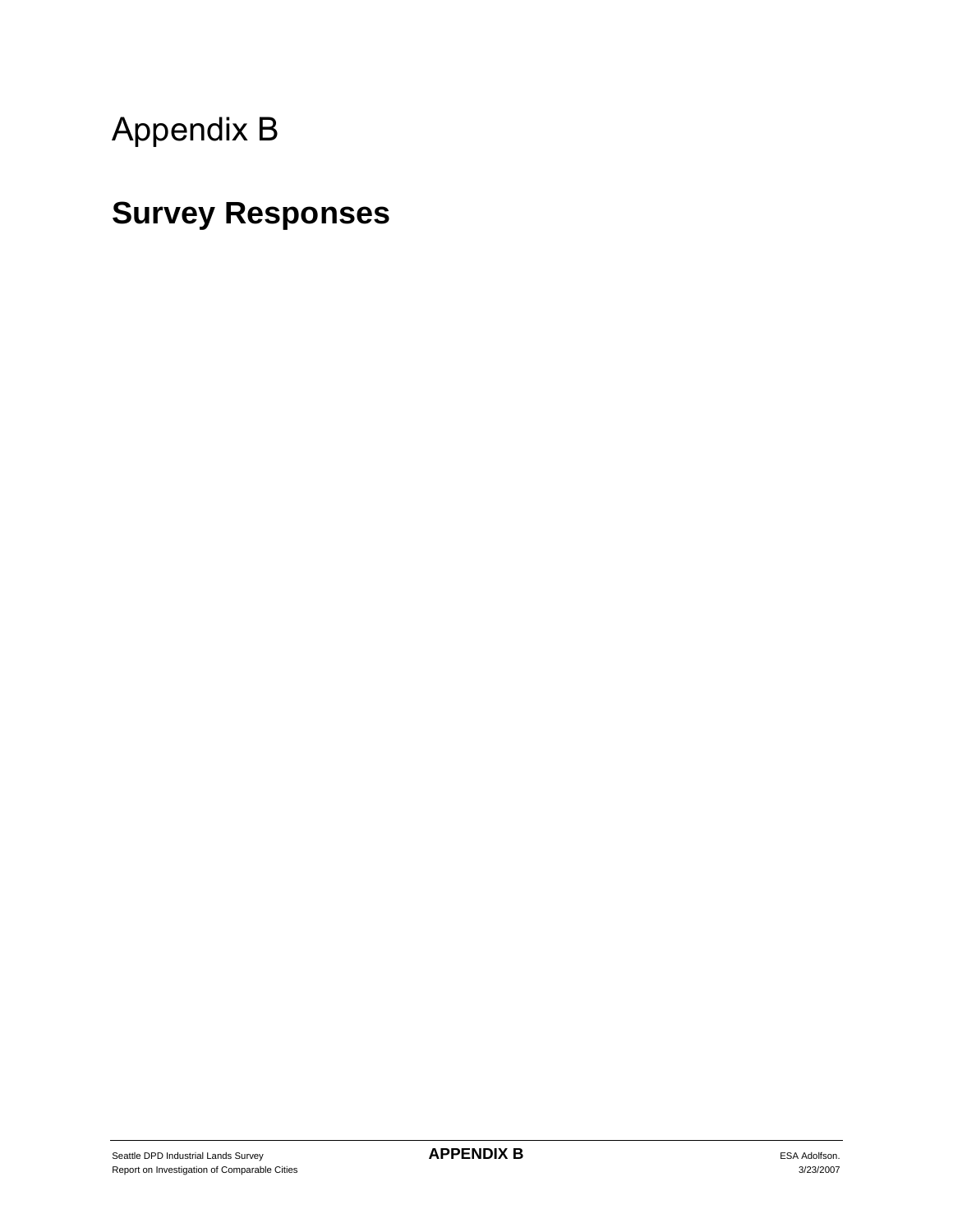# **Short Answer Question Responses**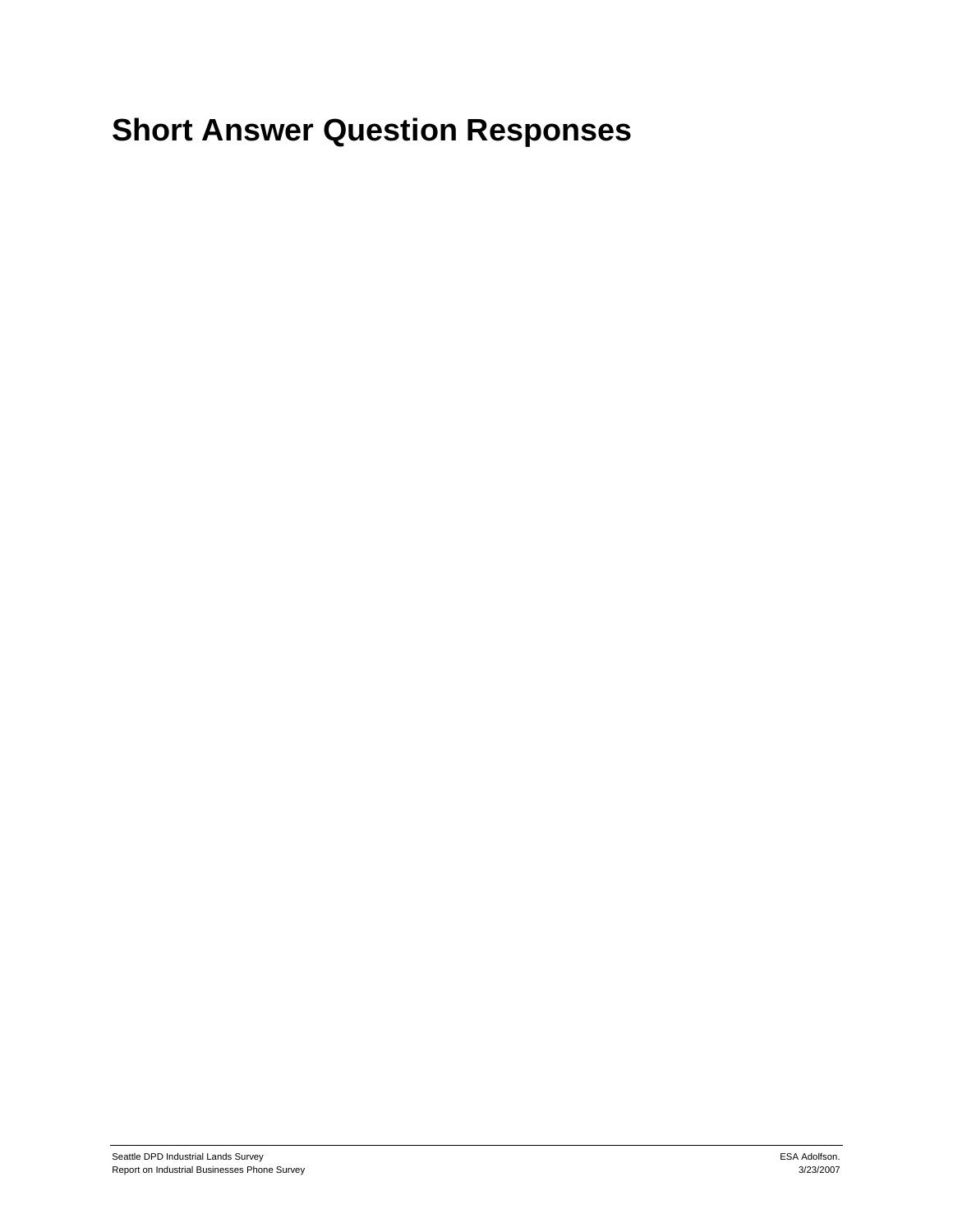| <b>Task 2. Survey Summary Report</b>                                                                                                                                                                                                            | <b>Total Surveys</b><br>Completed:     | 102                                                                         |
|-------------------------------------------------------------------------------------------------------------------------------------------------------------------------------------------------------------------------------------------------|----------------------------------------|-----------------------------------------------------------------------------|
| 2. How many years has the company been located at this address?<br>0-5 years:<br>16-20 years:<br>12<br>26<br>$6-10$ years:<br>15<br>3<br>21-25 years:                                                                                           | 31-35 years:<br>6<br>36-40 years:<br>5 | Total:<br>101                                                               |
| 11<br>7<br>11-15 years:<br>26-30 years:                                                                                                                                                                                                         | $40+$ years:<br>16                     |                                                                             |
| 32.4<br>3. Is the company an owner or a tenant at this location?<br>Owner:                                                                                                                                                                      | $\%$<br>Tenant:                        | %<br>67.6                                                                   |
| 50.0<br>Yes:<br>4. Is this location a multi-tenant building?                                                                                                                                                                                    | %<br>No:                               | 50.0<br>%                                                                   |
| 5. Please estimate the current land area and building space at your site.                                                                                                                                                                       |                                        |                                                                             |
| Less than 1 acre:<br>5-10 acres:<br>Land:<br>22<br>10-20 acres:<br>1-3 acres:<br>18<br>3-5 acres:<br>4<br>$20+$ acres:                                                                                                                          | 6<br>3<br>3                            | Total:<br>56                                                                |
| <b>Building Space:</b><br>Less than 1000 sq.ft.:<br>5<br>10,000 - 25,000 sq.ft.:<br>1000 - 5000 sq.ft.:<br>25,000 - 50,000 sq.ft.:<br>20<br>5000 - 10,000 sq.ft.:<br>17<br>More than 50,000 sq.ft.:                                             | 25<br>14<br>15                         | Total.:<br>96                                                               |
| $0 - 25%$<br>6. How is your floor space used?:<br>25-50%<br>50-75%                                                                                                                                                                              | 75-100%                                |                                                                             |
| Manuf/Indust/Repair:<br>$\overline{7}$<br>$\overline{7}$<br>13<br>13<br>10<br>Warehouse/Storage:<br>17<br>Retail/Showroom:<br>10<br>$\mathbf{2}$<br>1<br>Office:<br>72<br>5<br>12<br>$\overline{2}$<br>$\mathbf{0}$<br>$\overline{2}$<br>Other: | 26<br>30<br>3<br>7<br>1                | 53<br>Total:<br>70<br>Total:<br>16<br>Total:<br>96<br>Total:<br>5<br>Total: |
| 7. What is the approximate annual gross business revenue provided from this site?                                                                                                                                                               |                                        | 82<br>Total:                                                                |
| Less than \$1 million:<br>32.9<br>$18.3$ %<br>%<br>\$5-\$20 million:<br>\$1-\$5 million:<br>$40.2$ %<br>\$20-\$50 million:<br>6.1 $\sqrt{6}$                                                                                                    | Over \$50 million:                     | $2.4$ $\%$                                                                  |
| 8. In the last three years have business revenues:<br>66.0 %<br>$\frac{0}{0}$<br>Increased:<br>Decreased:<br>8.2<br>Stayed the same:                                                                                                            | 25.8                                   | Total:<br>97<br>%                                                           |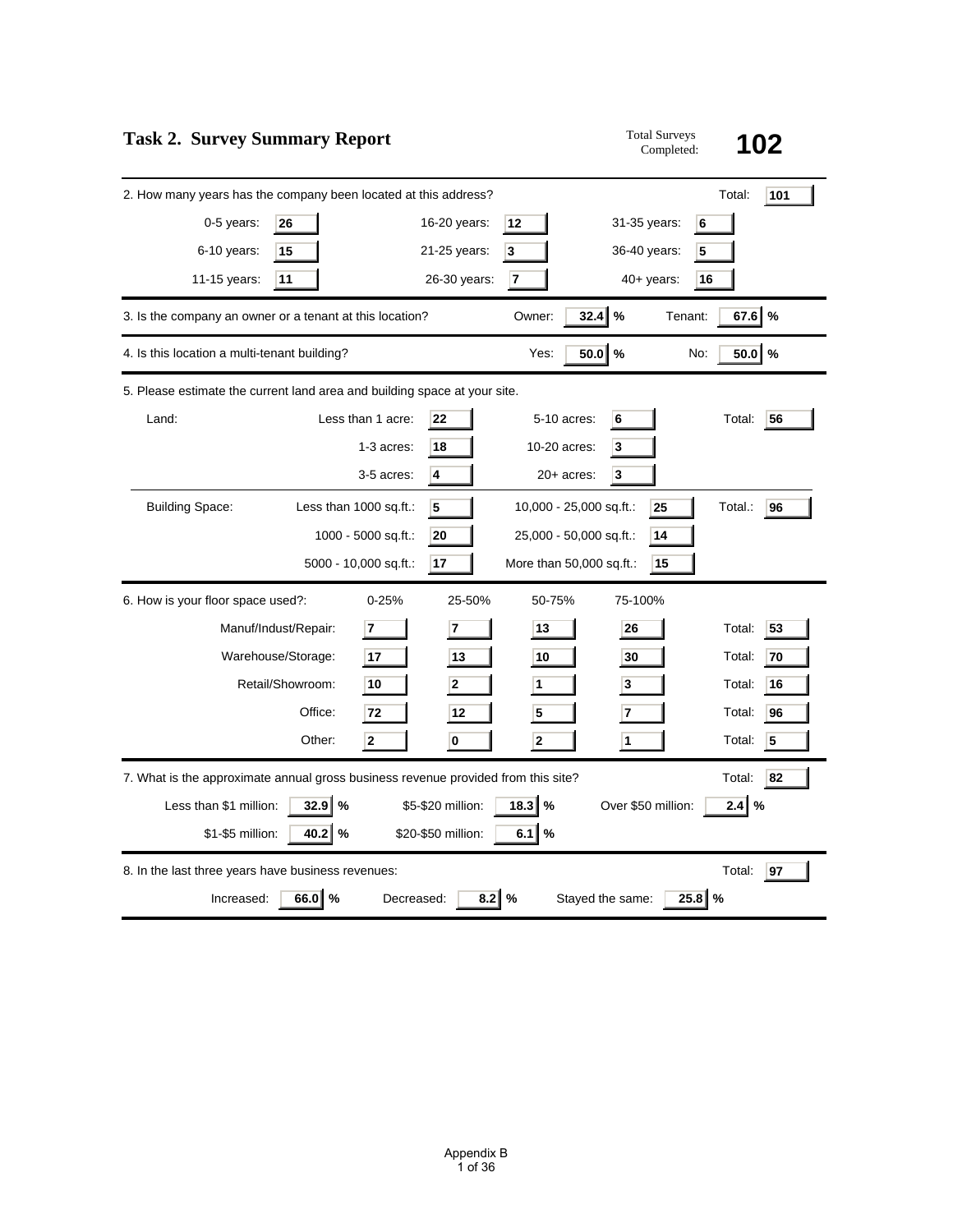| <b>Task 2. Survey Summary Report</b> | <b>Total Surveys</b> |
|--------------------------------------|----------------------|
|                                      | $C = 1.11$           |

| <b>Total Surveys</b> |     |
|----------------------|-----|
| Completed:           | 102 |

| 9. Approximately how many employees currently work at this location?                  |                                |                                          |
|---------------------------------------------------------------------------------------|--------------------------------|------------------------------------------|
| Full Time                                                                             |                                | Total:<br>98                             |
| $66.3$ %<br>0-20 employees                                                            | $\%$<br>7.1<br>40-60 employees | %<br>3.1<br>80-100 employees             |
| $17.3$ %<br>20-40 employees                                                           | $5.1$ %<br>60-80 employees     | 1.0<br>$\frac{9}{6}$<br>$100+$ employees |
| Part Time                                                                             |                                | 28<br>Total:                             |
| %<br>89.3<br>0-20 employees                                                           | $0.0$ %<br>40-60 employees     | $\%$<br>80-100 employees<br>0.0          |
| 7.1<br>20-40 employees<br>%                                                           | $3.6$ %<br>60-80 employees     | $100+$ employees<br>0.0<br>%             |
| 9a. How many employeesdo you anticipate at this location 3-5 years from now?          |                                |                                          |
| Full Time                                                                             |                                | Total:<br>89                             |
| 0-20 employees<br>$60.7$ %                                                            | $4.5$ %<br>40-60 employees     | $\frac{0}{0}$<br>80-100 employees<br>2.2 |
| 20-40 employees<br>$23.6$ %                                                           | $5.6$ %<br>60-80 employees     | $\frac{9}{6}$<br>100+ employees<br>1.1   |
| Part Time                                                                             |                                | Total:<br>25                             |
| 0-20 employees<br>$92.0$ %                                                            | $0.0$ %<br>40-60 employees     | 80-100 employees<br>%<br>0.0             |
| 20-40 employees<br>$4.0$ %                                                            | 60-80 employees<br>$4.0$ %     | $\frac{9}{6}$<br>100+ employees<br>0.0   |
| 10. Please estimate the percentage of your employees who live in the City of Seattle. |                                | Total:<br>77                             |
| $0 - 25%$<br>25-50%<br>49                                                             | 50-75%<br>15<br>14             | 75-100%<br>21                            |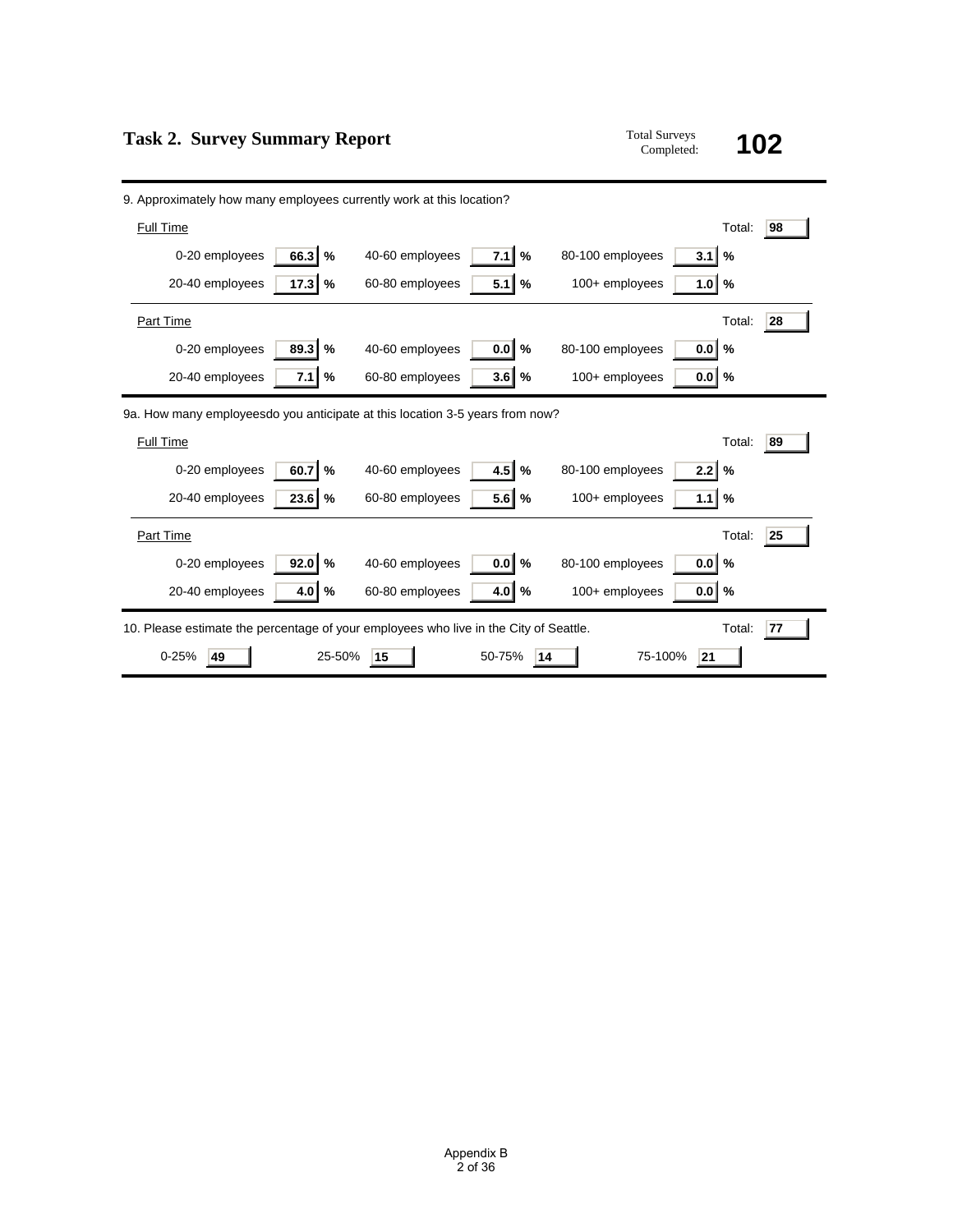# **Task 2. Survey Summary Report** Total Surveys Completed:

# Completed: **102**

| Essential<br>Desirable<br>Not Important<br>Important<br>23.7<br>20.4<br>$\%$<br>23.7<br>$\%$<br>$\%$<br>32.3<br>$\%$<br>Room to expand    |     |  |  |  |
|-------------------------------------------------------------------------------------------------------------------------------------------|-----|--|--|--|
|                                                                                                                                           |     |  |  |  |
|                                                                                                                                           |     |  |  |  |
| $\%$<br>Ground floor occupancy<br>43.0<br>$\%$<br>8.6<br>10.8<br>$\%$<br>37.6<br>%                                                        |     |  |  |  |
| 50.0<br>$\%$<br>$\%$<br>%<br>25.5<br>$\%$<br>Loading bays<br>13.8<br>10.6                                                                 |     |  |  |  |
| 55.3<br>8.5<br>$\%$<br>16.0<br>$\%$<br>$\%$<br>20.2<br>%<br>High ceilings                                                                 |     |  |  |  |
| Cost of land/rent<br>47.8<br>$\%$<br>$\%$<br>5.4<br>$\%$<br>8.7<br>$\%$<br>38.0                                                           |     |  |  |  |
| Outdoor storage space<br>29.0<br>$\%$<br>11.8<br>$\%$<br>9.7<br>$\%$<br>49.5<br>%                                                         |     |  |  |  |
| Adequate parking<br>40.4<br>$\%$<br>$\%$<br>$\%$<br>$\%$<br>43.6<br>14.9<br>1.1                                                           |     |  |  |  |
| Access to transit<br>$12.6$<br>$\%$<br>36.8<br>$\%$<br>27.4<br>%<br>23.2<br>%                                                             |     |  |  |  |
| High visibility<br>20.2<br>$\%$<br>$\%$<br>%<br>47.9<br>$\%$<br>14.9<br>17.0                                                              |     |  |  |  |
| Large truck access<br>63.2<br>$\%$<br>15.8<br>$\%$<br>6.3<br>$\%$<br>14.7<br>%                                                            |     |  |  |  |
| Rail access<br>5.3<br>$\%$<br>4.2<br>$\%$<br>5.3<br>$\%$<br>85.3<br>$\%$                                                                  |     |  |  |  |
| 4.3<br>75.5<br>Water transport access<br>14.9<br>$\%$<br>4.3<br>$\%$<br>%<br>%                                                            |     |  |  |  |
| Away from residential areas<br>19.1<br>$\%$<br>16.0<br>$\%$<br>18.1<br>%<br>46.8<br>$\%$                                                  |     |  |  |  |
| 21.5<br>22.6<br>19.4<br>$\%$<br>$\%$<br>%<br>36.6<br>%<br>Close to management                                                             |     |  |  |  |
| Close to skilled labor<br>30.1<br>$\%$<br>30.1<br>$\%$<br>21.5<br>%<br>18.3<br>$\%$                                                       |     |  |  |  |
| 35.5<br>Close to unskilled labor<br>21.5<br>$\%$<br>18.3<br>$\%$<br>24.7<br>%<br>%                                                        |     |  |  |  |
| 35.1<br>$\%$<br>$\%$<br>14.9<br>$\%$<br>19.1<br>$\%$<br>Close to customers<br>30.9                                                        |     |  |  |  |
| 25.5<br>23.4<br>$\%$<br>33.0<br>$\%$<br>18.1<br>%<br>%<br>Close to suppliers/services                                                     |     |  |  |  |
| Close to competitors<br>2.1<br>$\%$<br>9.6<br>$\%$<br>5.3<br>$\%$<br>83.0<br>$\%$                                                         |     |  |  |  |
| Close to downtown Seattle<br>13.8<br>$\%$<br>23.4<br>$\%$<br>18.1<br>%<br>44.7<br>$\%$                                                    |     |  |  |  |
| Close to major highways<br>41.1<br>$\%$<br>37.9<br>$\%$<br>9.5<br>$\%$<br>11.6<br>$\%$                                                    |     |  |  |  |
| 6.5<br>6.5<br>78.5<br>Close to rail transport<br>$\%$<br>$\%$<br>8.6<br>$\%$<br>%                                                         |     |  |  |  |
| Close to Port of Seattle<br>19.1<br>$\%$<br>$\%$<br>16.0<br>$\%$<br>58.5<br>$\%$<br>6.4                                                   |     |  |  |  |
| $\%$<br>Close to airport<br>6.5<br>%<br>7.5<br>%<br>15.1<br>%<br>71.0                                                                     |     |  |  |  |
| 14. Did you move to this location from elsewhere?                                                                                         |     |  |  |  |
| See Survey Question 14 in the Long Answers section of<br>69.6 %<br>Yes:<br>No:<br>30.4<br>%<br>this report to see where firms moved from. |     |  |  |  |
| 19. What are your plans for your present location?<br>Total:                                                                              | 102 |  |  |  |
| 48.0<br>$\%$<br>$1.0$ %<br>$2.0$ %<br>Downsize:<br>No Change:<br>Close:                                                                   |     |  |  |  |
| $20.6$ %<br>$28.4$ %<br>Move:<br>Expand:                                                                                                  |     |  |  |  |
| 20. If your company were to consider a new facility, where would this investment occur?<br>Total:<br>96                                   |     |  |  |  |
| 53.1<br>$\%$<br>$22.9$ %<br>24.0<br>$\%$<br>City of Seattle:<br>Seattle metro area:<br>Outside Seattle metro area:                        |     |  |  |  |
| Appendix B<br>3 of 36                                                                                                                     |     |  |  |  |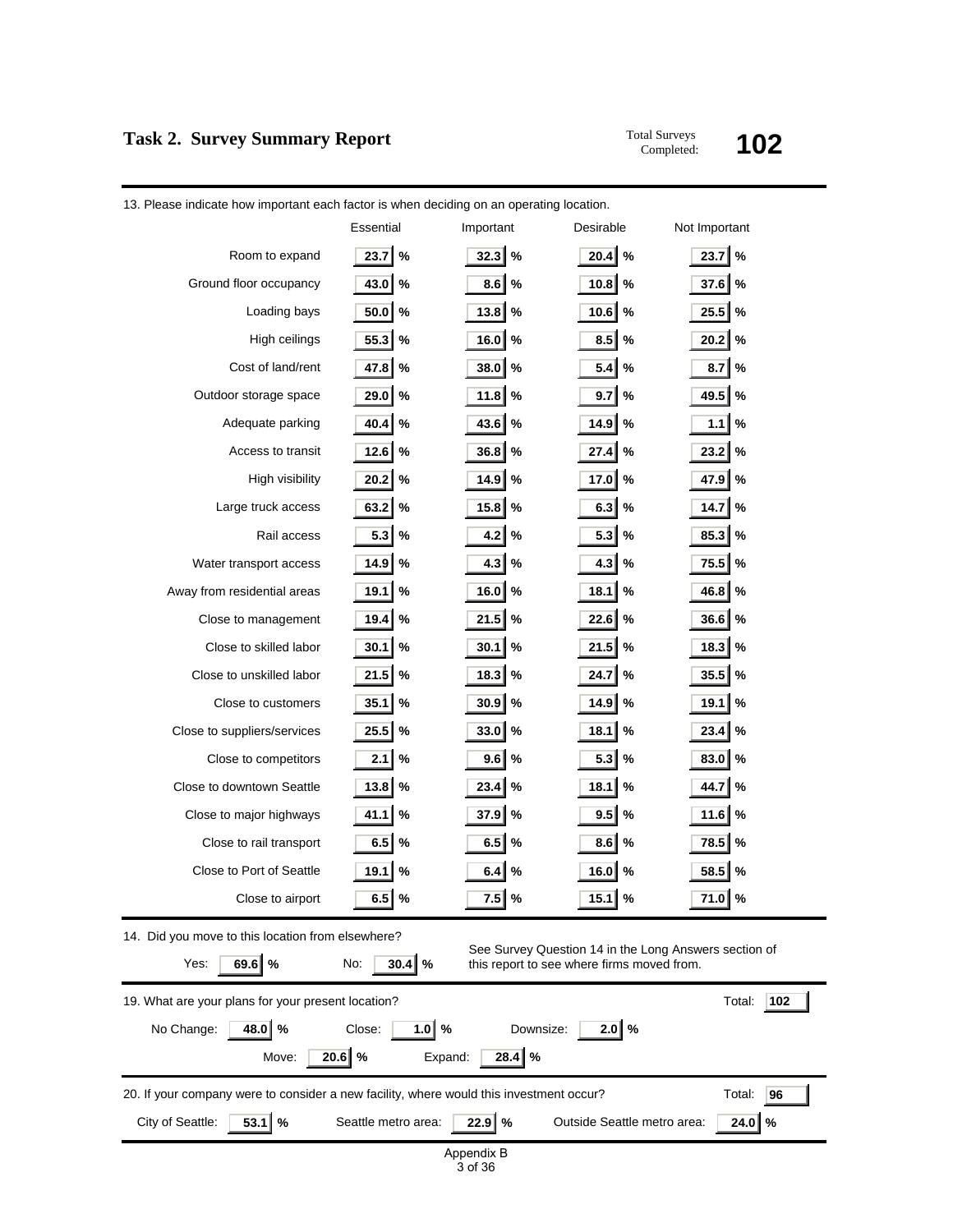# **Open-ended Question Responses**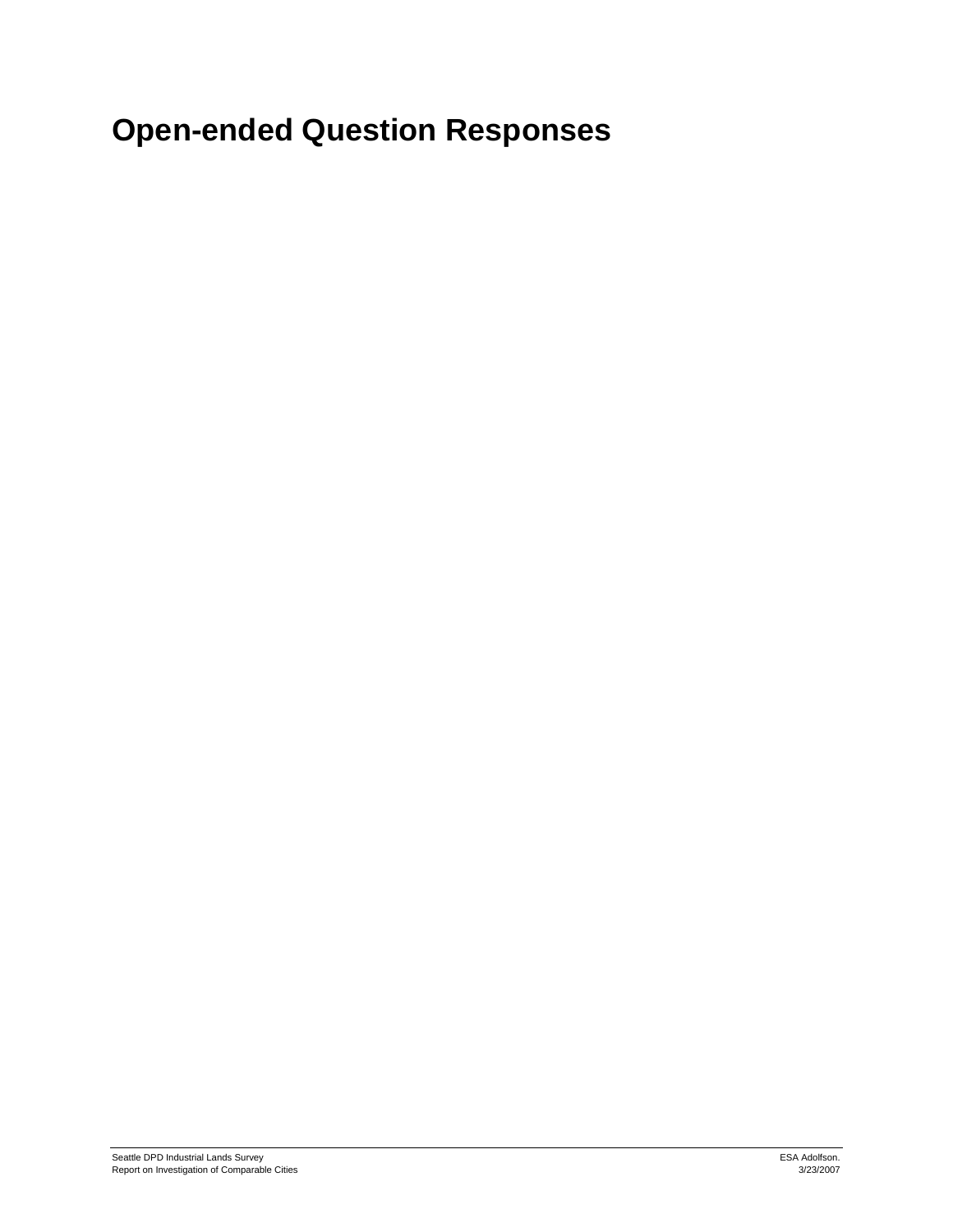| Geographic Area Key       |                     |            |                     |
|---------------------------|---------------------|------------|---------------------|
| <b>BINMIC</b><br>Duwamish |                     |            |                     |
| <b>BN</b>                 | <b>BINMIC North</b> | <b>DEN</b> | <b>SODO</b>         |
| <b>BS</b>                 | <b>BINMIC South</b> | <b>DES</b> | Georgetown          |
|                           |                     | <b>DSP</b> | South Park          |
|                           |                     | <b>DW</b>  | <b>West Seattle</b> |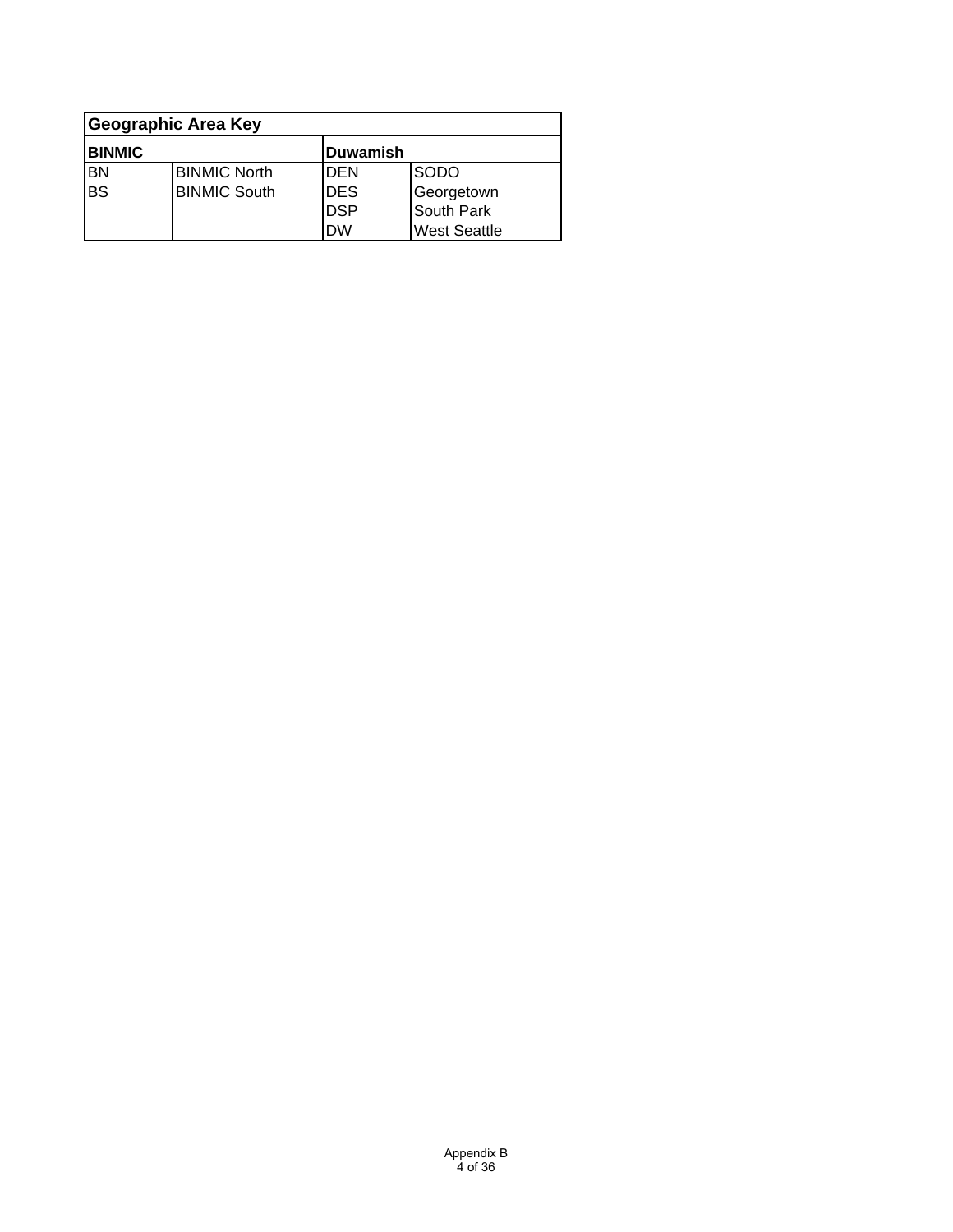# **Survey Question 1: What are the primary goods and/or services that you manufacture/sell from this location?**

| ID |           | <b>Location Comment</b>                                                                                                                                  |
|----|-----------|----------------------------------------------------------------------------------------------------------------------------------------------------------|
| 37 | ΒN        | Petroleum (heating oil) retailer and HVAC contractor.                                                                                                    |
| 85 | ΒN        | webbing and rope products for Commercial Fishing Industry, including wire rope & boat lifter slings                                                      |
| 30 | ΒN        | Yacht sales and storage                                                                                                                                  |
| 28 | ΒN        | Operate two fishing boats - moored here, fish in Alaska                                                                                                  |
| 34 | BN        | Vessal and ship repair of the fishing fleat                                                                                                              |
| 24 | BN        | Blend and package consumer quantity automotive lubricants                                                                                                |
| 92 | BN        | Design / Produce large scale visual painting                                                                                                             |
| 22 | ΒN        | Steel products and frabication                                                                                                                           |
| 15 | BN        | Frozen and canned salmon processing and sales.                                                                                                           |
| 36 | ΒN        | Skylight sales.                                                                                                                                          |
| 13 | ΒN        | Professional Practice: facilities planning (primarily medical) // Seattle Building Design Group:<br>Architechtural Firm (primarily medical, also hotels) |
| 11 | BN        | Service and Repair of Diesel Engines                                                                                                                     |
| 10 | ΒN        | Imports & Distribute gift                                                                                                                                |
| 35 | ΒN        | Snap ties - concrete wall ties for use in construction. Manufacturing and sales.                                                                         |
| 87 | ΒN        | Boot repair                                                                                                                                              |
| 8  | ΒN        | Ornamental Iron work and glass-work. Art/Gates/Fences and other products                                                                                 |
| 7  | ΒN        | Makes art objects: primarily out of ceramics                                                                                                             |
| 9  | ΒN        | Auto repair, however business is not currently open. Mr. Gourdine has hopes to re-open.                                                                  |
| 5  | <b>BN</b> | Auto repair                                                                                                                                              |
| 93 | <b>BN</b> | Manufacture, Package, Distribute. Biodegradable cleaner, Marine consulting services.                                                                     |
| 97 | <b>BN</b> | Automobile Servicing and Restoration                                                                                                                     |
| 95 | <b>BN</b> | Primary fabric and retail awnings                                                                                                                        |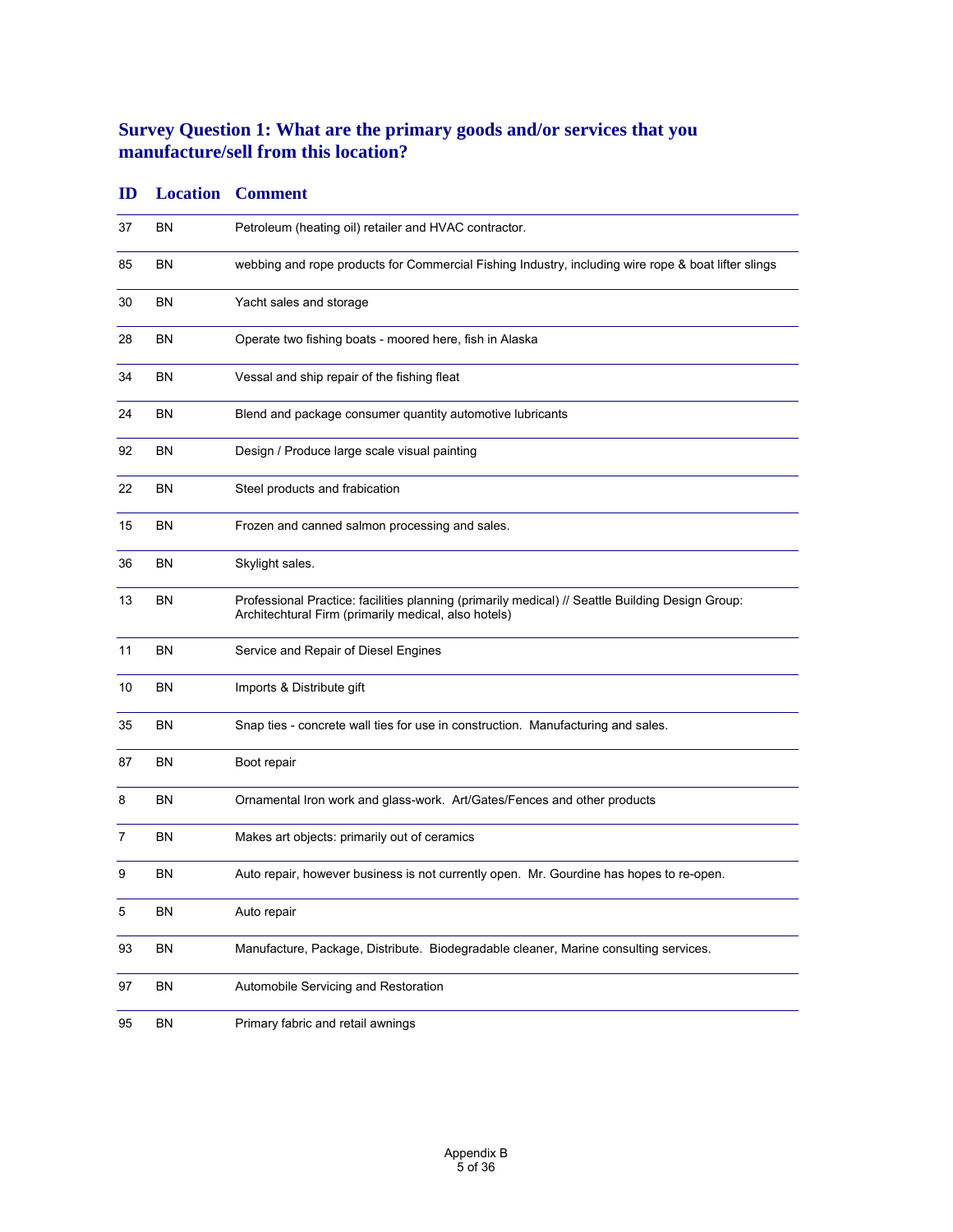| 62  | BS         | Signs                                                                                                                 |
|-----|------------|-----------------------------------------------------------------------------------------------------------------------|
| 61  | BS         | Wholesale and warehouse - toys, drugstore goods, clothing                                                             |
| 66  | BS         | Lubricants                                                                                                            |
| 99  | <b>DEN</b> | Plumbing and industrial supplies                                                                                      |
| 53  | <b>DEN</b> | Roofing and sheet metal contractor                                                                                    |
| 3   | <b>DEN</b> | Pacific Sheet Metal, Inc. - Metal fabrication; Pacific Sheet Metal & Roofing, LLC - Roofing materials<br>and services |
| 68  | <b>DEN</b> | Pour aluminum, brass & bronze castings.                                                                               |
| 63  | <b>DEN</b> | Chocolate desserts - ship mail-order & wholesale                                                                      |
| 98  | <b>DEN</b> | Office\Paper supplies                                                                                                 |
| 26  | <b>DEN</b> | Rent and sell construction safety equipment                                                                           |
| 27  | <b>DEN</b> | <b>Store Fixtures</b>                                                                                                 |
| 1   | <b>DEN</b> | Warehouse for commercial grocery store equipment; auction site for surplus equipment                                  |
| 2   | <b>DEN</b> | Auto repair                                                                                                           |
| 101 | <b>DEN</b> | Grain export                                                                                                          |
| 31  | <b>DEN</b> | Wine imports and distribution                                                                                         |
| 75  | <b>DEN</b> | Distribute Promotional Material                                                                                       |
| 25  | <b>DEN</b> | Rent and sell construction safety equipment                                                                           |
| 76  | <b>DEN</b> | Fresh Vegetables                                                                                                      |
| 83  | DEN        | Freight                                                                                                               |
| 82  | <b>DEN</b> | Workware, camping supplies, sportsware, army surplus                                                                  |
| 81  | <b>DEN</b> | Data processing services                                                                                              |
| 12  | <b>DEN</b> | Service and manufacturing of marine propellers                                                                        |
| 21  | <b>DEN</b> | Paper and office products                                                                                             |
| 77  | <b>DEN</b> | Wood moldings, doors, windows                                                                                         |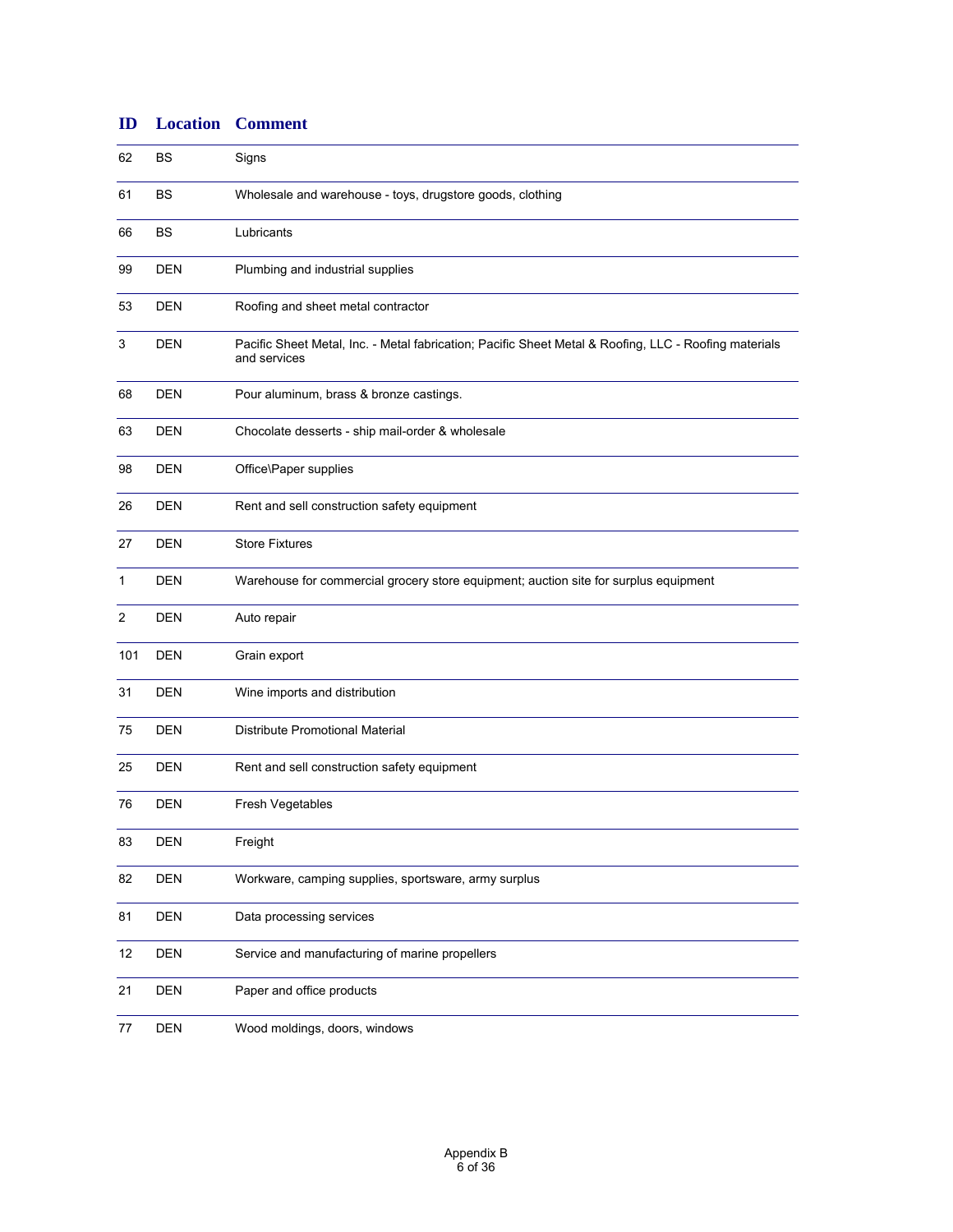| ID | <b>Location</b> | <b>Comment</b>                                                                                                                                   |
|----|-----------------|--------------------------------------------------------------------------------------------------------------------------------------------------|
| 20 | <b>DEN</b>      | Signage                                                                                                                                          |
| 67 | <b>DEN</b>      | Custom signs and graphics.                                                                                                                       |
| 47 | <b>DEN</b>      | Transloader - export container loading (CFS)                                                                                                     |
| 33 | <b>DEN</b>      | Store fixtures - design, manufacture and distribution                                                                                            |
| 16 | <b>DEN</b>      | Warehouse for communication systems parts                                                                                                        |
| 17 | <b>DEN</b>      | Wine distribution                                                                                                                                |
| 56 | <b>DEN</b>      | Cut and formed metal                                                                                                                             |
| 18 | <b>DEN</b>      | Freight forwarding.                                                                                                                              |
| 19 | <b>DEN</b>      | Machine shop, finish work, fabrication                                                                                                           |
| 23 | <b>DES</b>      | Stock manufactured products to sell and distribute to businesses and organizations throughout the<br>Northwest                                   |
| 29 | <b>DES</b>      | Sell machine/engine belts and rubber products                                                                                                    |
| 32 | <b>DES</b>      | Facilities and maintenance supplies - focus on sustainability                                                                                    |
| 38 | <b>DES</b>      | Bakery                                                                                                                                           |
| 6  | <b>DES</b>      | Full line industrial distributor: anything from cutting tools, hand tools, power tools, and ladders to<br>cleaning supplies and safety products. |
| 4  | <b>DES</b>      | Store fixtures                                                                                                                                   |
| 79 | <b>DES</b>      | Engineering services, permitting, reservoir management                                                                                           |
| 69 | DES             | Retail/Wholsaler of welding supplies.                                                                                                            |
| 39 | DES             | Import and distribution of construction supplies.                                                                                                |
| 64 | <b>DES</b>      | Provide Cold Storage Service                                                                                                                     |
| 58 | <b>DES</b>      | Counselling                                                                                                                                      |
| 65 | <b>DES</b>      | <b>Electrical Contractor</b>                                                                                                                     |
| 70 | <b>DES</b>      | Distributer and wholesaler of packaging products.                                                                                                |
| 60 | <b>DES</b>      | Recycling commercial scrap metal                                                                                                                 |
| 78 | <b>DES</b>      | Non-Profit - Collect donated fruniture and redistribute to low income or homeless people who have<br>found housing.                              |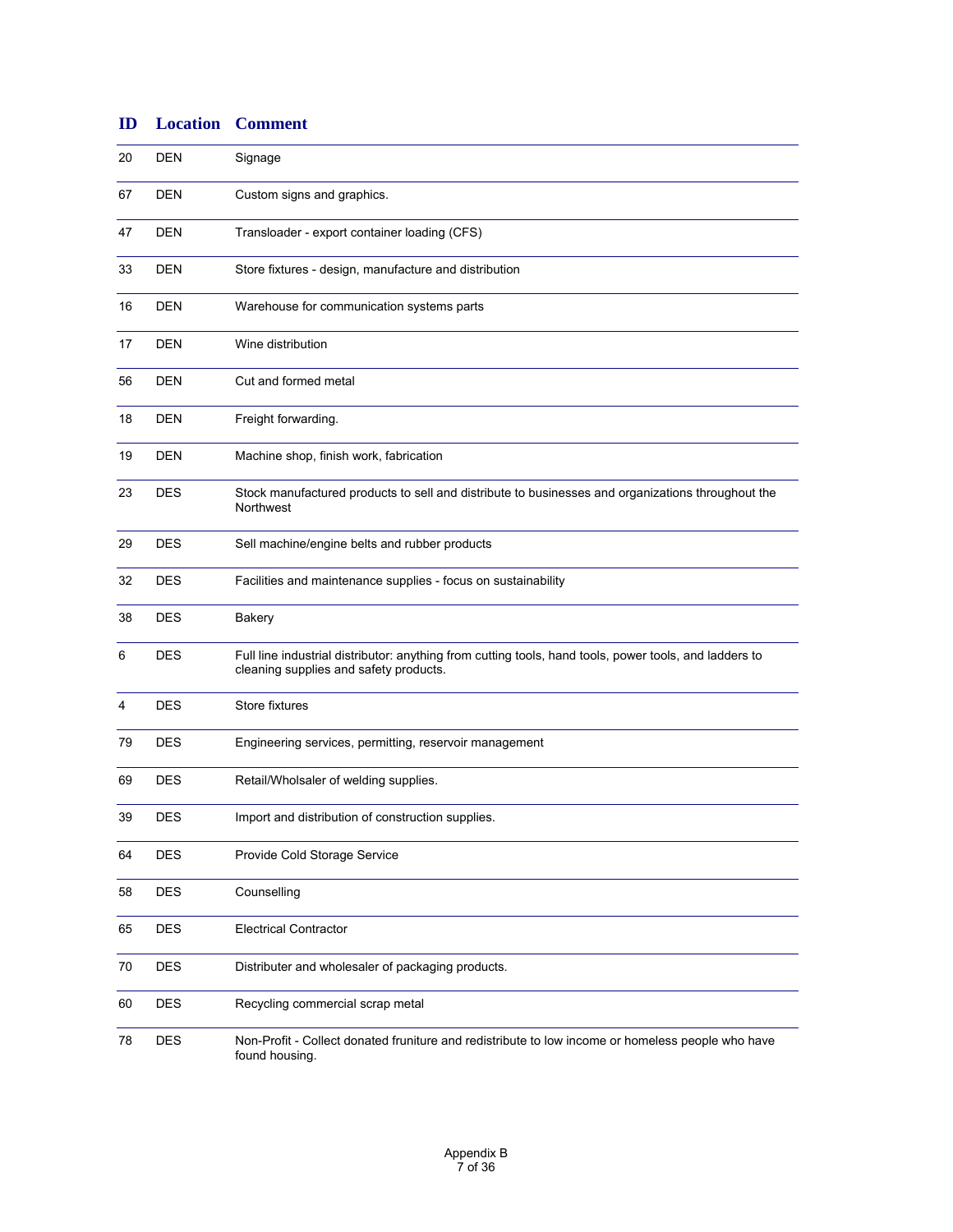| 59  | <b>DES</b> | commercial flooring products                                                                                                                        |
|-----|------------|-----------------------------------------------------------------------------------------------------------------------------------------------------|
| 80  | <b>DES</b> | Custom metalwork - furniture & lighting                                                                                                             |
| 72  | <b>DES</b> | Water-based glues                                                                                                                                   |
| 88  | <b>DES</b> | We are a non-profit educational skills training program located on the Duwamish Educational Center<br>of S Seattle Comminuty Collage.               |
| 94  | <b>DES</b> | Labor Union                                                                                                                                         |
| 96  | <b>DES</b> | Collision repair                                                                                                                                    |
| 100 | <b>DES</b> | Natural stone tile and ceramic tile                                                                                                                 |
| 71  | <b>DES</b> | Marine transporation company                                                                                                                        |
| 45  | <b>DES</b> | Machine repair.                                                                                                                                     |
| 51  | <b>DES</b> | Wholesale distributor of safety supplies; some retail to large customers (not general public); some<br>maintenance/repair, mostly for gas-detection |
| 40  | <b>DES</b> | Liquor distribution center.                                                                                                                         |
| 41  | <b>DES</b> | Storage, assembly and distribution of goods (for other companies).                                                                                  |
| 42  | <b>DES</b> | High-end stairs - parts, manufacture, and installation.                                                                                             |
| 54  | <b>DES</b> | Wholesale distributor of equipment/manufacturer's representative to sheet metal contractors                                                         |
| 43  | <b>DES</b> | Build and install custom cabinets and furniture.                                                                                                    |
| 50  | <b>DES</b> | Custom furniture manufacture.                                                                                                                       |
| 49  | <b>DES</b> | Sell and install flooring.                                                                                                                          |
| 102 | <b>DES</b> | Speciality fasteners                                                                                                                                |
| 52  | <b>DES</b> | Wholesale distribution of sign materials (no manuf or install).                                                                                     |
| 44  | <b>DES</b> | Commercial engraving.                                                                                                                               |
| 89  | <b>DSP</b> | Structural steel fabricator                                                                                                                         |
| 74  | <b>DSP</b> | Steel drum re-conditioning and manufacturing.                                                                                                       |
| 73  | <b>DSP</b> | Pressure vessels, boiler repair, forming.                                                                                                           |
| 86  | <b>DSP</b> | Fabricated structural steel & misc metals                                                                                                           |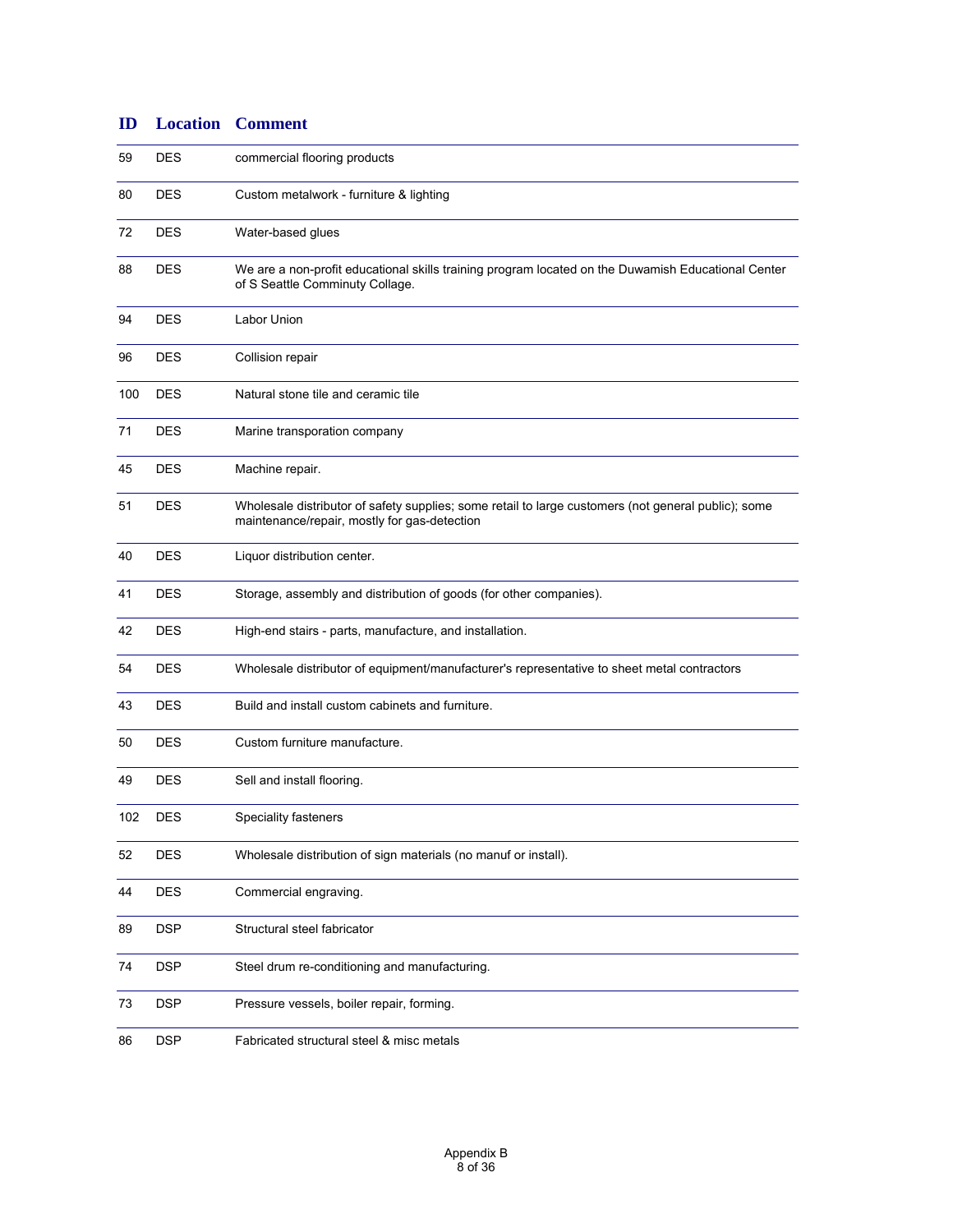| 46 | <b>DSP</b> | Electrical transformers (dry-type)                                                    |
|----|------------|---------------------------------------------------------------------------------------|
| 91 | <b>DSP</b> | Davits                                                                                |
| 90 | <b>DSP</b> | Sell and service industrial equipment                                                 |
| 84 | <b>DSP</b> | Build industrial patterns for foundry work, RV repair work.                           |
| 57 | <b>DW</b>  | Wholesale distributer of bakery ingredents                                            |
| 14 | <b>DW</b>  | Italian and Swiss Espresso Equipment                                                  |
| 55 | <b>DW</b>  | Tug assist commercial vessals into/out of ports. Moving oil and other cargo by barge. |
| 48 | <b>DW</b>  | Operate fleet of tugs & barges.                                                       |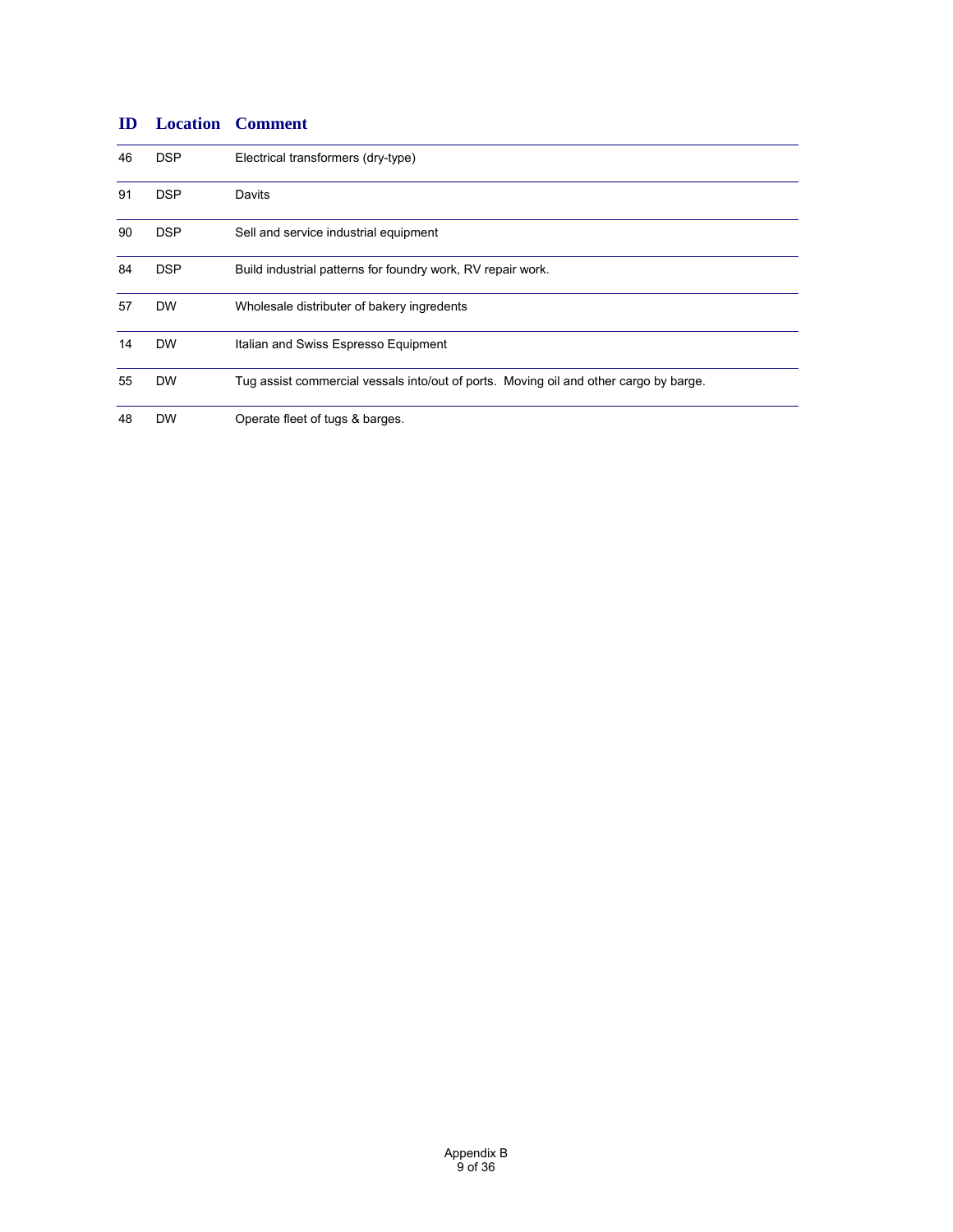| ID                | Location                | Yes/No                       | <b>Comment</b>        |  |  |
|-------------------|-------------------------|------------------------------|-----------------------|--|--|
|                   | <b>Did not relocate</b> |                              |                       |  |  |
| $\frac{5}{1}$     | <b>BN</b>               | No                           |                       |  |  |
| $\overline{7}$    | <b>BN</b>               | No                           |                       |  |  |
| 13                | <b>BN</b>               | No                           |                       |  |  |
| $\frac{22}{2}$    | BN                      | No                           |                       |  |  |
| 92                | <b>BN</b>               | No                           |                       |  |  |
| 97                | BN                      | No                           |                       |  |  |
| $\frac{34}{5}$    | <b>BN</b>               | No                           |                       |  |  |
| 62                | BS                      | No                           |                       |  |  |
| 66                | BS                      | No                           |                       |  |  |
| $\frac{3}{2}$     | <b>DEN</b>              | No                           |                       |  |  |
| 12                | DEN                     | No                           |                       |  |  |
| 18                | <b>DEN</b>              | No                           |                       |  |  |
| <u>19</u>         | DEN                     | $\operatorname{\mathsf{No}}$ |                       |  |  |
| $\overline{21}$   | <b>DEN</b>              | No                           |                       |  |  |
| $\frac{25}{5}$    | DEN                     | No                           |                       |  |  |
| $26\,$            | DEN                     | No                           |                       |  |  |
| $\frac{31}{1}$    | <b>DEN</b>              | No                           |                       |  |  |
| $47\,$            | DEN                     | No                           |                       |  |  |
| 53                | DEN                     | No                           |                       |  |  |
| $77$              | DEN                     | No                           |                       |  |  |
| 82                | <b>DEN</b>              | No                           |                       |  |  |
| $\underline{101}$ | DEN                     | No                           |                       |  |  |
| 75                | <b>DEN</b>              | No                           |                       |  |  |
| $\frac{4}{1}$     | DES                     | No                           |                       |  |  |
| 29                | <b>DES</b>              | No                           |                       |  |  |
| 69                | DES                     | $\mathsf{No}$                |                       |  |  |
| 64                | DES                     | $\operatorname{\mathsf{No}}$ |                       |  |  |
| 90                | <b>DSP</b>              | $\mathsf{No}$                |                       |  |  |
| 46                | <b>DSP</b>              | $\operatorname{\mathsf{No}}$ |                       |  |  |
| 86                | <b>DSP</b>              | $\operatorname{\mathsf{No}}$ |                       |  |  |
| $74\,$            | <b>DSP</b>              | $\operatorname{\mathsf{No}}$ |                       |  |  |
|                   | Same neighborhood       |                              |                       |  |  |
| $\frac{9}{2}$     | ${\sf BN}$              | Yes                          | Right up the street   |  |  |
| 11                | ${\sf BN}$              | Yes                          | Leary Way, In Ballard |  |  |
|                   |                         |                              |                       |  |  |

# **Survey Question 14: Did you move to this location from elsewhere? If Yes, where did you move from?**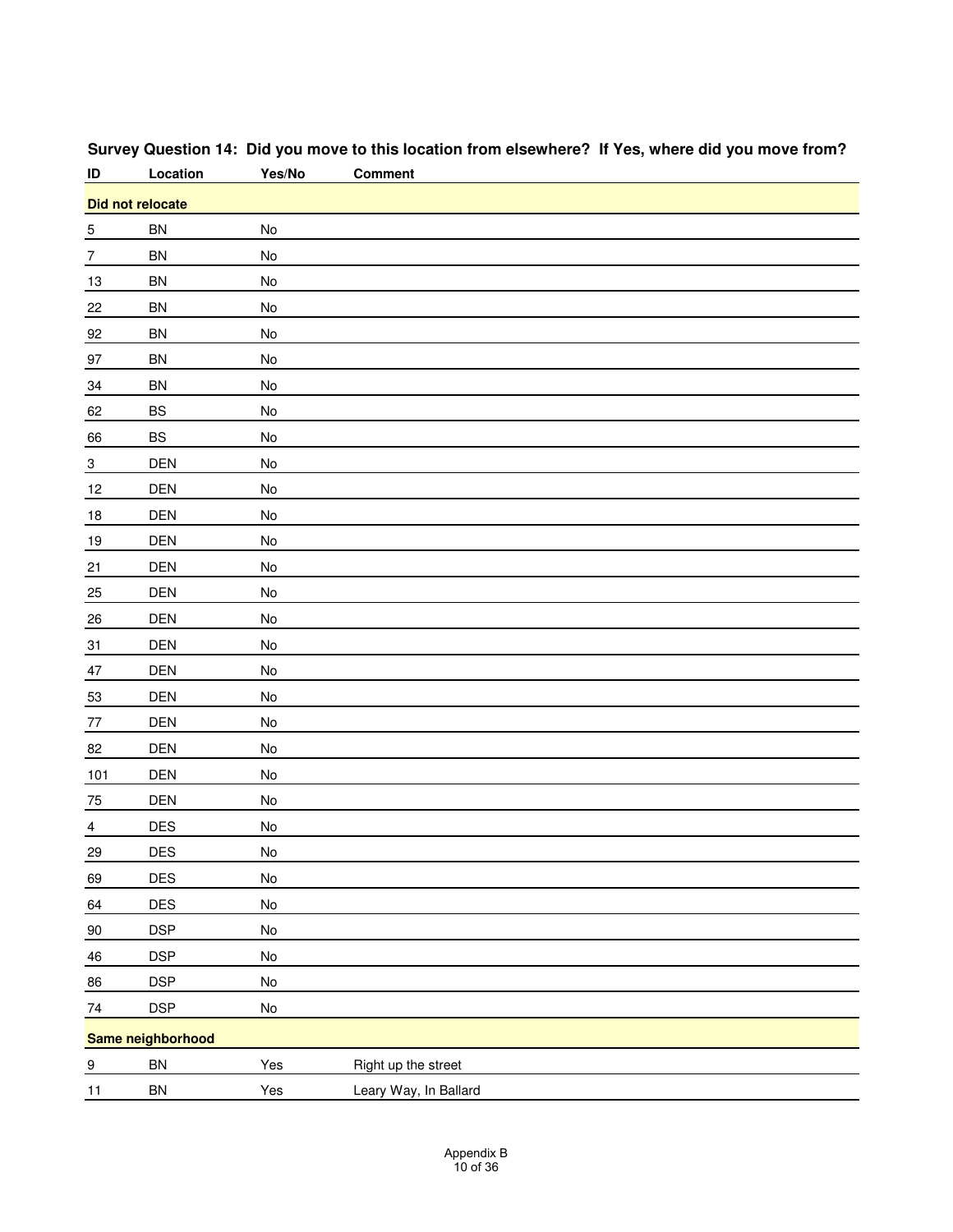| ID  | Location                            | Yes/No | <b>Comment</b>                                   |
|-----|-------------------------------------|--------|--------------------------------------------------|
| 35  | <b>BN</b>                           | Yes    | <b>Ballard</b>                                   |
| 24  | <b>BN</b>                           | Yes    | <b>Ballard</b> area                              |
| 85  | BN                                  | Yes    | Another Ballard location (before that, downtown) |
| 1   | <b>DEN</b>                          | Yes    | Across the street                                |
| 17  | <b>DEN</b>                          | Yes    | First Ave, Seattle                               |
| 20  | <b>DEN</b>                          | Yes    | 1 mile south                                     |
| 68  | <b>DEN</b>                          | Yes    | 1st Ave.                                         |
| 67  | <b>DEN</b>                          | Yes    | 1 block away                                     |
| 83  | <b>DEN</b>                          | Yes    | 6th and Holgate                                  |
| 56  | <b>DEN</b>                          | Yes    | 503 Railroad Ave - Seattle                       |
| 98  | <b>DEN</b>                          | Yes    | 1 block south                                    |
| 23  | <b>DES</b>                          | Yes    | 1926 1st Ave. S                                  |
| 32  | <b>DES</b>                          | Yes    | 4 blocks away                                    |
| 42  | <b>DES</b>                          | Yes    | 5 blocks away                                    |
| 43  | <b>DES</b>                          | Yes    | Airport Way S. (8 blocks from present location)  |
| 39  | <b>DES</b>                          | Yes    | Other side of street                             |
| 49  | <b>DES</b>                          | Yes    | 6 blocks away                                    |
| 54  | <b>DES</b>                          | Yes    | 1st Ave. S                                       |
| 60  | <b>DES</b>                          | Yes    | 1st Ave. (1933)                                  |
| 45  | <b>DES</b>                          | Yes    | Spokane St.                                      |
| 88  | <b>DES</b>                          | Yes    | Edison Tech in 1962                              |
| 96  | <b>DES</b>                          | Yes    | 2340 SW Spokane St                               |
| 102 | <b>DES</b>                          | Yes    | 5021 Colorado Ave S                              |
| 100 | <b>DES</b>                          | Yes    | 2 blocks south                                   |
| 84  | <b>DSP</b>                          | Yes    | 1 blk away                                       |
| 73  | <b>DSP</b>                          | Yes    | E. Marginal Way                                  |
| 48  | <b>DW</b>                           | Yes    | Pier 46                                          |
|     | <b>Another Seattle neighborhood</b> |        |                                                  |
| 8   | <b>BN</b>                           | Yes    | East Marginal Way                                |
| 10  | <b>BN</b>                           | Yes    | Other location within City                       |
| 36  | <b>BN</b>                           | Yes    | <b>U</b> District                                |
| 37  | BN                                  | Yes    | Started in N.Lake, then on Dexter                |
| 15  | BN                                  | Yes    | Queen Ann                                        |
| 28  | <b>BN</b>                           | Yes    | Kodiak, AK                                       |
| 30  | BN                                  | Yes    | Lake Union                                       |
| 95  | BN                                  | Yes    | magnolia                                         |
| 87  | BN                                  | Yes    | Expansion - Shilshole Bay Marina                 |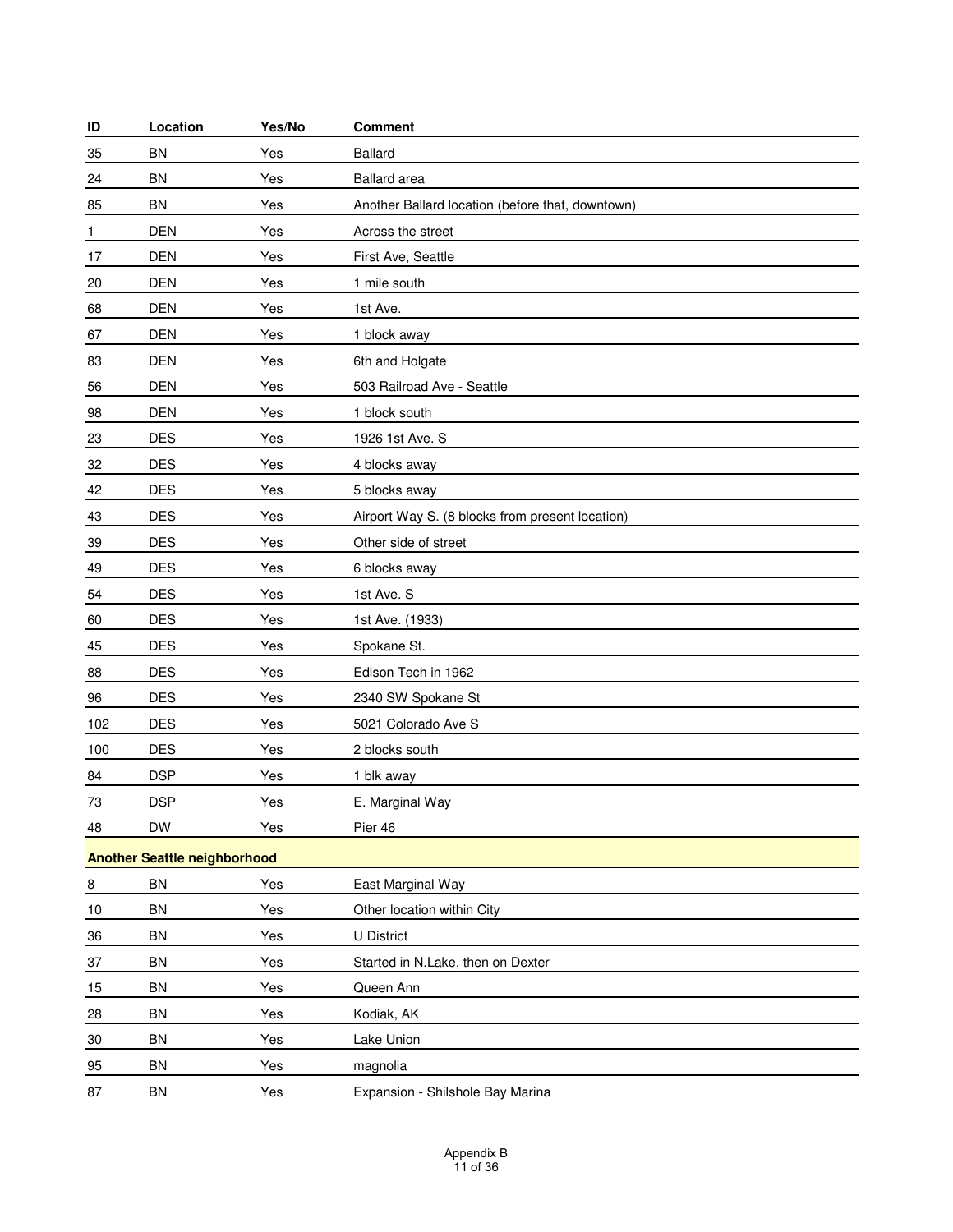| ID                     | Location   | Yes/No | <b>Comment</b>                       |
|------------------------|------------|--------|--------------------------------------|
| 61                     | <b>BS</b>  | Yes    | 1st and Bell - 1963                  |
| $\sqrt{2}$             | <b>DEN</b> | Yes    | Beacon Hill                          |
| 16                     | <b>DEN</b> | Yes    | North Seattle                        |
| 27                     | <b>DEN</b> | Yes    | 15th Ave South                       |
| 33                     | <b>DEN</b> | Yes    | Seattle                              |
| 63                     | <b>DEN</b> | Yes    | Georgetown                           |
| 76                     | <b>DEN</b> | Yes    | 1st Ave S                            |
| 99                     | <b>DEN</b> | Yes    | 3645 Interlake Ave N                 |
| 81                     | <b>DEN</b> | Yes    | 2401 4th Ave                         |
| 38                     | <b>DES</b> | Yes    | Pioneer Square                       |
| 41                     | <b>DES</b> | Yes    | Georgetown                           |
| 51                     | <b>DES</b> | Yes    | Minor Ave. (Paul Allen Hill)         |
| 52                     | <b>DES</b> | Yes    | Downtown                             |
| 59                     | <b>DES</b> | Yes    | Downtown Seattle w/ Kent warehousing |
| 58                     | <b>DES</b> | Yes    | Soho                                 |
| 65                     | <b>DES</b> | Yes    | 1st Ave S - 1955                     |
| 70                     | <b>DES</b> | Yes    | Soho area                            |
| 78                     | <b>DES</b> | Yes    | 23rd and Jackson                     |
| 72                     | <b>DES</b> | Yes    | James Street                         |
| 80                     | <b>DES</b> | Yes    | Chinatown                            |
| 91                     | <b>DSP</b> | Yes    | Woodinville                          |
| 89                     | <b>DSP</b> | Yes    | Harbor Island                        |
| 14                     | <b>DW</b>  | Yes    | 4544 Leary Way (Ballard)             |
| 55                     | <b>DW</b>  | Yes    | Downtown Seattle                     |
| 57                     | <b>DW</b>  | Yes    | 5290 1st Ave S                       |
| <b>Outside Seattle</b> |            |        |                                      |
| 93                     | BN         | Yes    | Edmonds                              |
| $\,6\,$                | DES        | Yes    | Kent                                 |
| $44\,$                 | <b>DES</b> | Yes    | Operated part-time from Bellevue     |
| 50                     | DES        | Yes    | Issaquah                             |
| 71                     | <b>DES</b> | Yes    | Tacoma                               |
| Other                  |            |        |                                      |
| 79                     | DES        | Yes    |                                      |
| 94                     | DES        | Yes    | Not Sure                             |
| 40                     | <b>DES</b> | Yes    | unknown                              |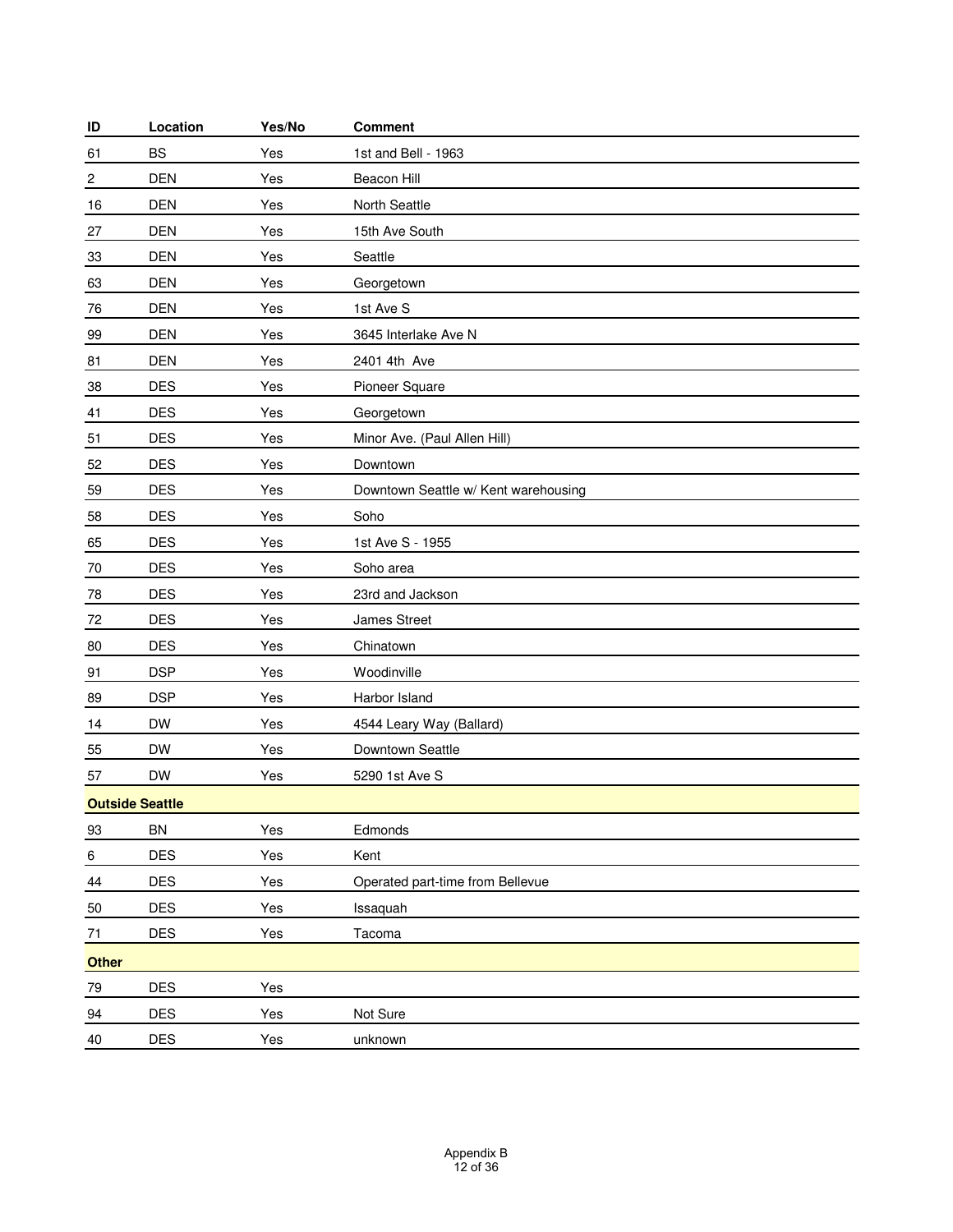| ID              | Location   | <b>Comment</b>                                                                                                            |
|-----------------|------------|---------------------------------------------------------------------------------------------------------------------------|
| <b>Price</b>    |            |                                                                                                                           |
| 10              | ΒN         | Affordable, fit the need                                                                                                  |
| 13              | ΒN         | Probably because it was 'cheap'                                                                                           |
| 7               | BN         | At time: Inexpensive industrial space                                                                                     |
| 66              | <b>BS</b>  | Purchased an existing business.                                                                                           |
| 16              | <b>DEN</b> | Lower rent and better freeway access.                                                                                     |
| 68              | DEN        | Building was for sale.                                                                                                    |
| 81              | <b>DEN</b> | Price, availability, parking, ground level                                                                                |
| 75              | DEN        | Business purchased for former owner and located at this location.                                                         |
| 83              | DEN        | Purchased the property                                                                                                    |
| 49              | DES        | Lot became available and was a good price.                                                                                |
| 80              | DES        | Rent was very low                                                                                                         |
| 86              | <b>DSP</b> | 1955- Land was available and afordable                                                                                    |
| 73              | <b>DSP</b> | Old location on King County land (leased) - rent kept going up, so when offer came up to buy land,<br>they took it.       |
| 48              | DW         | Ability to buy property.                                                                                                  |
| <b>Location</b> |            |                                                                                                                           |
| 22              | ΒN         | close to compotation                                                                                                      |
| 87              | ΒN         | <b>Industrial Area</b>                                                                                                    |
| 5               | ΒN         | Visibility and proximity to anticipated customers.                                                                        |
| 11              | ΒN         | Good location for his business, has direct water access                                                                   |
| 92              | ΒN         | Linked to another business at this location                                                                               |
| 95              | ΒN         | Same neighborhood, Good location for business.                                                                            |
| 30              | ΒN         | Large space with water frontage                                                                                           |
| 34              | <b>BN</b>  | fishing fleat                                                                                                             |
| 28              | <b>BN</b>  | Company outgrew the potential in AK, and this is where most fishing boats operate from (I.e., the<br>facilities are here) |
| 93              | <b>BN</b>  | Proximity to maritime industry                                                                                            |
| 62              | BS         | Close to downtown                                                                                                         |
| 61              | <b>BS</b>  | Proximity to Magnolia                                                                                                     |
| 21              | <b>DEN</b> | Proximity to customers                                                                                                    |
| 12              | <b>DEN</b> | Business required a waterfront location                                                                                   |
| 25              | <b>DEN</b> | Proximity                                                                                                                 |
| 76              | <b>DEN</b> | Near International district                                                                                               |
| 26              | <b>DEN</b> | Proximity                                                                                                                 |
| 99              | <b>DEN</b> | Location                                                                                                                  |

### **Survey Question 15: Why was your present location chosen?**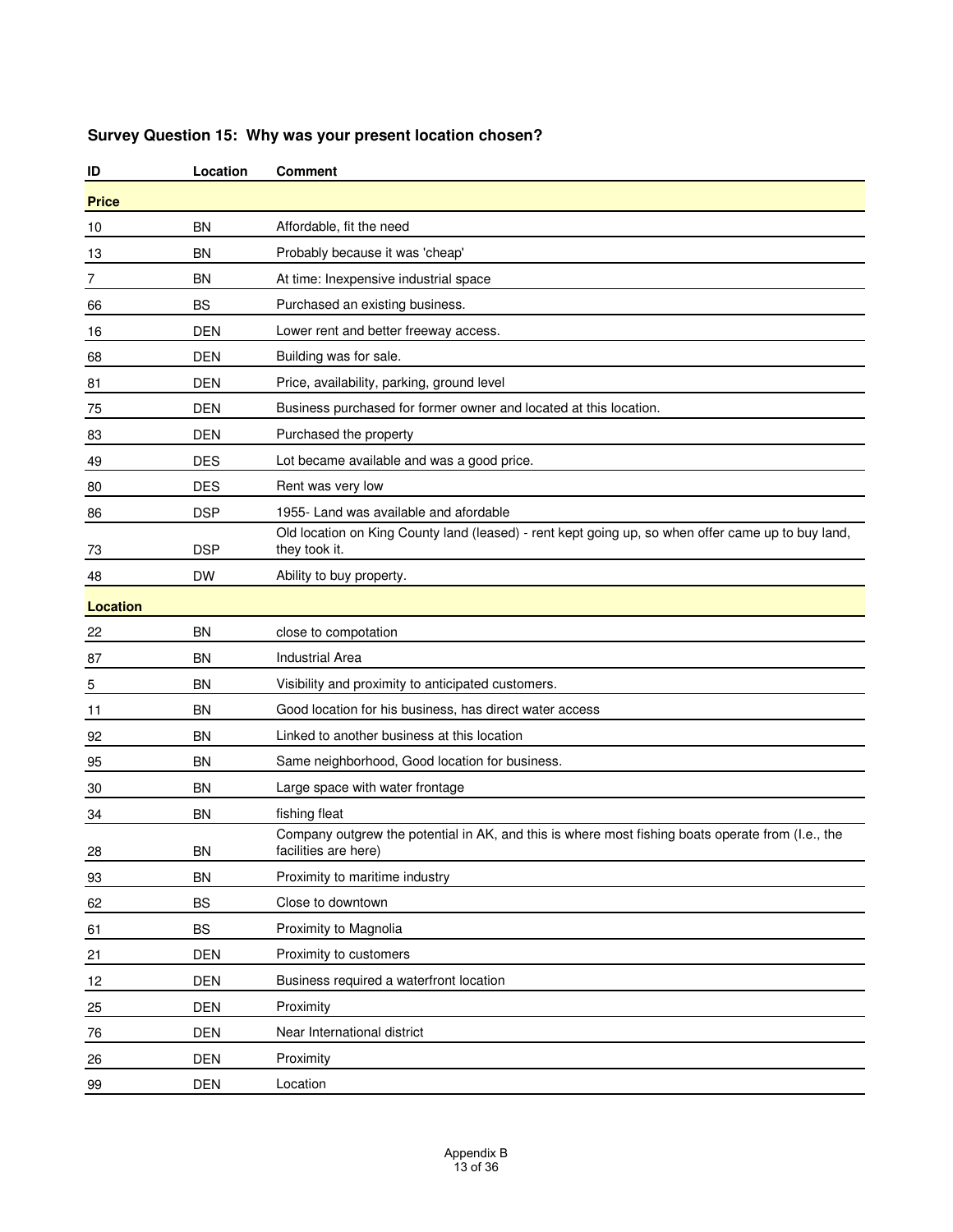| ID                       | Location   | Comment                                                                                                                                              |
|--------------------------|------------|------------------------------------------------------------------------------------------------------------------------------------------------------|
| 47                       | DEN        | Railroad - short distance between rail cars and trucks. Limited locations in City of Seattle where<br>freight can be moved from rail cars to trucks. |
| 63                       | <b>DEN</b> | Landlord went out of business, moved closer to Fed-ex                                                                                                |
| 82                       | <b>DEN</b> | Because the area was Industrial                                                                                                                      |
| 27                       | DEN        | Needed more space                                                                                                                                    |
| 67                       | <b>DEN</b> | Close to old location.                                                                                                                               |
| 3                        | <b>DEN</b> | Close to downtown; rent was affordable (50 years ago)                                                                                                |
| 39                       | <b>DES</b> | It was close and centrally located.                                                                                                                  |
| 94                       | <b>DES</b> | Good central location to service members                                                                                                             |
| 96                       | <b>DES</b> | Port of Seattle bought part of land                                                                                                                  |
| 44                       | <b>DES</b> | Central to customer base and suppliers.                                                                                                              |
| 71                       | <b>DES</b> | Waterfront property was available for purchase - doubled the size of terminals, more dock space,<br>room to expand.                                  |
| 32                       | <b>DES</b> | It was an upgrade in facilities                                                                                                                      |
| 6                        | <b>DES</b> | Proximity to City of Seattle and King County clients                                                                                                 |
| 91                       | <b>DSP</b> | Closer to vender                                                                                                                                     |
| 55                       | <b>DW</b>  | Access to waterfront and enough acrage to consolidate seattle opperations                                                                            |
| <b>Space / Amenities</b> |            |                                                                                                                                                      |
| 35                       | BN         | More space                                                                                                                                           |
| 36                       | BN         | Warehouse and outdoor space                                                                                                                          |
| 37                       | BN         | It was bigger and was an existing heating oil site.                                                                                                  |
| 24                       | BN         | Property was adequate for needs at the time and for foreseen needs                                                                                   |
| 33                       | <b>DEN</b> | It had more space.                                                                                                                                   |
| 31                       | DEN        | size, amenities                                                                                                                                      |
| 20                       | <b>DEN</b> | Building attributes and lease rate                                                                                                                   |
| 1                        | <b>DEN</b> | It had more space and the price was right.                                                                                                           |
| 43                       | <b>DES</b> | It was street level, had nice lighting, and some good amenities for this business. It was close to old<br>location.                                  |
| 59                       | <b>DES</b> | Consolidation of functions, ability to purchase properity                                                                                            |
| 51                       | <b>DES</b> | Increase in size and visibility.                                                                                                                     |
| 100                      | <b>DES</b> | Location, size of building, features of building                                                                                                     |
| 102                      | <b>DES</b> | Increased floor area. More product, better visibility, traffic.                                                                                      |
| 58                       | <b>DES</b> | They needed to move away from the stadiums; had more space.                                                                                          |
| 50                       | <b>DES</b> | Larger space and closer to customers.                                                                                                                |
| 41                       | <b>DES</b> | Building was available for purchase and had suitable layout and size.                                                                                |
| 42                       | <b>DES</b> | Old building was being demolished - the area was central to goods and services needed.                                                               |
| 46                       | <b>DSP</b> | Expanding and getting more customers at the time and needed more space. 4-5 employees<br>became 12.                                                  |
| 89                       | <b>DSP</b> | Other facility burned down; this facility was large with area for expansion.                                                                         |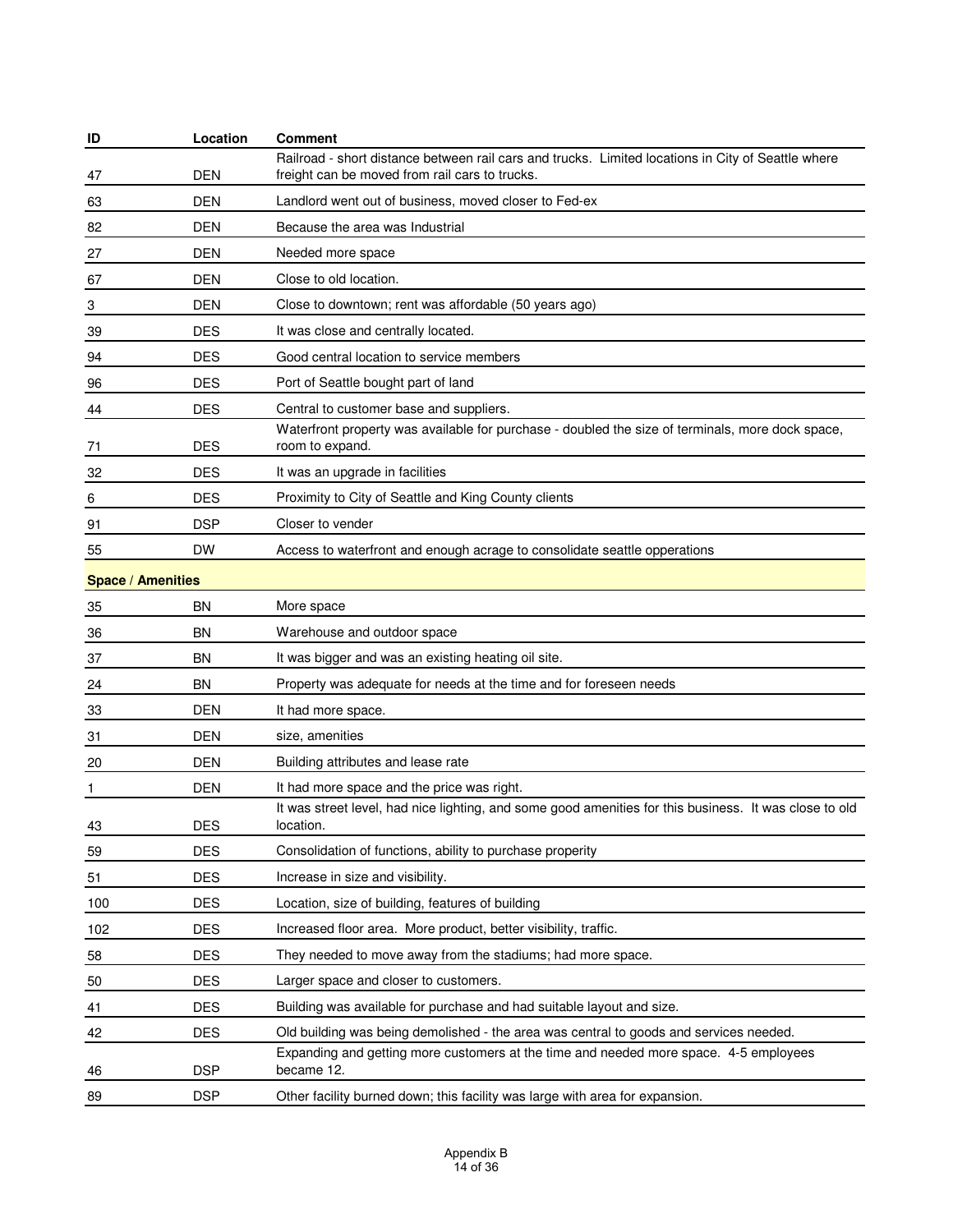| ID                      | Location   | <b>Comment</b>                                                                                                                   |
|-------------------------|------------|----------------------------------------------------------------------------------------------------------------------------------|
| 84                      | <b>DSP</b> | Larger facility, had building built above street level to prevent flooding, old site often flooded                               |
| <b>Access</b>           |            |                                                                                                                                  |
| 98                      | <b>DEN</b> | Access\Economic                                                                                                                  |
| 17                      | <b>DEN</b> | More space, better truck access to the area (generally)                                                                          |
| 38                      | <b>DES</b> | Good access, enough space, price                                                                                                 |
| 14                      | <b>DW</b>  | Access and Adequate Space to grow                                                                                                |
| <b>Convenient</b>       |            |                                                                                                                                  |
| 15                      | <b>BN</b>  | Established at site                                                                                                              |
| 97                      | BN         | available at time                                                                                                                |
| 85                      | <b>BN</b>  | Other facility was torn down, present location was convinient                                                                    |
| 9                       | <b>BN</b>  | Available                                                                                                                        |
| 18                      | <b>DEN</b> | Original business owner was friends with the building owner.                                                                     |
| 53                      | <b>DEN</b> | Convenience, Right in the middle of downtown Seattle                                                                             |
| 54                      | <b>DES</b> | Property became available.                                                                                                       |
|                         | <b>DES</b> | Previously leasing and building was sold. Owner of business then bought current location and<br>began leasing it to his company. |
| 23<br><b>Other</b>      |            |                                                                                                                                  |
|                         | <b>DEN</b> | Chance                                                                                                                           |
| 2                       | <b>DEN</b> | No idea before I was born                                                                                                        |
| 56<br>77                | <b>DEN</b> | Took over former bussiness                                                                                                       |
|                         | <b>DEN</b> | Grandfather bought property.                                                                                                     |
| 19<br>101               | <b>DEN</b> |                                                                                                                                  |
|                         | <b>DES</b> | Chosen by the State.                                                                                                             |
| 40<br>70                | <b>DES</b> | Realtor                                                                                                                          |
| 78                      | <b>DES</b> | No knowledge                                                                                                                     |
| 79                      | <b>DES</b> | Government-owned building.                                                                                                       |
| 72                      | <b>DES</b> | Land swap when freeway was put in.                                                                                               |
| 52                      | <b>DES</b> | It was available for purchase.                                                                                                   |
| 88                      | <b>DES</b> | Associated with S Seattle Community Collage                                                                                      |
| $\overline{\mathbf{4}}$ | DES        |                                                                                                                                  |
| 29                      | <b>DES</b> |                                                                                                                                  |
| 45                      | <b>DES</b> |                                                                                                                                  |
| 60                      | <b>DES</b> |                                                                                                                                  |
| 69                      | DES        |                                                                                                                                  |
| 64                      | <b>DES</b> |                                                                                                                                  |
| 65                      | <b>DES</b> |                                                                                                                                  |
| 90                      | <b>DSP</b> |                                                                                                                                  |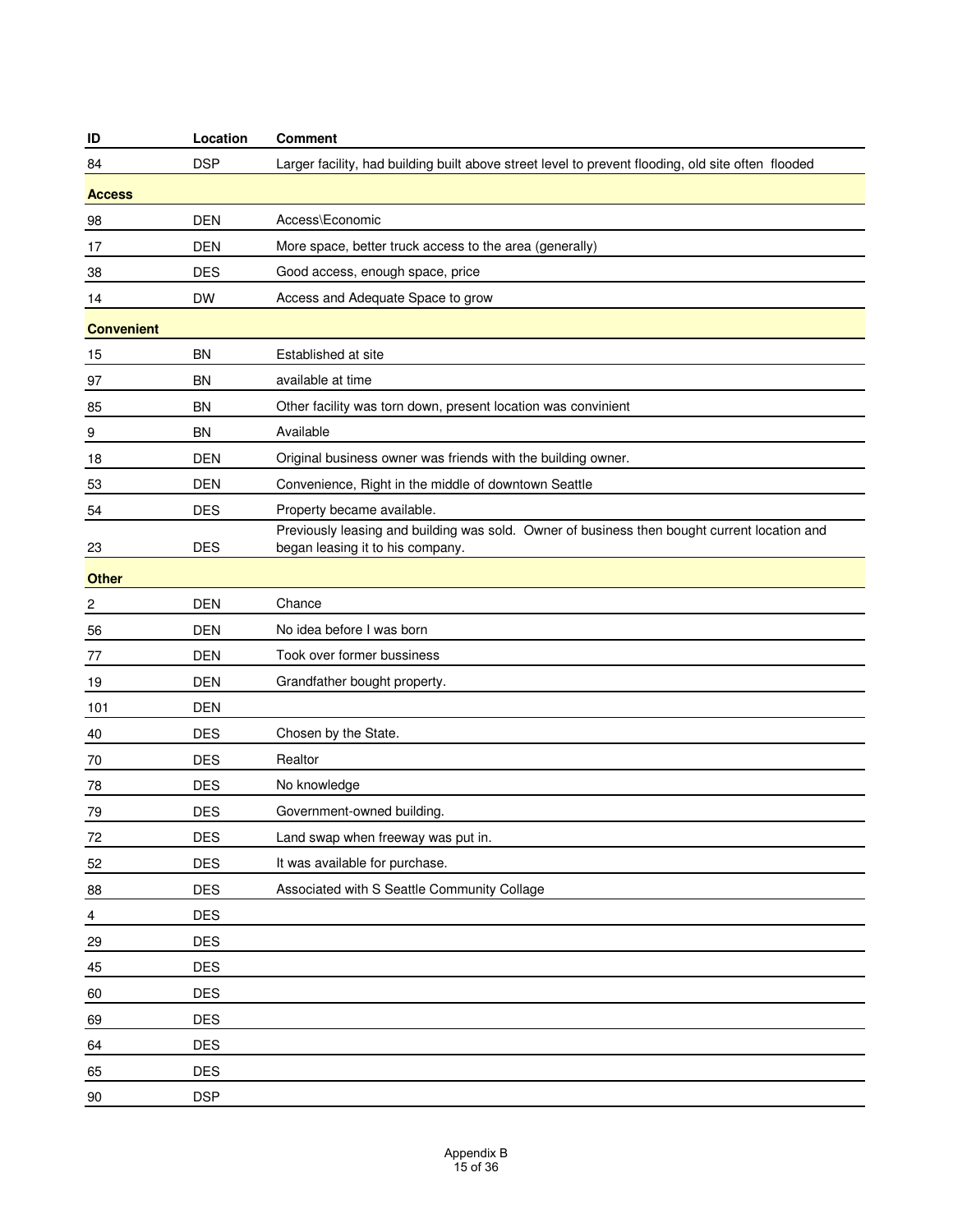| ID | Location | <b>Comment</b>                               |
|----|----------|----------------------------------------------|
| 74 | DSP.     |                                              |
| 57 | DW       | Because location was owned by parent company |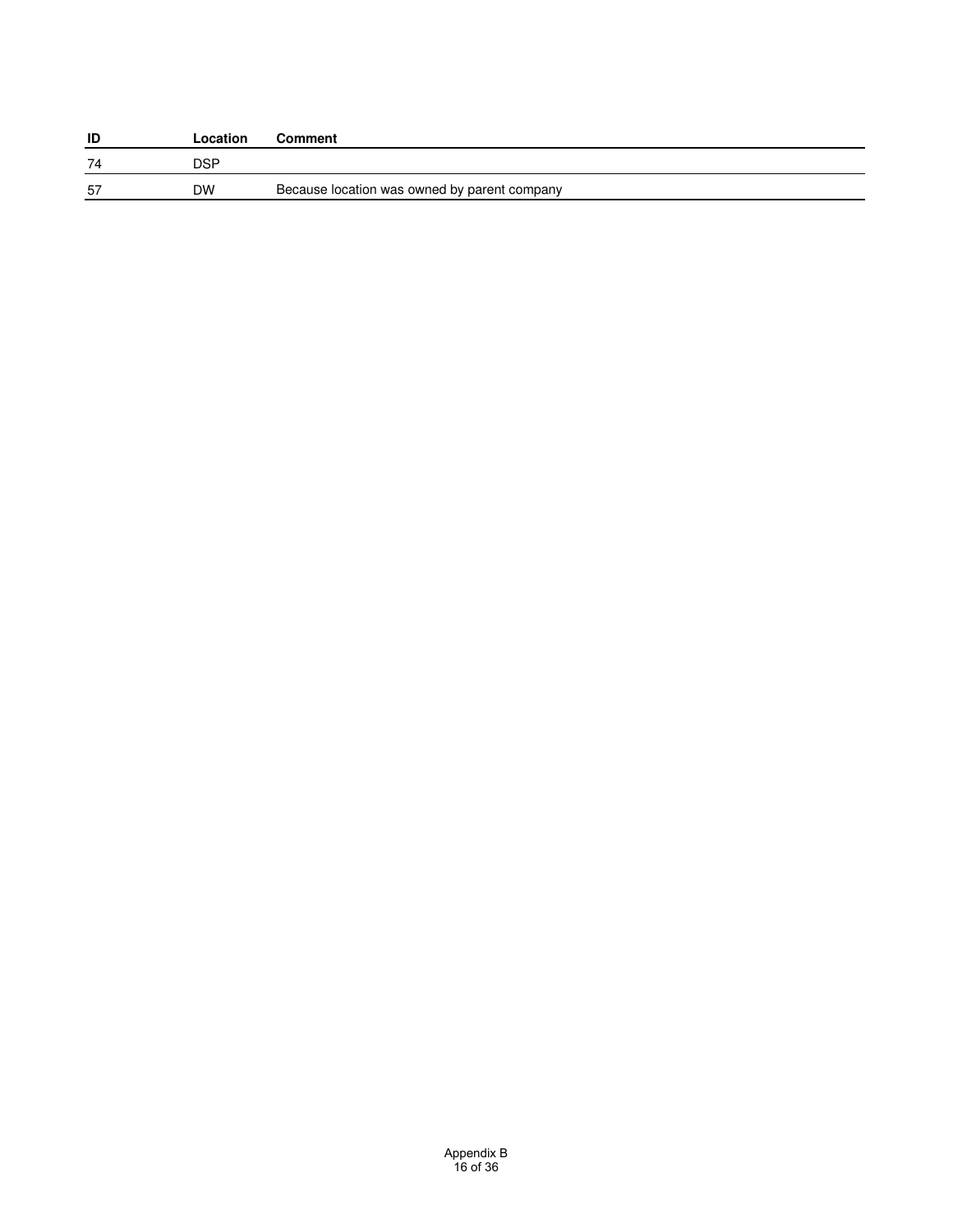| ID            | Location          | <b>Comment</b>                                                                                                                                        |  |  |  |
|---------------|-------------------|-------------------------------------------------------------------------------------------------------------------------------------------------------|--|--|--|
|               | <b>Visibility</b> |                                                                                                                                                       |  |  |  |
|               | 5 BN              | Visibility                                                                                                                                            |  |  |  |
|               | 37 BN             | Visibility; easy access for distribution.                                                                                                             |  |  |  |
|               | 9 BN              | Visibility                                                                                                                                            |  |  |  |
|               | 97 BN             | inexpensive lease                                                                                                                                     |  |  |  |
|               | <b>98 DEN</b>     | Access\Economic                                                                                                                                       |  |  |  |
|               | 1 DEN             | Visibility for auctions.                                                                                                                              |  |  |  |
|               | <b>50 DES</b>     | Better exposure/visibility; close to customers.                                                                                                       |  |  |  |
|               | 42 DES            | Centralized; visibility; good manufacturing space; ease of delivery of goods.                                                                         |  |  |  |
| <b>Access</b> |                   |                                                                                                                                                       |  |  |  |
|               | <b>32 DES</b>     | Proximity to I-5 & I-90, and to public transit                                                                                                        |  |  |  |
|               | <b>69 DES</b>     | Ease of access for customer; close to highways.                                                                                                       |  |  |  |
|               | <b>58 DES</b>     | Easy access; good communication/phone lines; good parking.                                                                                            |  |  |  |
|               | 96 DES            | Location, convenient to I-5                                                                                                                           |  |  |  |
|               | <b>78 DES</b>     | Access                                                                                                                                                |  |  |  |
|               | <b>70 DES</b>     | General location - easy access to I-5, good truck access, sufficient warehouse space.                                                                 |  |  |  |
|               | <b>59 DES</b>     | Highway access, proximity ro downtown customer base                                                                                                   |  |  |  |
|               | 64 DES            | Facility has plenty of room for trucks to get in and out. Proximity to Port of Seattle.<br>Location is conventient.                                   |  |  |  |
|               | 57 DW             | Proximity to freeways, trucks deliver across the state. Being in Seattle is important - able<br>to get to large WA city in one day.                   |  |  |  |
|               | <b>Location</b>   |                                                                                                                                                       |  |  |  |
|               | 7 BN              | Allows owner to make his craft: allows for required large kiln and other needed equipment.<br>Also, close to his home                                 |  |  |  |
|               | 8 BN              | 1:Close to home. 2: Location to customers. 3: Proximity to suppliers. 4: No issues w/ noise<br>complaints (away from sensitive receptors)             |  |  |  |
|               | 35 BN             | Proximity to down town. Stability of space.                                                                                                           |  |  |  |
|               | <b>10 BN</b>      | Good space for business / For tenant (a welder), proximity to clients                                                                                 |  |  |  |
|               | 15 BN             | Proximity to industry; near owner's home.                                                                                                             |  |  |  |
|               | 92 BN             | Close to home, built in art community, feel of space.                                                                                                 |  |  |  |
|               | 24 BN             | Parts and repair required for manufacturing product are close by. Close to home location<br>is important to the owning family and long-term employees |  |  |  |
|               | 28 BN             | Convenient, nice facilities                                                                                                                           |  |  |  |
|               | 11 BN             | 1: Water access. 2: Access to dock space                                                                                                              |  |  |  |
|               | <b>22 BN</b>      | close to industrial                                                                                                                                   |  |  |  |
|               | 85 BN             | Proximity to long-standing customer base and the cost of rent                                                                                         |  |  |  |

**Survey Question 16: Currently, what are the primary advantages of operating at your present location**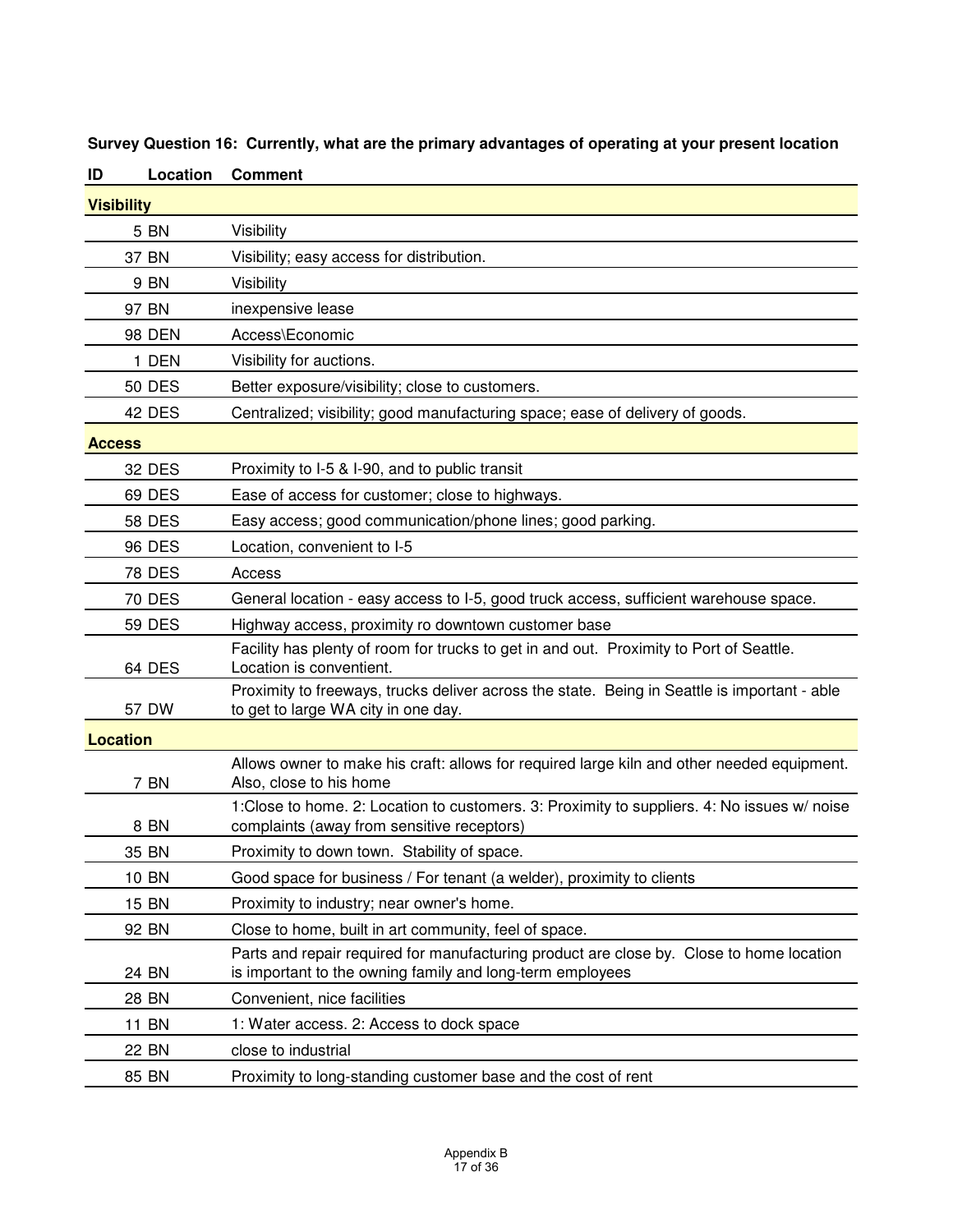| ID | Location      | <b>Comment</b>                                                                                                                   |
|----|---------------|----------------------------------------------------------------------------------------------------------------------------------|
|    | 87 BN         | Proximity to water, Location at marina, Location in Industrial areas allows noisy work to<br>occur with less restriction.        |
|    | 34 BN         | customers present                                                                                                                |
|    | 93 BN         | Customer base, Longstanding location creates familiarity with customers.                                                         |
|    | 62 BS         | Cose to downtown                                                                                                                 |
|    | 61 BS         | Location and size                                                                                                                |
|    | 3 DEN         | It's known to all their customers; close to downtown and all neighborhoods.                                                      |
|    | 67 DEN        | Close to customers.                                                                                                              |
|    | <b>25 DEN</b> | Proximity                                                                                                                        |
|    | <b>26 DEN</b> | Proximity                                                                                                                        |
|    | <b>19 DEN</b> | Already established and set up for permanent equipment fixtures.                                                                 |
|    | 21 DEN        | Proximity to customers                                                                                                           |
|    | <b>18 DEN</b> | Convenient location for the employees; inexpensive.                                                                              |
|    | <b>56 DEN</b> | Cental to most of puget sound area. Land and building already paid for. Customers know<br>where we are located.                  |
|    | 47 DEN        | Burlington Northern served, close to Port of Seattle.                                                                            |
|    | 63 DEN        | Close to Fed-ex                                                                                                                  |
|    | <b>68 DEN</b> | Central location.                                                                                                                |
|    | <b>53 DEN</b> | Close to most new projects in Seattle area.                                                                                      |
|    | <b>20 DEN</b> | Location                                                                                                                         |
|    | <b>76 DEN</b> | customers close by                                                                                                               |
|    | <b>77 DEN</b> | Well Known                                                                                                                       |
|    | <b>75 DEN</b> | convenance                                                                                                                       |
|    | 81 DEN        | proximity to USPS & Downtown                                                                                                     |
|    | 82 DEN        | Location                                                                                                                         |
|    | <b>83 DEN</b> | Location                                                                                                                         |
|    | <b>99 DEN</b> | Close to downtown, we sell to most of the downtown buildings                                                                     |
|    | 12 DEN        | Waterfront location (in close proximity to haul outs and marinas)                                                                |
|    | <b>65 DES</b> | concenience to supply house, industrial customers. Central for employees.                                                        |
|    | 4 DES         | Its centrally located to customers, the labor force, and thransportation.                                                        |
|    | 6 DES         | Proximity to key clients (City of Seattle, Port of Seattle, King County)                                                         |
|    | <b>23 DES</b> | 1: Proximity to Airport, freeways, shipping. 2: Proximity and central location for customers<br>(who are both N and S of Seattle |
|    | 38 DES        | Location, accessible to freeways; accessible to neighborhoods they supply.                                                       |
|    | 44 DES        | Central location. It's out of the retail and residential areas (traffic).                                                        |
|    | 45 DES        | Close to customers and suppliers. Convenient for employees.                                                                      |
|    | 102 DES       | <b>Better location</b>                                                                                                           |
|    | 49 DES        | Convenient location for suppliers and customers (in the "design community"). Centrally<br>located for employees.                 |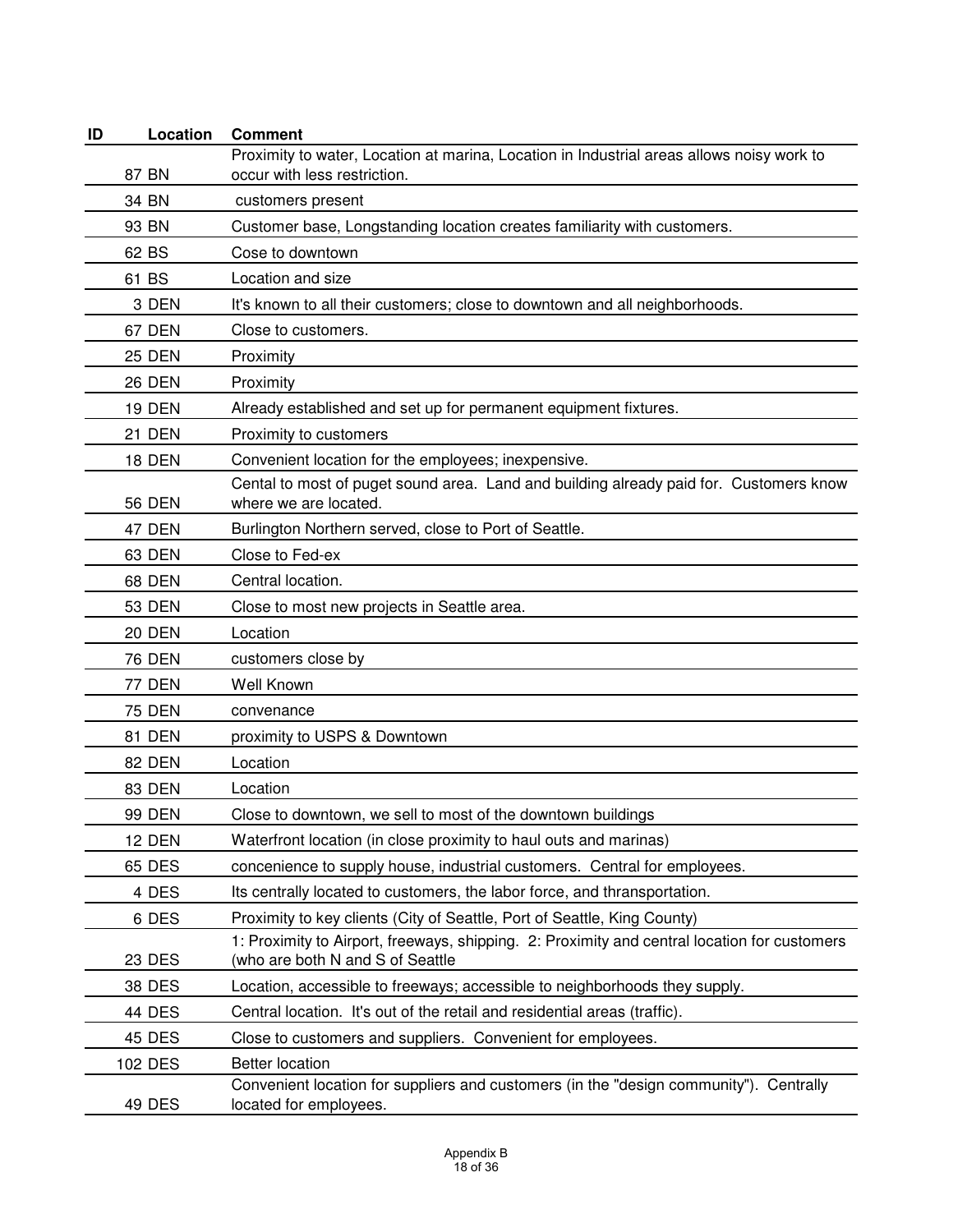| Location<br>ID           | <b>Comment</b>                                                                                           |
|--------------------------|----------------------------------------------------------------------------------------------------------|
| 54 DES                   | Centrally located; easy access to transportation routes.                                                 |
| <b>51 DES</b>            | Familiarity with customer base. Centralized access to whole delivery area.                               |
| <b>52 DES</b>            | Centrally located for deliveries, and for customers coming to them.                                      |
| 60 DES                   | Close to customers & suppliers                                                                           |
| <b>88 DES</b>            | Centrally located, other construction programs on site, in keeping with tenor of mission.                |
| 94 DES                   | Centrally located from membership both north to south and east to west                                   |
| <b>100 DES</b>           | Location!                                                                                                |
| <b>40 DES</b>            | Proximity to rail, highway and centrally located for majority of outlets.                                |
| 41 DES                   | Close to downtown. Building is very well suited for their operation.                                     |
| 91 DSP                   | Close to vender                                                                                          |
| 46 DSP                   | Close to customers, centrally located for employees. Good services w/ Seattle City Light.                |
| 86 DSP                   | No residential. close to downtown seattle and eastside developments.                                     |
| 73 DSP                   | Access to labor, transportation, central location.                                                       |
| 74 DSP                   | Industrial area, very well-located to freeway system.                                                    |
| 89 DSP                   | Longevity in area that is good for what company does. Demographic advantage.                             |
| 14 DW                    | Access to the highways and airport facilties, and Space                                                  |
| 48 DW                    | Right on waterfront, own property, central location in Puget Sound.                                      |
| 55 DW                    | Consolidate opperations and close to customers                                                           |
| <b>Space / Amenities</b> |                                                                                                          |
| 30 BN                    | Large size, 1-story, water frontage                                                                      |
| 95 BN                    | High celings, no posts in buildings, good neighborhood.                                                  |
| 36 BN                    | Necessary space                                                                                          |
| 27 DEN                   | Large Warehouse and access to 4th traffic                                                                |
| 31 DEN                   | Good storage room, good temperature control, nice office, can bring containers in                        |
| 33 DEN                   | Access to industrial space for shipping and distribution.                                                |
| 2 DEN                    | Adequate space; centrally located; good access                                                           |
| <b>101 DEN</b>           | It is the only grain export facility in the area                                                         |
|                          |                                                                                                          |
| 17 DEN                   | Has loading docks; easy access to highways and downtown; access in general in good.                      |
| <b>79 DES</b>            | Adequate parking with no charge to employees. Close to airport.                                          |
| 71 DES                   | Dock space, water access, size of terminal.                                                              |
| 43 DES                   | Good, street-level access. There is presurized air in the building, which is important for<br>operation. |
| 84 DSP                   | <b>Building size</b>                                                                                     |
| <b>Price</b>             |                                                                                                          |
| 13 BN                    | 1: COST. 2: Stability (been in one location for along time)                                              |
| <b>16 DEN</b>            | Low rent and good freeway access.                                                                        |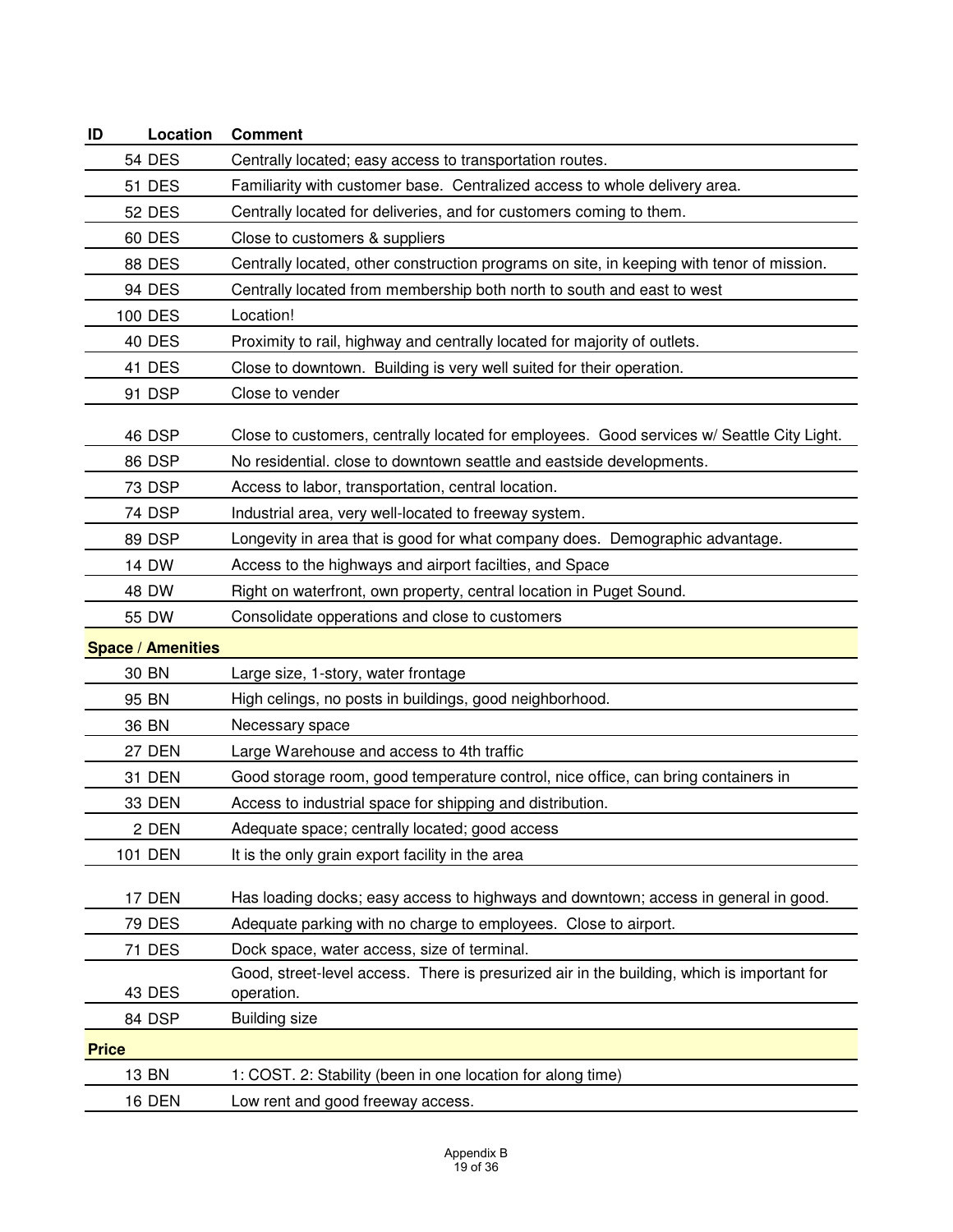| ID           | Location      | <b>Comment</b>                            |
|--------------|---------------|-------------------------------------------|
|              | <b>80 DES</b> | Rent is below market. Security is good.   |
| <b>Other</b> |               |                                           |
|              | 66 BS         | Security.                                 |
|              | 39 DES        | 24 hour access to building.               |
|              | <b>72 DES</b> | Own property - wouldn't be open otherwise |
|              | <b>29 DES</b> |                                           |
|              | 90 DSP        | Company is landlord                       |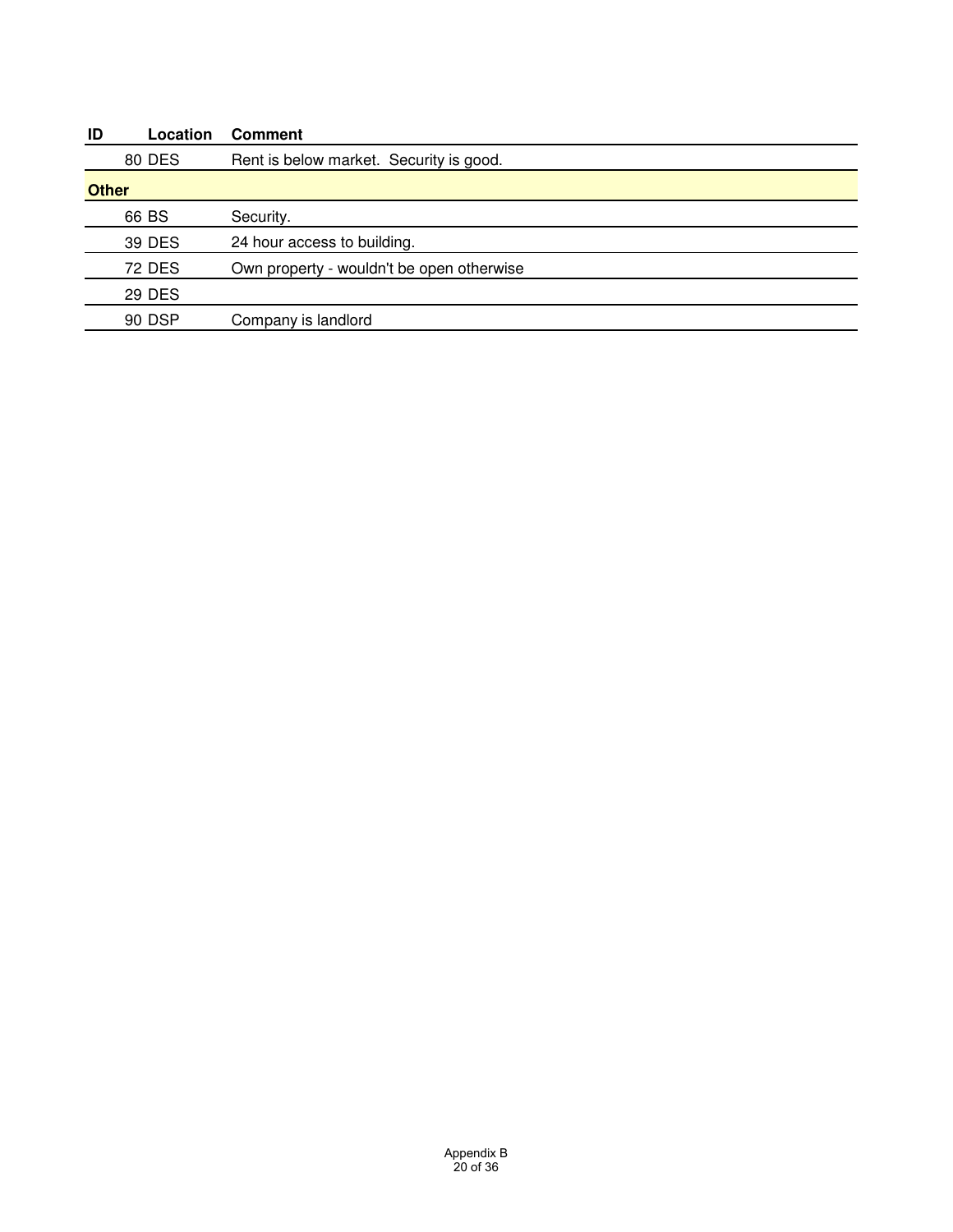## **Survey Question 17: Currently, what are the primary disadvantages of operating at your present location**

| <b>Building/Space issues</b> |            |                                                                                                                      |  |  |
|------------------------------|------------|----------------------------------------------------------------------------------------------------------------------|--|--|
| 15                           | <b>BN</b>  | Lack of space; expensive.                                                                                            |  |  |
| 30                           | BN         | No room to expand                                                                                                    |  |  |
| 85                           | BN         | Improvements to the building itself need to be made                                                                  |  |  |
| 92                           | BN         | No elevator, Heat an issue for some tenants                                                                          |  |  |
| 9                            | <b>BN</b>  | No parking                                                                                                           |  |  |
| 8                            | <b>BN</b>  | Minor building issues, nothing else                                                                                  |  |  |
| 17                           | <b>DEN</b> | Too little space; narrow driveway is hard for trucks to get in and out.                                              |  |  |
| 25                           | <b>DEN</b> | Room to expand                                                                                                       |  |  |
| 26                           | <b>DEN</b> | Room to expand                                                                                                       |  |  |
| 20                           | <b>DEN</b> | Expansion                                                                                                            |  |  |
| 47                           | <b>DEN</b> | Constraints - no room to grow. No outdoor storage facilities.                                                        |  |  |
| 18                           | <b>DEN</b> | Not enough parking.                                                                                                  |  |  |
| 31                           | <b>DEN</b> | Can't bring in high-cube containers, can't close the door on empty containers,<br>the dock is too low.               |  |  |
| 81                           | <b>DEN</b> | Not enough storage/production space                                                                                  |  |  |
| 1                            | <b>DEN</b> | There is not enough room for large truck access/loading.                                                             |  |  |
| 6                            | <b>DES</b> | Not enough space. Commute                                                                                            |  |  |
| 80                           | <b>DES</b> | Not enough space. Space is very "rough" - no amenities. Government-owned<br>building - not responsive as a landlord. |  |  |
| 96                           | <b>DES</b> | Run out of room/space. No other land available in immediate area to rent or<br>buy                                   |  |  |
| 39                           | <b>DES</b> | Government-owned building, but no special amenitites.                                                                |  |  |
|                              |            | <b>Traffic / Transit / Transportation</b>                                                                            |  |  |
| 22                           | <b>BN</b>  | <b>Traffic</b>                                                                                                       |  |  |
| 36                           | BN         | Network connections. Very congested in surrounding areas.                                                            |  |  |
| 10                           | <b>BN</b>  | Transportation issues for moving product. / Transit access for employees                                             |  |  |
| 3                            | <b>DEN</b> | Traffic - specifically the train traffic holding up customers, trucks, etc.                                          |  |  |
| 19                           | <b>DEN</b> | The train traffic prevents trucks from getting in and out.                                                           |  |  |
| 68                           | <b>DEN</b> | Train traffic.                                                                                                       |  |  |
| 75                           | <b>DEN</b> | Traffic, 2 floor location no elevator                                                                                |  |  |
| 53                           | <b>DEN</b> | Mariner traffic, busier roads than ever before                                                                       |  |  |
| 98                           | <b>DEN</b> | Traffic, Parking                                                                                                     |  |  |
| 12                           | <b>DEN</b> | Foot traffic                                                                                                         |  |  |
| 32                           | <b>DES</b> | Lack of parking; traffic congestion relative to stadium events; access to entry-<br>level employee pool.             |  |  |
| 40                           | <b>DES</b> | Local traffic makes it difficult for large trucks to get in and out.                                                 |  |  |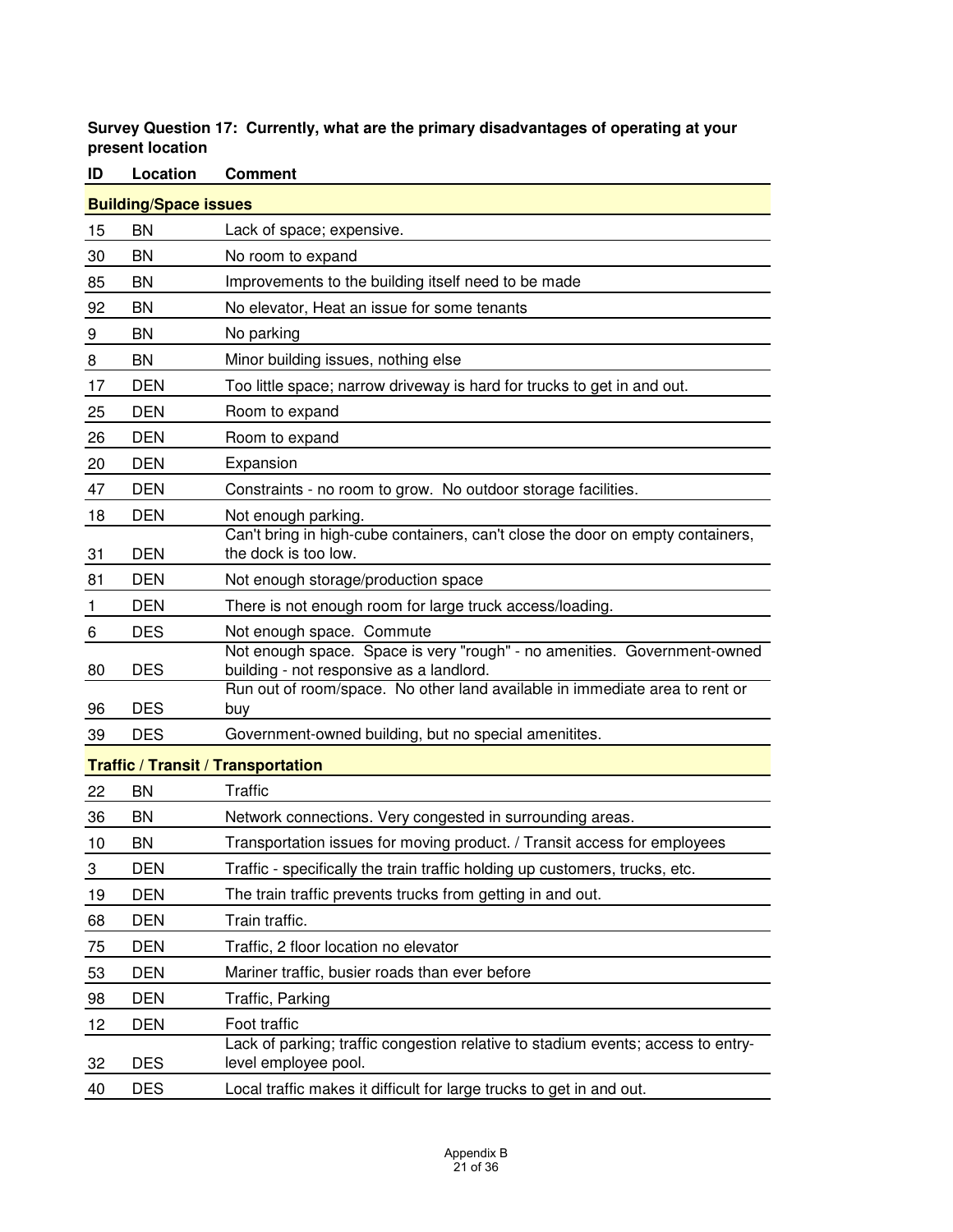| ID              | Location            | <b>Comment</b>                                                                                                                                          |
|-----------------|---------------------|---------------------------------------------------------------------------------------------------------------------------------------------------------|
| 41              | <b>DES</b>          | Train traffic causes problems getting in and out.                                                                                                       |
| 45              | <b>DES</b>          | Traffic congestion in the area is bad.                                                                                                                  |
| 64              | <b>DES</b>          | Traffic, Transportation delay trucks.                                                                                                                   |
| 70              | <b>DES</b>          | Traffic, especially if 99 or W. Seattle bridge is backed-up or closed.                                                                                  |
| 42              | <b>DES</b>          | Viaduct traffic.                                                                                                                                        |
| 60              | <b>DES</b>          | Traffic congestion and truck mobility.                                                                                                                  |
| 79              | <b>DES</b>          | Mass transit is a challenge for employees. Old, inefficient building. Not<br>seismically sound - does not comply with current standards.                |
| 38              | <b>DES</b>          | Inadequate for mass transit (access and timing)                                                                                                         |
| 46              | <b>DSP</b>          | Traffic is a real pain. Hwy 99 and 1st Ave S are very congested at rush hour.                                                                           |
| 73              | <b>DSP</b>          | Some traffic problems                                                                                                                                   |
| 86              | <b>DSP</b>          | We can be difficult to locate; 1st Ave south bridge traffic                                                                                             |
| 57              | <b>DW</b>           | Availability of public transport and proximity to services - not much on harbor<br>island. Environmental effects of industrial uses are also a consern. |
| <b>Location</b> |                     |                                                                                                                                                         |
| 95              | <b>BN</b>           | More visibility would be nice.                                                                                                                          |
| 97              | <b>BN</b>           | visibility is less than ideal, road conditions are poor.                                                                                                |
| 62              | <b>BS</b>           | commute                                                                                                                                                 |
| 101             | <b>DEN</b>          | Business not idealy suited for downtown environment                                                                                                     |
| 16              | <b>DEN</b>          | Distance from main offices in Bothell.                                                                                                                  |
| 21              | <b>DEN</b>          | Change of surrounding uses-stadiums                                                                                                                     |
| 50              | <b>DES</b>          | Long commute for some employees (from Issaquah).                                                                                                        |
| 51              | <b>DES</b>          | Commute for employees. Age of building.                                                                                                                 |
| 69              | <b>DES</b>          | Competition is too close.                                                                                                                               |
| 88              | <b>DES</b>          | Probably some exagerated air pollution levels, we are very near the final<br>approch path into sea-tac airport.                                         |
| 90              | <b>DSP</b>          | most customers are north of city- company is south of city                                                                                              |
| 55              | <b>DW</b>           | At the end of a long road with rail and truck operations slowing down traffic,<br>prices of rent                                                        |
|                 | <b>Taxes / Cost</b> |                                                                                                                                                         |
| 87              | <b>BN</b>           | Cost- Lease costs. Shilshole Bay location restricted noise and regulations<br>stopped work from occcuring in evening hours                              |
| 93              | <b>BN</b>           | Rent                                                                                                                                                    |
| 34              | <b>BN</b>           | regulations by the city and county                                                                                                                      |
| 35              | <b>BN</b>           | Taxes; Location relative to HW; space.                                                                                                                  |
| 83              | <b>DEN</b>          | City of Seattle - Taxes vs level of service                                                                                                             |
| 99              | <b>DEN</b>          | Cost and city of Seattle and total lack of consern for the business community                                                                           |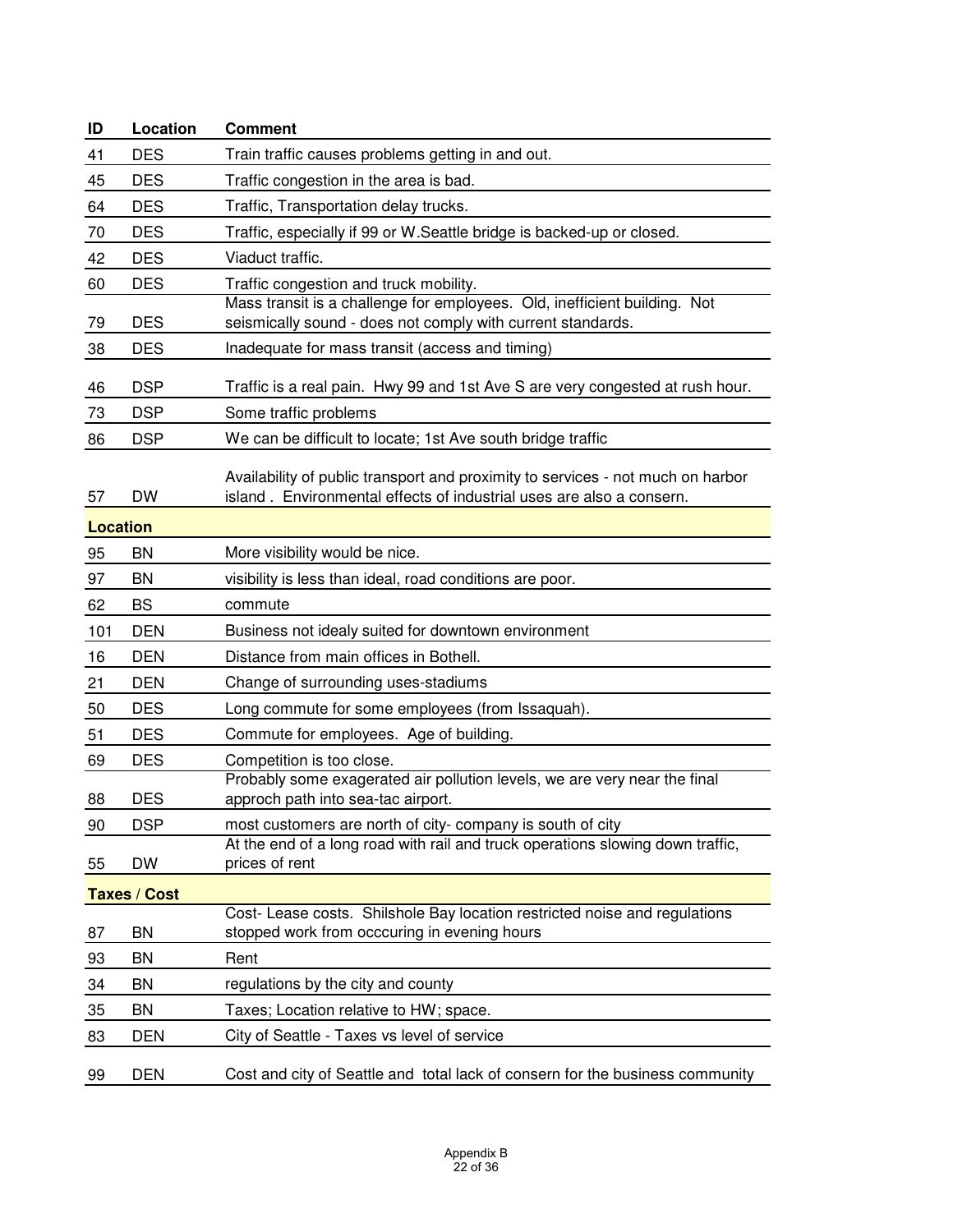| ID              | Location              | <b>Comment</b>                                                                                                                                                                                                   |
|-----------------|-----------------------|------------------------------------------------------------------------------------------------------------------------------------------------------------------------------------------------------------------|
| 56              | <b>DEN</b>            | High city cost sucks ass and 6th Ave no longer an industrial street where it is<br>easy for trucks to enter or leave. Transiants and homeless using neighborhood<br>make customers less enthusatic to come here. |
|                 |                       | Poor highway and rail access. Permits and fees - adversarial, fee-oriented city.                                                                                                                                 |
| 71              | <b>DES</b>            | Tacoma had much fewer loops to jump through to operate a business.                                                                                                                                               |
| 94              | <b>DES</b>            | costs are high could find a much cheeper place out of town                                                                                                                                                       |
| 43              | <b>DES</b>            | Having to pay rent (would rather own).                                                                                                                                                                           |
| <b>Land use</b> |                       |                                                                                                                                                                                                                  |
| 13              | BN                    | Being in an industrial area brings dust and noise that is not ideal                                                                                                                                              |
| 24              | BN                    | The possibility of encroaching residential development // Transportation issues                                                                                                                                  |
| <b>Parking</b>  |                       |                                                                                                                                                                                                                  |
| 77              | <b>DEN</b>            | Parking                                                                                                                                                                                                          |
| 74              | <b>DSP</b>            | Parking - lack of parking is a problem. Regulatory difficulties as well.                                                                                                                                         |
|                 | <b>Infrastructure</b> |                                                                                                                                                                                                                  |
| 65              | <b>DES</b>            | Quality of roads. Train traffic causing delays.                                                                                                                                                                  |
| 91              | <b>DSP</b>            | <b>Terrible Roads</b>                                                                                                                                                                                            |
| <b>Crime</b>    |                       |                                                                                                                                                                                                                  |
|                 |                       | Theft - have had numerous office and car break-ins, and even trucks stolen.                                                                                                                                      |
| 33              | <b>DEN</b>            | Train traffic is a nuisance.                                                                                                                                                                                     |
| 2               | <b>DEN</b>            | Fairly high crime area; transients interfere with business                                                                                                                                                       |
| 59              | <b>DES</b>            | Crime, high cost to operate in Seattle - taxes, traffic.                                                                                                                                                         |
| <b>None</b>     |                       |                                                                                                                                                                                                                  |
| 37              | BN                    | None.                                                                                                                                                                                                            |
| 28              | BN                    | None.                                                                                                                                                                                                            |
| 11              | BN                    | Likes his space, no voiced disadvantages                                                                                                                                                                         |
| 5               | BN                    | None                                                                                                                                                                                                             |
| 7               | BN                    | No disadvantages                                                                                                                                                                                                 |
| 61              | <b>BS</b>             | None                                                                                                                                                                                                             |
| 27              | <b>DEN</b>            | None                                                                                                                                                                                                             |
| 76              | <b>DEN</b>            | None                                                                                                                                                                                                             |
| 63              | <b>DEN</b>            | None                                                                                                                                                                                                             |
| 82              | <b>DEN</b>            | None                                                                                                                                                                                                             |
| 4               | <b>DES</b>            | None.                                                                                                                                                                                                            |
| 23              | <b>DES</b>            | No major disadvantages                                                                                                                                                                                           |
| 58              | <b>DES</b>            | None.                                                                                                                                                                                                            |
| 100             | <b>DES</b>            | N\A                                                                                                                                                                                                              |
| 52              | <b>DES</b>            | None.                                                                                                                                                                                                            |
| 44              | <b>DES</b>            | None.                                                                                                                                                                                                            |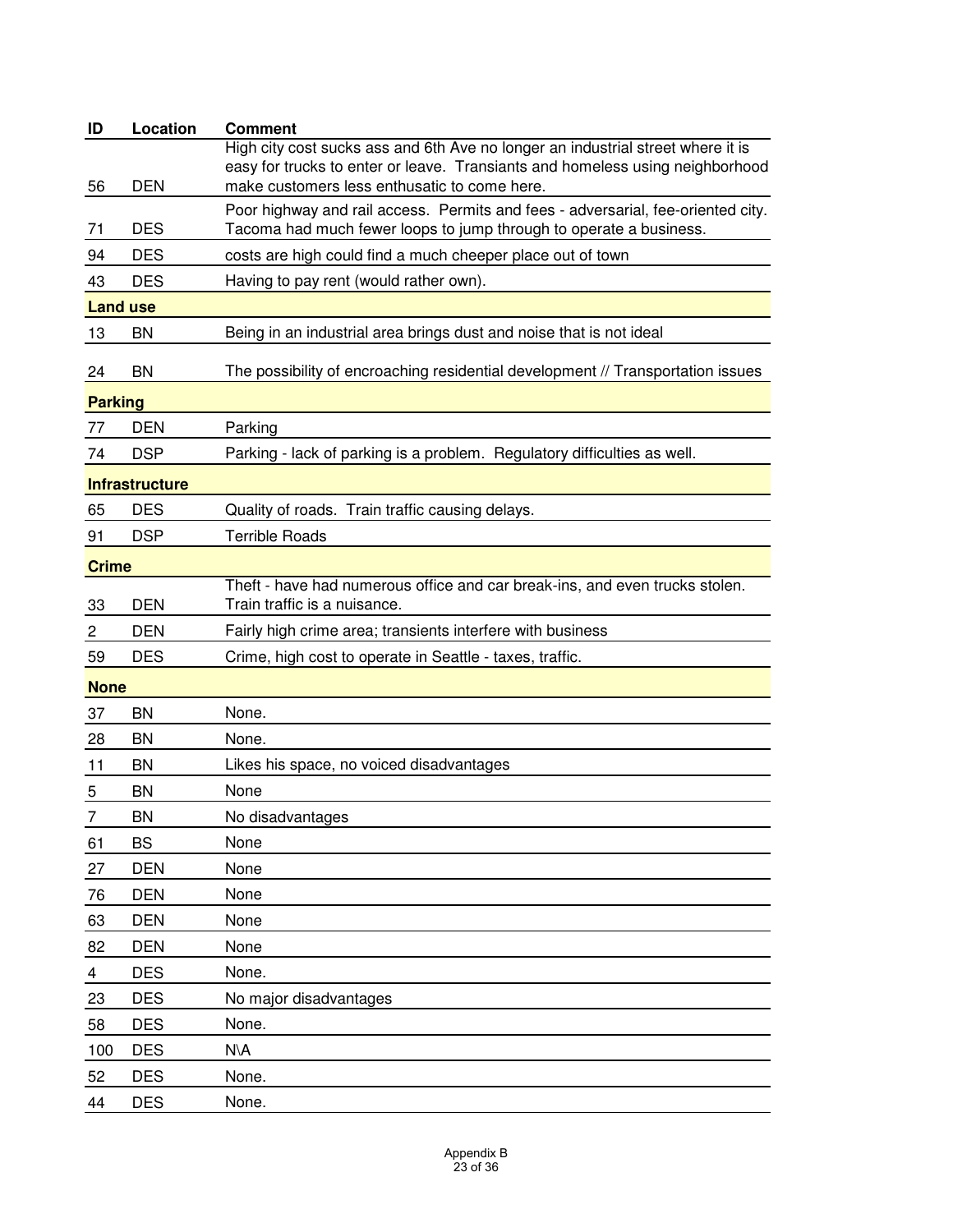|            | <b>Comment</b>                                               |
|------------|--------------------------------------------------------------|
| <b>DES</b> | None.                                                        |
| <b>DES</b> | None.                                                        |
| <b>DES</b> | None yet                                                     |
| <b>DSP</b> | None                                                         |
| <b>DSP</b> | None                                                         |
| DW         | New location, however no forseen long-term disadvantages     |
|            |                                                              |
| <b>DEN</b> | Cranes                                                       |
| <b>DES</b> | Services not close, hard for donors to find                  |
| <b>DES</b> |                                                              |
| <b>DW</b>  | Narrow waterway with lots of nets when fishing is occurring. |
|            | Location                                                     |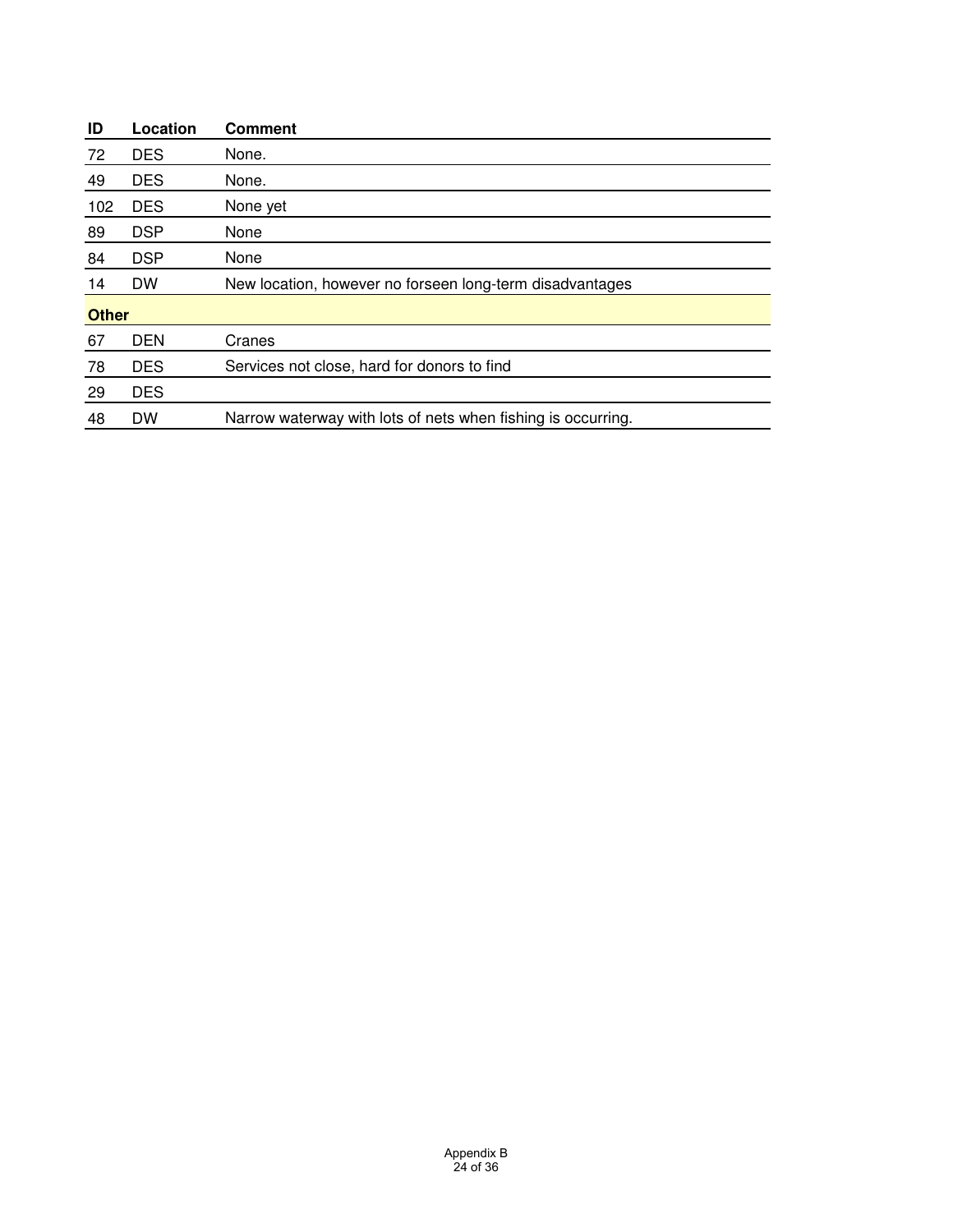| ID             | Location       | <b>Comment</b>                                                                                                                                   |  |
|----------------|----------------|--------------------------------------------------------------------------------------------------------------------------------------------------|--|
|                | <b>Unknown</b> |                                                                                                                                                  |  |
| 85             | BN             | unknown                                                                                                                                          |  |
| 34             | <b>BN</b>      | untill the city forces us the leave                                                                                                              |  |
| 95             | <b>BN</b>      | Looking to purchase the building                                                                                                                 |  |
| 9              | <b>BN</b>      | Undetermined                                                                                                                                     |  |
| 66             | <b>BS</b>      | Unknown                                                                                                                                          |  |
| 18             | <b>DEN</b>     |                                                                                                                                                  |  |
| 101            | <b>DEN</b>     |                                                                                                                                                  |  |
| 47             | <b>DEN</b>     | Unsure - moving away from industrial uses and toward retail (in the area generally).                                                             |  |
| $\overline{c}$ | <b>DEN</b>     | unknown                                                                                                                                          |  |
| 29             | <b>DES</b>     |                                                                                                                                                  |  |
| 64             | <b>DES</b>     |                                                                                                                                                  |  |
| 4              | <b>DES</b>     |                                                                                                                                                  |  |
| 88             | <b>DES</b>     | We are just starting a newly constructed facility this week. The current main building we are in is over 70<br>years old and totally inadequate. |  |
| 0-5 Years      |                |                                                                                                                                                  |  |
| 93             | <b>BN</b>      | Shortterm 1-4 years                                                                                                                              |  |
| 30             | <b>BN</b>      | $2-5$ yrs                                                                                                                                        |  |
| 8              | <b>BN</b>      | 2 yrs on lease, hopefully will be there longer                                                                                                   |  |
| 62             | <b>BS</b>      | None - planning to move to new location in Lake City                                                                                             |  |
| 17             | <b>DEN</b>     | 2 months (move already planned)                                                                                                                  |  |
| 98             | <b>DEN</b>     | 3 years                                                                                                                                          |  |
| 75             | <b>DEN</b>     | 3-4 years                                                                                                                                        |  |
| 33             | <b>DEN</b>     | Limited - they have had to rent other storage spaces.                                                                                            |  |
| 31             | <b>DEN</b>     | 1.5 years                                                                                                                                        |  |
| 81             | <b>DEN</b>     | 2 yrs                                                                                                                                            |  |
| 67             | <b>DEN</b>     | 5 years                                                                                                                                          |  |
| $\mathbf{1}$   | DEN            | 2 1/2 years - remainder of lease.                                                                                                                |  |
| 65             | <b>DES</b>     | Moving 4-2-07 to E Marginal                                                                                                                      |  |
| $\,6$          | <b>DES</b>     | Moving in 10 months (new site: Minimum of 10 years)                                                                                              |  |
| 41             | <b>DES</b>     | 5 years                                                                                                                                          |  |
| 39             | <b>DES</b>     | 2-5 years (for them)                                                                                                                             |  |
| 43             | <b>DES</b>     | 2.5 years left on lease                                                                                                                          |  |
| 102            | <b>DES</b>     | 3 years                                                                                                                                          |  |
| 78             | <b>DES</b>     | 3-5 Years                                                                                                                                        |  |
| 51             | DES            | 20+ years. They're moving in 12-18 months.                                                                                                       |  |

# **Survey Question 18: What is the anticipated remaining useful life of existing facilities?**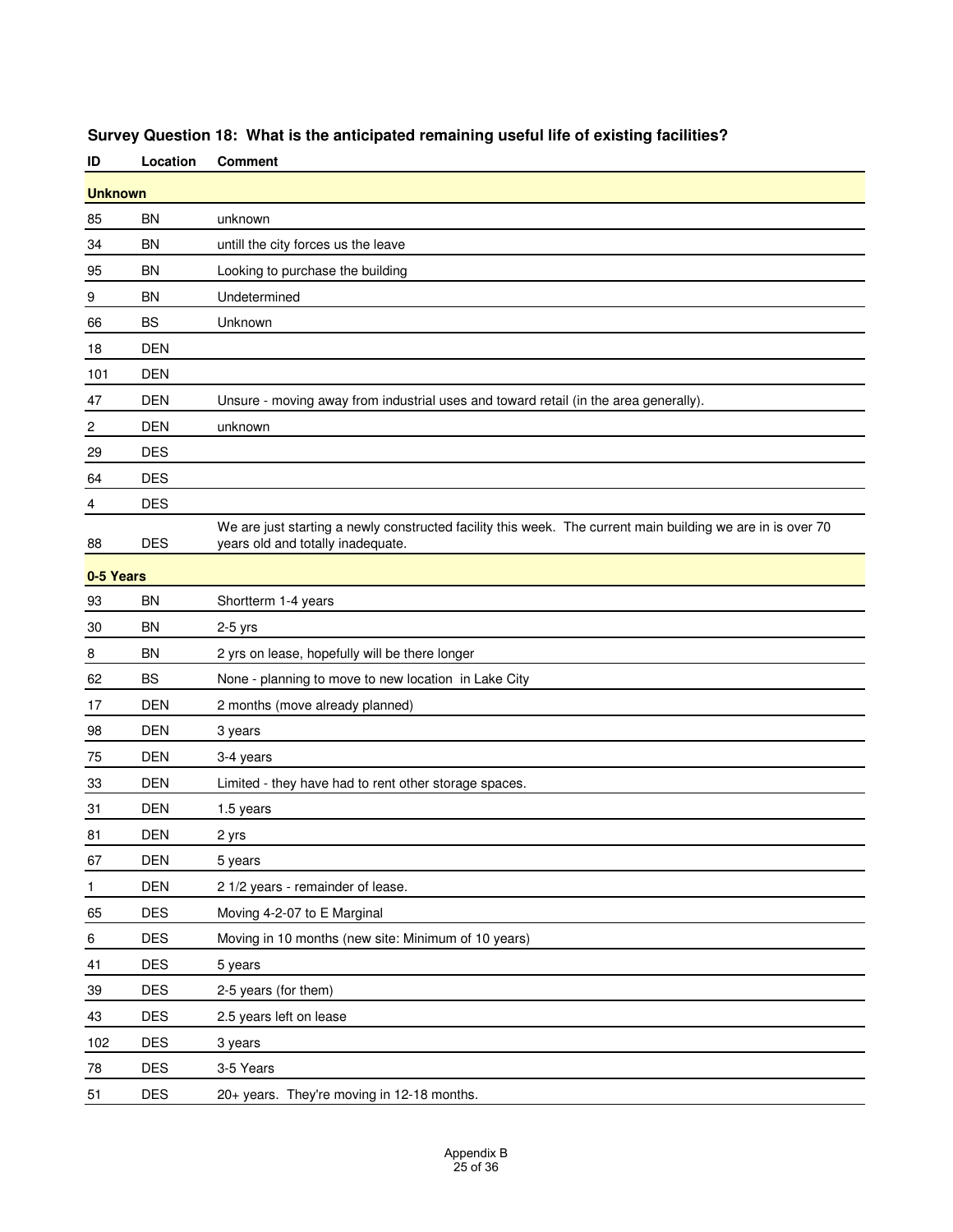| ID                 | Location   | <b>Comment</b>                                                                                                             |  |
|--------------------|------------|----------------------------------------------------------------------------------------------------------------------------|--|
| 32                 | <b>DES</b> | 12 months                                                                                                                  |  |
| 57                 | DW         | Maybe one year before major remodel of more.                                                                               |  |
| 14                 | <b>DW</b>  | 5 year lease, however hope for on-going operation at location                                                              |  |
| 5-10 Years         |            |                                                                                                                            |  |
| 36                 | <b>BN</b>  | 5-10 years before expansion                                                                                                |  |
| 22                 | <b>BN</b>  | 10 yrs                                                                                                                     |  |
| 10                 | BN         | 5 to 10 years, however it is difficult to predict (if rezoning occurred, owner would likely sell or redevelop<br>property) |  |
| 20                 | <b>DEN</b> | 10+ Years                                                                                                                  |  |
| 56                 | <b>DEN</b> | 5 - 10 years                                                                                                               |  |
| 99                 | <b>DEN</b> | 5-10 years                                                                                                                 |  |
| 21                 | <b>DEN</b> | $10+$ years                                                                                                                |  |
| 50                 | <b>DES</b> | 5+ years                                                                                                                   |  |
| 69                 | <b>DES</b> | less than 10 years.                                                                                                        |  |
| 42                 | <b>DES</b> | 15 years                                                                                                                   |  |
| <b>10-25 Years</b> |            |                                                                                                                            |  |
| 24                 | <b>BN</b>  | 15 to 20 years, however there is need for expansion                                                                        |  |
| 15                 | <b>BN</b>  | 20 years                                                                                                                   |  |
| 35                 | <b>BN</b>  | 2,000 - 10-15 years; 3,000 - 20 years; 4,000 - 20 years; 10,000 - 40-30 years.                                             |  |
| 25                 | <b>DEN</b> | 10 years                                                                                                                   |  |
| 83                 | <b>DEN</b> | 25                                                                                                                         |  |
| 27                 | DEN        | $20+$ years                                                                                                                |  |
| 63                 | <b>DEN</b> | $20 + yrs$                                                                                                                 |  |
| 77                 | <b>DEN</b> | 10-20 years                                                                                                                |  |
| 26                 | DEN        | 10 years                                                                                                                   |  |
| 96                 | <b>DES</b> | 10-15yrs                                                                                                                   |  |
| $70\,$             | DES        | $20 + years$                                                                                                               |  |
| 86                 | <b>DSP</b> | 10-20 yrs                                                                                                                  |  |
| <b>25-50 Years</b> |            |                                                                                                                            |  |
| 97                 | BN         | 35 years                                                                                                                   |  |
| 45                 | DES        | 30 years                                                                                                                   |  |
| $71$               | DES        | 30-40 years                                                                                                                |  |
| 100                | DES        | 30 Years                                                                                                                   |  |
| 49                 | DES        | $40+$ years.                                                                                                               |  |
| 59                 | DES        | 50 yrs                                                                                                                     |  |
| 73                 | <b>DSP</b> | 30 years                                                                                                                   |  |
| 46                 | <b>DSP</b> | 40-50 years                                                                                                                |  |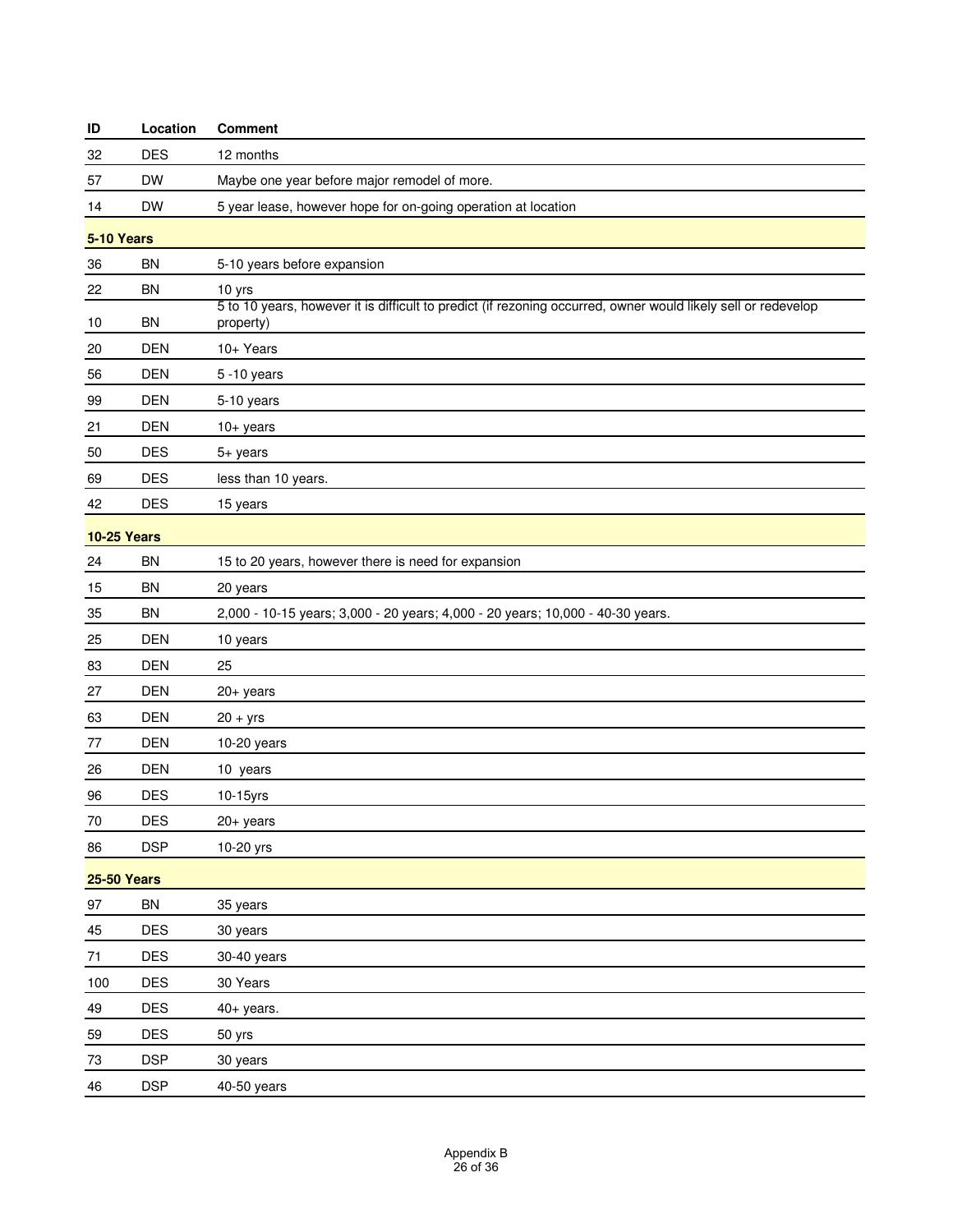| ID                        | Location            | <b>Comment</b>                                                |  |
|---------------------------|---------------------|---------------------------------------------------------------|--|
| 91                        | <b>DSP</b>          | 30 years                                                      |  |
| 55                        | <b>DW</b>           | 45-50 yrs                                                     |  |
|                           | <b>50-100 Years</b> |                                                               |  |
| 19                        | <b>DEN</b>          | 50 to 100 years                                               |  |
| Indefinite                |                     |                                                               |  |
| 5                         | <b>BN</b>           | Indefinitie                                                   |  |
| 7                         | <b>BN</b>           | No anticipated horizon                                        |  |
| 11                        | <b>BN</b>           | Long term, no anticipated horizon                             |  |
| 13                        | <b>BN</b>           | Indefinite                                                    |  |
| 37                        | <b>BN</b>           | Indefinite                                                    |  |
| 92                        | <b>BN</b>           | on going                                                      |  |
| 28                        | <b>BN</b>           | Indefinite as long as rent stays reasonable.                  |  |
| 87                        | <b>BN</b>           | Long Term - investing in facilities                           |  |
| 61                        | <b>BS</b>           | Forever                                                       |  |
| $\ensuremath{\mathsf{3}}$ | <b>DEN</b>          | Indefinite                                                    |  |
| 12                        | <b>DEN</b>          | Ongoing                                                       |  |
| 16                        | <b>DEN</b>          | As long as the rent does not increase.                        |  |
| 68                        | <b>DEN</b>          | Indefinite.                                                   |  |
| 53                        | <b>DEN</b>          | Forever                                                       |  |
| 76                        | <b>DEN</b>          | Forever                                                       |  |
| 82                        | <b>DEN</b>          | Never                                                         |  |
| 23                        | <b>DES</b>          | Indefinite                                                    |  |
| 38                        | <b>DES</b>          | Indefinite.                                                   |  |
| 40                        | <b>DES</b>          | Indefinite                                                    |  |
| 44                        | <b>DES</b>          | Indefinite.                                                   |  |
| 54                        | DES                 | Indefinite                                                    |  |
| 52                        | <b>DES</b>          | Indefinite                                                    |  |
| 60                        | DES                 | Indefinite                                                    |  |
| 58                        | DES                 | Indefinite.                                                   |  |
| 79                        | <b>DES</b>          | Indefinite (with a lot of maintenance)                        |  |
| 80                        | <b>DES</b>          | Indefinite.                                                   |  |
| 72                        | DES                 | Indefinite                                                    |  |
| 94                        | DES                 | indefinite                                                    |  |
| 90                        | <b>DSP</b>          | Indefinite                                                    |  |
| 84                        | <b>DSP</b>          | Indefinite                                                    |  |
| 74                        | <b>DSP</b>          | 500 years (one structure on site has been there since 1800's) |  |
| 89                        | <b>DSP</b>          | Indefinite                                                    |  |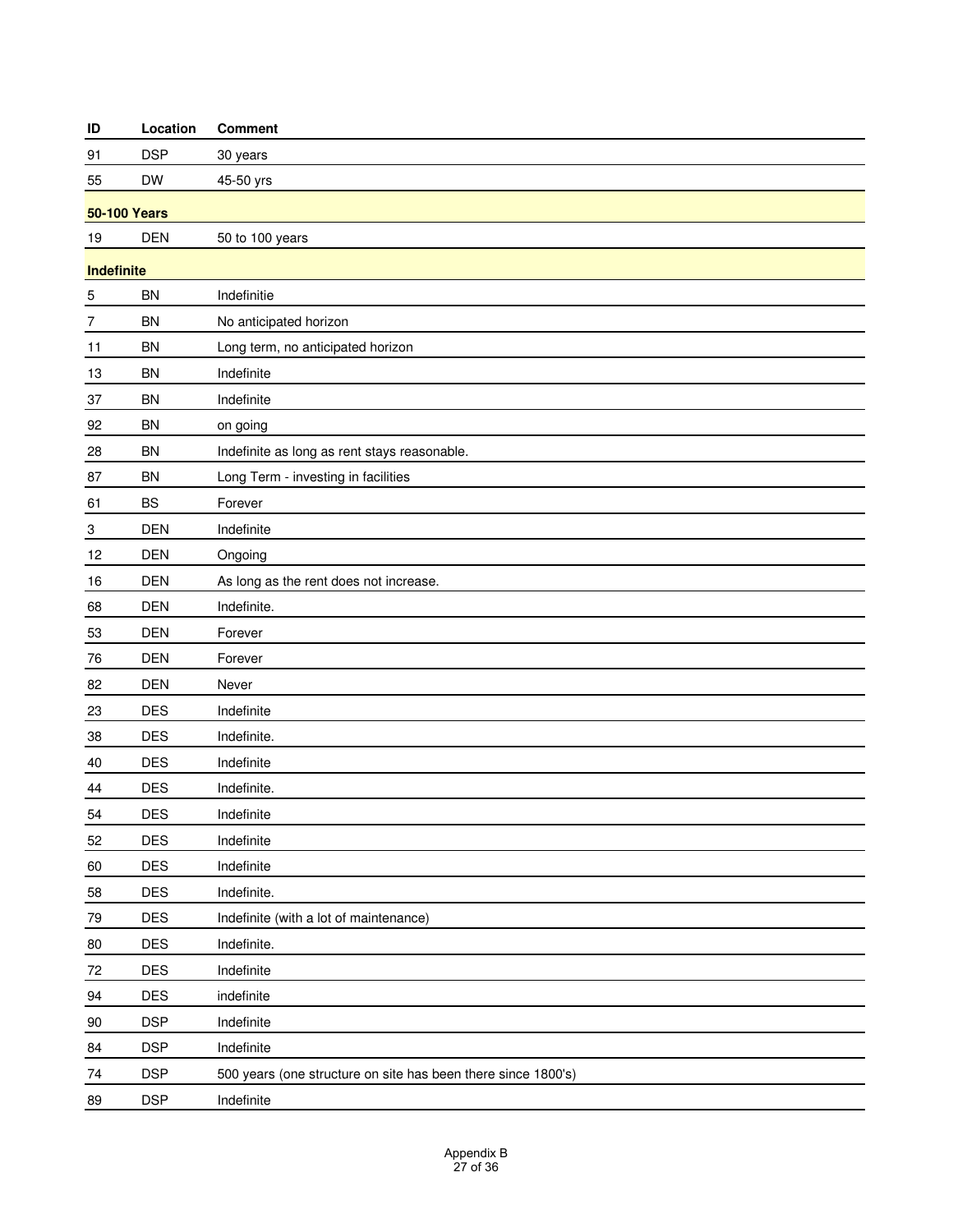| ID | Location | <b>Comment</b> |
|----|----------|----------------|
| 48 | DW       | $100+$ years   |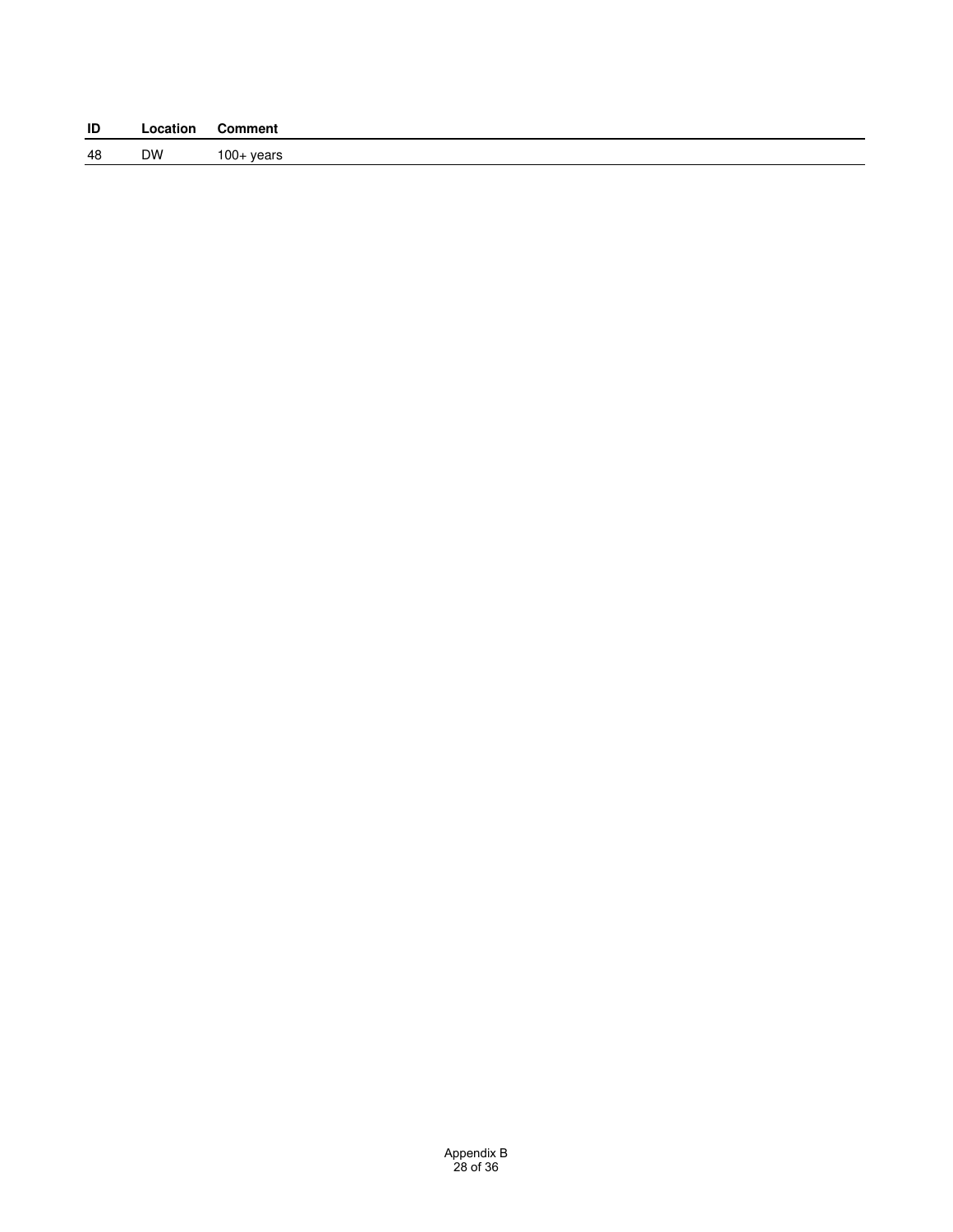**Survey Question 21: If you were to cosider areas outside of Seattle, what areas would be considered and why?**

|                 | <b>Kent - Auburn Valley</b> |                                                                                                                                                      |
|-----------------|-----------------------------|------------------------------------------------------------------------------------------------------------------------------------------------------|
| 9               | BN                          | Federal Way or Auburn. They are 1: closer to home, and 2: taxes are less in these areas.                                                             |
| 66              | BS                          | Renton/Kent - traffic is better                                                                                                                      |
| 17              | <b>DEN</b>                  | Kent - lot of large warehouses with better truck access to the buildings, costs less; Renton - but not much<br>space available, costs less.          |
| 1               | <b>DEN</b>                  | Auburn, rents are lower.                                                                                                                             |
| 29              | <b>DES</b>                  | Planned move to Auburn.                                                                                                                              |
| 69              | <b>DES</b>                  | A portion of the operation is moving to Tukwilla or Kent - property is cheaper and more available.                                                   |
| 59              | <b>DES</b>                  | Kent, Tukwilla - better value, newer faclities, better access                                                                                        |
| 40              | <b>DES</b>                  | Auburn Valley - better access to highways.                                                                                                           |
| 41              | <b>DES</b>                  | Kent Valley - or wherever warehouse space is cheapest.                                                                                               |
| 80              | <b>DES</b>                  | Tukwilla - somewhere along the light rail.                                                                                                           |
| 51              | <b>DES</b>                  | Kent Valley - would be non-disruptive to employee base. Possibly Fall City or Bothell.                                                               |
| 32              | <b>DES</b>                  | Warehouse facility is consolidating with other currently owned distribution facilities in Auburn; Retail portion is<br>relocating to 6th and Lander. |
| 91              | <b>DSP</b>                  | Tukwila/Kent - better road maintenance Lower taxes as well                                                                                           |
| 46              | <b>DSP</b>                  | Puyallup, Seatac Airport area, or Auburn/Kent area.                                                                                                  |
| 14              | <b>DW</b>                   | Auburn or the Kent Valley (desire for a new facility and greater proxiity to airports and highways                                                   |
|                 | <b>South Seattle Metro</b>  |                                                                                                                                                      |
| 10              | <b>BN</b>                   | South end because it is closer to the airport                                                                                                        |
| 16              | <b>DEN</b>                  | Duwamish                                                                                                                                             |
| 83              | <b>DEN</b>                  | Southpark                                                                                                                                            |
| 3               | <b>DEN</b>                  | White center, Burien, 5-corners. All are closer to the owner's residence.                                                                            |
| 39              | <b>DES</b>                  | Southpark, Georgetown - availabiliity and price.                                                                                                     |
| 96              | <b>DES</b>                  | South of Seattle - commute                                                                                                                           |
| 58              | <b>DES</b>                  | Might have to consider moving out of the City, further south, if prices keep going up.                                                               |
|                 | <b>Tacoma - South Sound</b> |                                                                                                                                                      |
| 36              | BN                          | Tacoma - closer to south end customers; cheaper (taxes and rent)                                                                                     |
| 35              | <b>BN</b>                   | City of Pacific - growth demands in South Sound area; taxes; space available.                                                                        |
| 12              | <b>DEN</b>                  | 1: Burlington, I-5 access. 2: Tacoma (would be an additional shop, not a complete move)                                                              |
| 70              | <b>DES</b>                  | Would be south - where most employees live.                                                                                                          |
| 71              | <b>DES</b>                  | Tacoma - pro-business, actively pursuing marine-services industry.                                                                                   |
| 86              | <b>DSP</b>                  | Southeast King Co because of space availability                                                                                                      |
| 55              | DW                          | Tacoma - Lower cost and expanding customer base                                                                                                      |
| <b>Eastside</b> |                             |                                                                                                                                                      |
| 22              | BN                          | Bothel, Woodinville                                                                                                                                  |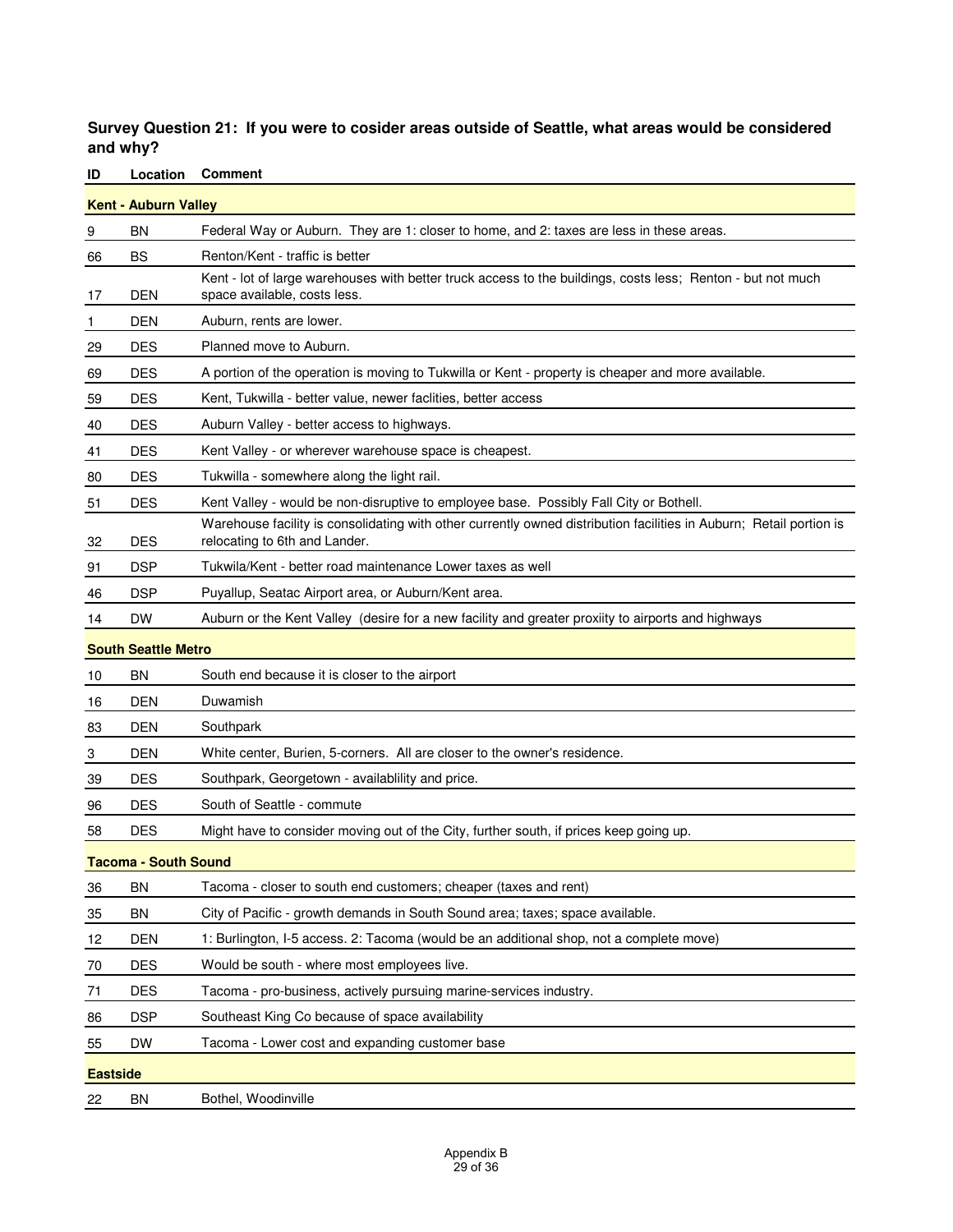| ID             | Location                  | <b>Comment</b>                                                                                                                                                                  |
|----------------|---------------------------|---------------------------------------------------------------------------------------------------------------------------------------------------------------------------------|
| 99             | <b>DEN</b>                | south or east                                                                                                                                                                   |
| 56             | DEN                       | Woodinville, Kirkland, Redmond. Commuting would be much easier for employees - no bridges. Would be<br>quicker access for suppliers trucks.                                     |
| 100            | <b>DES</b>                | Eastside to better accommodate customers                                                                                                                                        |
| 90             | <b>DSP</b>                | Easier access to north and south from an eastside location, but much more unlikely to happen                                                                                    |
|                | <b>Western Washington</b> |                                                                                                                                                                                 |
| 24             | <b>BN</b>                 | Only areas on the west side of the state, because: important to have access to transit, access to oversees<br>markets in Asia. Would need an area that provided adequate space. |
| 77             | <b>DEN</b>                | Yakima - Labor logistics, operating cost                                                                                                                                        |
| 74             | <b>DSP</b>                | Central WA - close to customer base and less restrictive.                                                                                                                       |
|                | <b>North-South Sound</b>  |                                                                                                                                                                                 |
| 34             | <b>BN</b>                 | Outside of King County due to regulations                                                                                                                                       |
| 11             | BN                        | Tacoma or Everett (areas close to marine customers)                                                                                                                             |
| 53             | <b>DEN</b>                | North or south of seattle in an industrial area - Price                                                                                                                         |
| 57             | <b>DW</b>                 | Toward Everett - proximity to highway                                                                                                                                           |
|                | <b>Outside Washington</b> |                                                                                                                                                                                 |
| 13             | <b>BN</b>                 | Other West Coast Cities with proximity to airport                                                                                                                               |
|                |                           | No Comment / Seattle / Other                                                                                                                                                    |
| 5              | BN                        | Would not move outside of Seattle.                                                                                                                                              |
| 7              | BN                        | Would not consider                                                                                                                                                              |
| 8              | BN                        | Try to stay in Ballard. However is not sure if it would be possible with current trends of land redevelopment and<br>rent cost increases.                                       |
| 37             | <b>BN</b>                 |                                                                                                                                                                                 |
| 15             | <b>BN</b>                 | n/a                                                                                                                                                                             |
| 92             | BN                        |                                                                                                                                                                                 |
| 28             | BN                        | It depends on market prices at the time.                                                                                                                                        |
| 30             | BN                        |                                                                                                                                                                                 |
| 85             | <b>BN</b>                 | would not consider areas outside of the City                                                                                                                                    |
| 87             | <b>BN</b>                 | Waterfront communities due to proximity to clients.                                                                                                                             |
| 93             | <b>BN</b>                 |                                                                                                                                                                                 |
| 95             | <b>BN</b>                 |                                                                                                                                                                                 |
| 97             | <b>BN</b>                 |                                                                                                                                                                                 |
| 62             | <b>BS</b>                 |                                                                                                                                                                                 |
| 61             | <b>BS</b>                 |                                                                                                                                                                                 |
| $\overline{c}$ | <b>DEN</b>                |                                                                                                                                                                                 |
| 18             | DEN                       | They would not consider a location outside of Seattle.                                                                                                                          |
| 19             | <b>DEN</b>                |                                                                                                                                                                                 |
| 20             | <b>DEN</b>                |                                                                                                                                                                                 |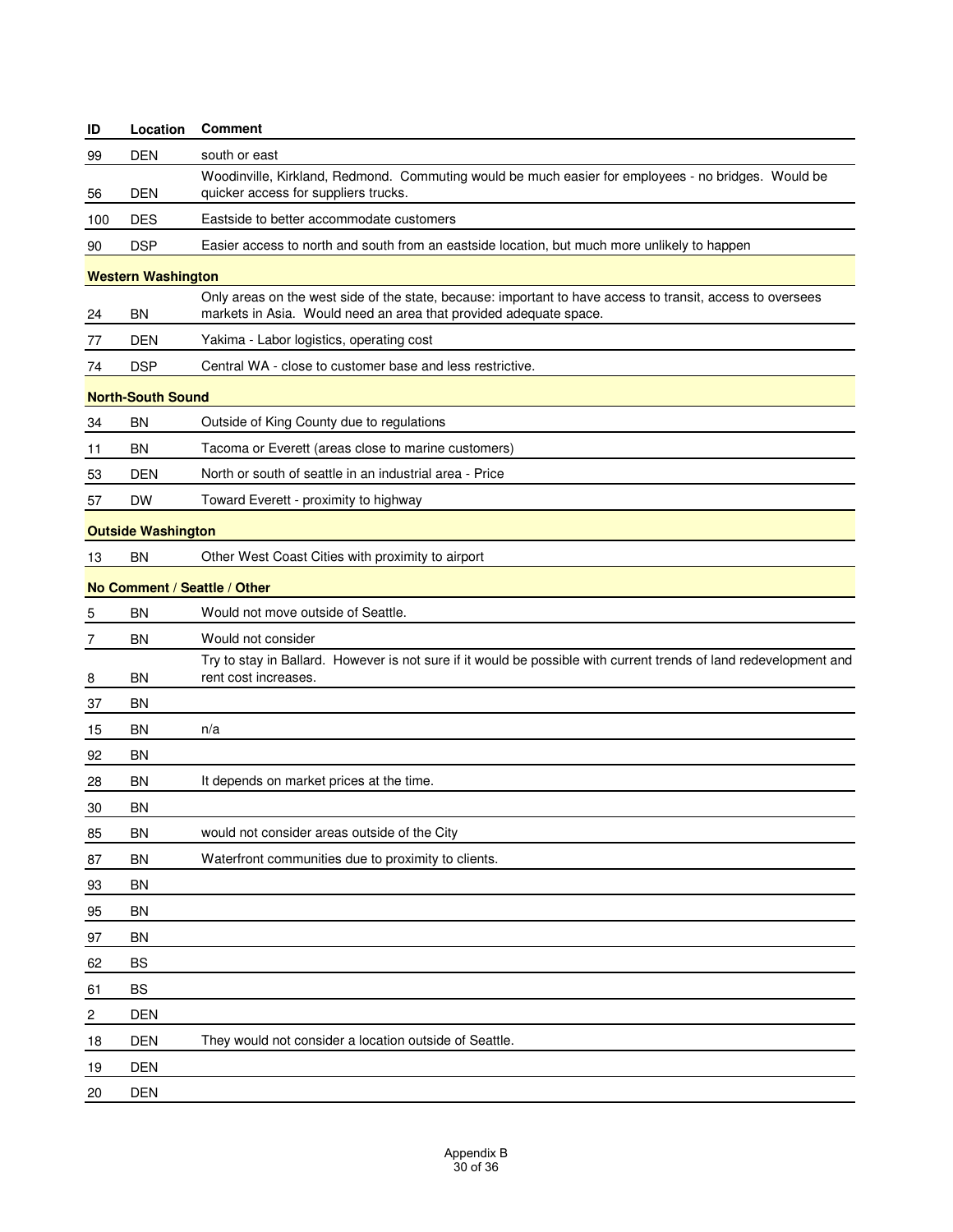| ID  | Location   | <b>Comment</b>                                                                                                                                                                |
|-----|------------|-------------------------------------------------------------------------------------------------------------------------------------------------------------------------------|
| 21  | <b>DEN</b> |                                                                                                                                                                               |
| 25  | <b>DEN</b> |                                                                                                                                                                               |
| 26  | <b>DEN</b> |                                                                                                                                                                               |
| 27  | <b>DEN</b> |                                                                                                                                                                               |
| 31  | <b>DEN</b> |                                                                                                                                                                               |
| 33  | <b>DEN</b> | They would not move out of the city.                                                                                                                                          |
| 47  | <b>DEN</b> |                                                                                                                                                                               |
| 63  | <b>DEN</b> |                                                                                                                                                                               |
| 68  | <b>DEN</b> |                                                                                                                                                                               |
| 67  | <b>DEN</b> |                                                                                                                                                                               |
| 76  | <b>DEN</b> |                                                                                                                                                                               |
| 81  | <b>DEN</b> |                                                                                                                                                                               |
| 82  | <b>DEN</b> |                                                                                                                                                                               |
| 98  | <b>DEN</b> |                                                                                                                                                                               |
| 101 | <b>DEN</b> | Type of business not best suited for downtown area                                                                                                                            |
| 75  | <b>DEN</b> |                                                                                                                                                                               |
| 4   | <b>DES</b> |                                                                                                                                                                               |
| 6   | <b>DES</b> | Moving to new location with more space about a half mile away from current location                                                                                           |
| 23  | <b>DES</b> | Would not consider other locations                                                                                                                                            |
| 38  | <b>DES</b> |                                                                                                                                                                               |
| 42  | <b>DES</b> | If move, showroom would likely be relocated within the Metro area, and the manufacturing portion would be<br>moved outside of the Medtro area due to the cost of large space. |
| 43  | <b>DES</b> | Would consider other areas if the price is right.                                                                                                                             |
| 44  | <b>DES</b> | n/a                                                                                                                                                                           |
| 45  | <b>DES</b> |                                                                                                                                                                               |
| 102 | <b>DES</b> |                                                                                                                                                                               |
| 49  | <b>DES</b> |                                                                                                                                                                               |
| 50  | <b>DES</b> | May opt to buy the building they're in, instead of moving.                                                                                                                    |
| 54  | DES        |                                                                                                                                                                               |
| 52  | <b>DES</b> | Unknown at this time.                                                                                                                                                         |
| 60  | DES        | They would have to close if they had to leave that location.                                                                                                                  |
| 64  | DES        |                                                                                                                                                                               |
| 65  | DES        |                                                                                                                                                                               |
| 78  | <b>DES</b> |                                                                                                                                                                               |
| 79  | DES        |                                                                                                                                                                               |
| 72  | DES        | Cost considerations.                                                                                                                                                          |
| 88  | DES        |                                                                                                                                                                               |
| 94  | <b>DES</b> |                                                                                                                                                                               |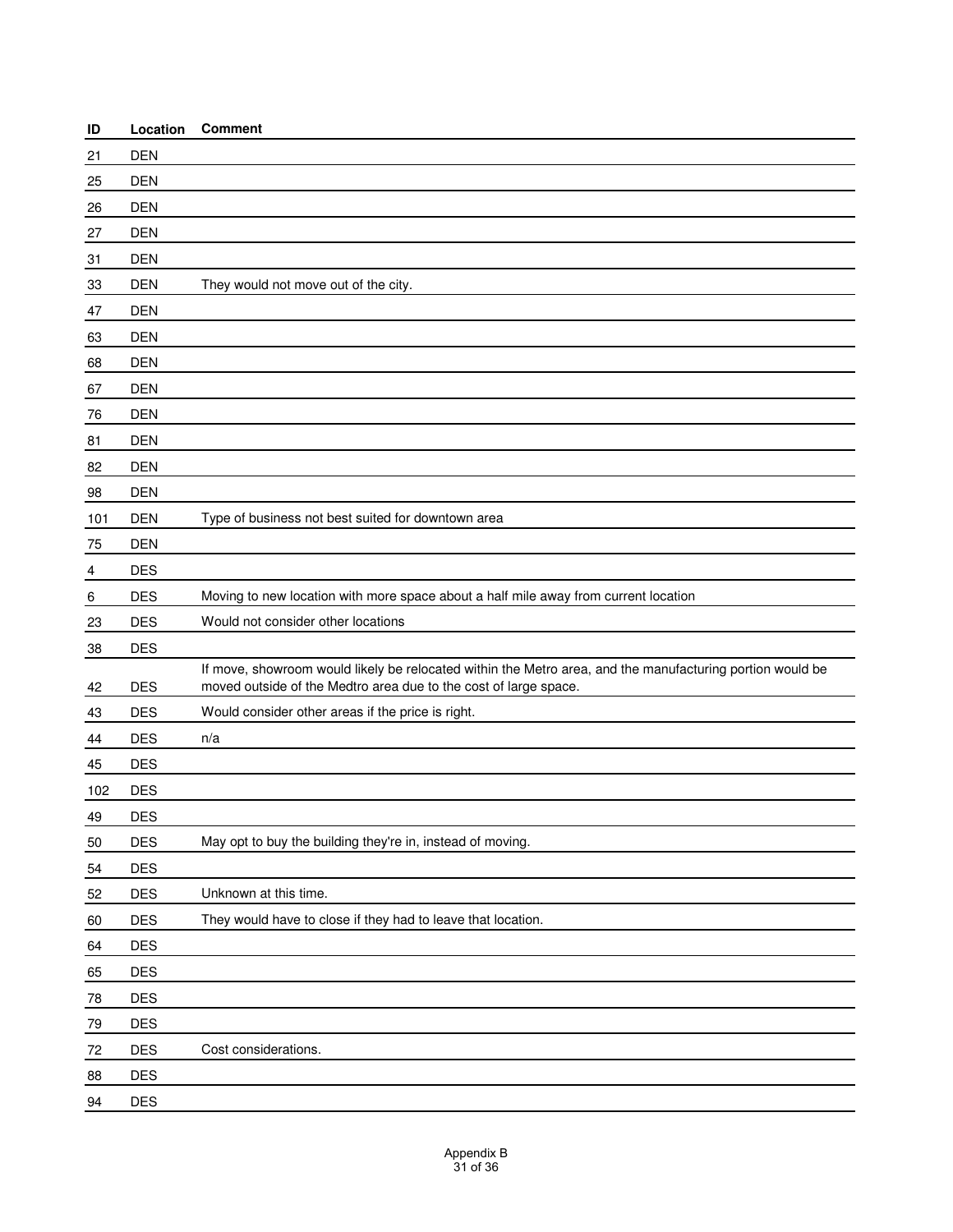| ID  | Location   | <b>Comment</b>                                    |
|-----|------------|---------------------------------------------------|
| 84  | <b>DSP</b> | not sure what areas - hard to get through Seattle |
| 73  | <b>DSP</b> | n/a                                               |
| -89 | <b>DSP</b> |                                                   |
| 48  | <b>DW</b>  | n/a - necessary to be on waterfront.              |
|     |            |                                                   |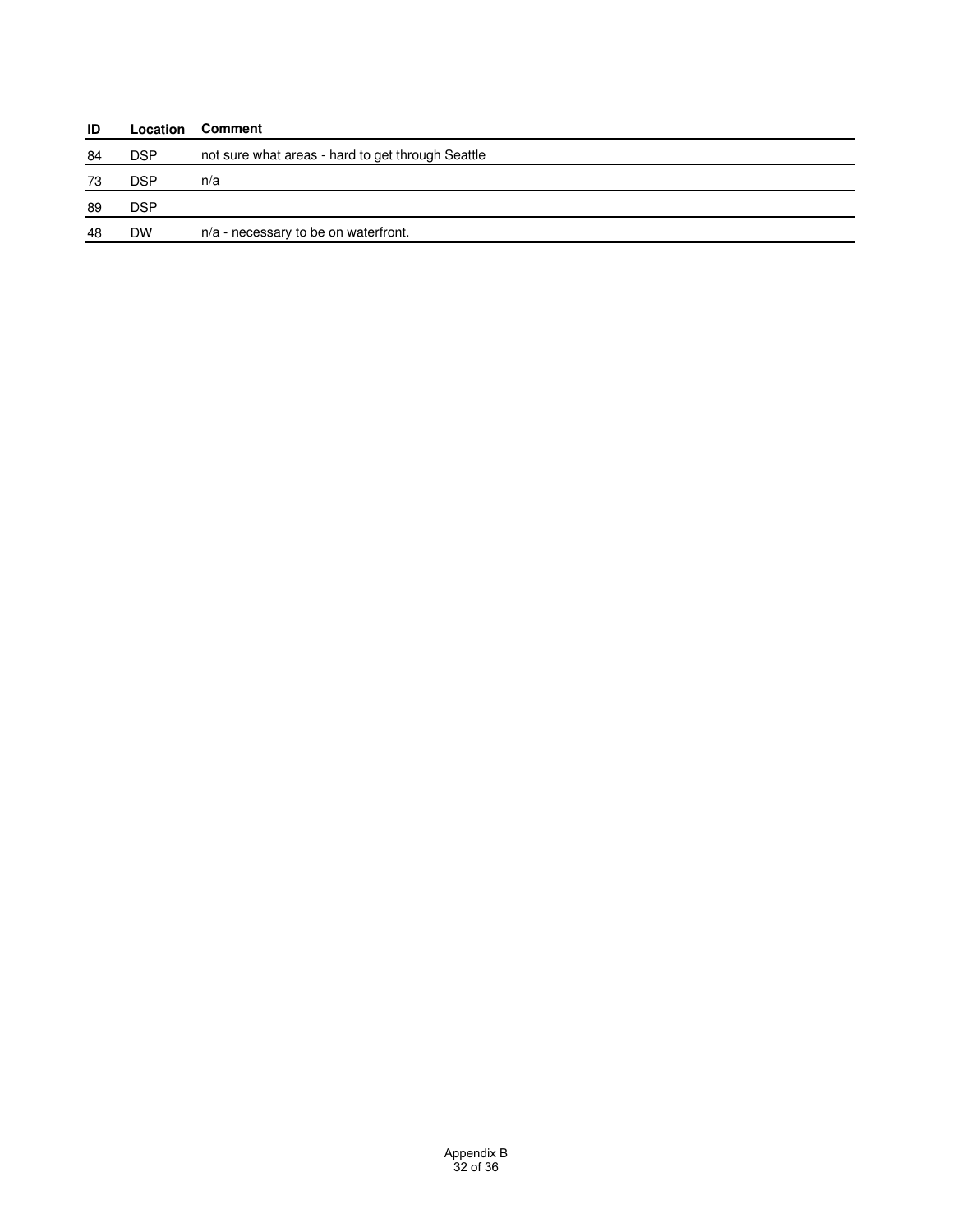#### **Survey Question 22: What governmental actions could help facilitate your company's existing operations and/or future plans?**

| ID                 | Location                 | <b>Comment</b>                                                                                                                                                                                                                                                                                                           |  |
|--------------------|--------------------------|--------------------------------------------------------------------------------------------------------------------------------------------------------------------------------------------------------------------------------------------------------------------------------------------------------------------------|--|
| <b>Lower Taxes</b> |                          |                                                                                                                                                                                                                                                                                                                          |  |
| 9                  | ΒN                       | Taxes kill small businesses                                                                                                                                                                                                                                                                                              |  |
| 36                 | ΒN                       | Lower taxes.                                                                                                                                                                                                                                                                                                             |  |
| 15                 | BN                       | Lower taxes. Ease of restrictions for small manufacturers in Seattle/ease of zoning restrictions.                                                                                                                                                                                                                        |  |
| 85                 | ΒN                       | City should examine how much it costs to operate a small business within the City, between taxes / rent /<br>insurance costs (pay more attention to the needs and issues facing small businesses)                                                                                                                        |  |
| 11                 | ΒN                       | 1: Less taxes. 2: Importance of Viaduct to commuters (City should think carefully about shutting it down)                                                                                                                                                                                                                |  |
| 5                  | ΒN                       | No real response. Less taxes (jokingly).                                                                                                                                                                                                                                                                                 |  |
| 61                 | <b>BS</b>                | Stay away. Do away with taxes. Give loans at 2% to business owners.                                                                                                                                                                                                                                                      |  |
| 25                 | DEN                      | Tax breaks                                                                                                                                                                                                                                                                                                               |  |
| 26                 | <b>DEN</b>               | Tax breaks                                                                                                                                                                                                                                                                                                               |  |
| 21                 | DEN                      | Costs of doing business                                                                                                                                                                                                                                                                                                  |  |
| 56                 | <b>DEN</b>               | Reduce tax and fee burdens. Do away with all day on street parking so trucks will have an easier time pulling in<br>and out of our facility. Find a way for motorists to yeild to truck traffic in order to facilitate freight transportation.<br>Expand Alaska Way Viaduct and Hwy 99 and 520 bridge for more capicity. |  |
| 2                  | DEN                      | A reduction in fees and taxes. He has to pay a fee for a "uses" business license in order to sell used parts, in<br>addition to paying for his regular business license for repair work. There are taxes and fees for everything,<br>which makes the costs of operating very high.                                       |  |
| 29                 | <b>DES</b>               | Lower taxes. His building is being condemded "because of the ineptitude of the Port, City, and Federal<br>government."                                                                                                                                                                                                   |  |
| 23                 | <b>DES</b>               | Less taxation. Also, listening to the voters who have made there opinion clear about the viaduct, and putting a<br>stop to the 'paralysis' and obvious agendas that makes operating an industrial business in Seattle very difficult.                                                                                    |  |
| 51                 | <b>DES</b>               | They receive push-back from customer about their tax rate being higher than other areas. Would live to have<br>business permits to use the HOV lanes. More fond of highways than mass transit.<br>Taxes are too high for small businesses. Viaduct: don't cut the artery of Seattle - make sure access to                |  |
| 54                 | <b>DES</b>               | businesses is not cut off.                                                                                                                                                                                                                                                                                               |  |
|                    | 102 DES                  | Never pay taxes again                                                                                                                                                                                                                                                                                                    |  |
| 39                 | <b>DES</b>               | Leasehold exise tax really hurts small businesses.                                                                                                                                                                                                                                                                       |  |
| 65                 | <b>DES</b>               | Tax structure is a big disadvantage. Have Nicholls drive on city streets. Would like to see it as mixed-use<br>zoning.                                                                                                                                                                                                   |  |
|                    | <b>Road improvements</b> |                                                                                                                                                                                                                                                                                                                          |  |
| 97                 | BN                       | Widen road and put in parking on street.                                                                                                                                                                                                                                                                                 |  |
| 13                 | <b>BN</b>                | 1: Fixing 45th. 2: Leaving them alone (property was under consideration for purchase because of monorail)                                                                                                                                                                                                                |  |
| 62                 | BS                       | Improve road condiitions, transportation, traffic.                                                                                                                                                                                                                                                                       |  |
| 33                 | <b>DEN</b>               | Road improvements are desperately needed in the area. The roads are bad enough to cause significant<br>problems for the truck traffic.                                                                                                                                                                                   |  |
| 17                 | DEN                      | Better planning for roadwork (work not currently being done as originally planned or expressed).                                                                                                                                                                                                                         |  |
| 52                 | <b>DES</b>               | Fix access road and alley way - full of pot holes and City refuses to fix them. Problems due to disposal truck<br>from neighboring business.                                                                                                                                                                             |  |
| 71                 | <b>DES</b>               | Infrastructure improvements - roads are terrible and no maintenance is ever done. Better participation of City to<br>promote business. Port is well promoted, but City doesn't actively work with folks on non-Port property.                                                                                            |  |
|                    |                          |                                                                                                                                                                                                                                                                                                                          |  |

#### **Consern over Viaduct Conservation Conservation**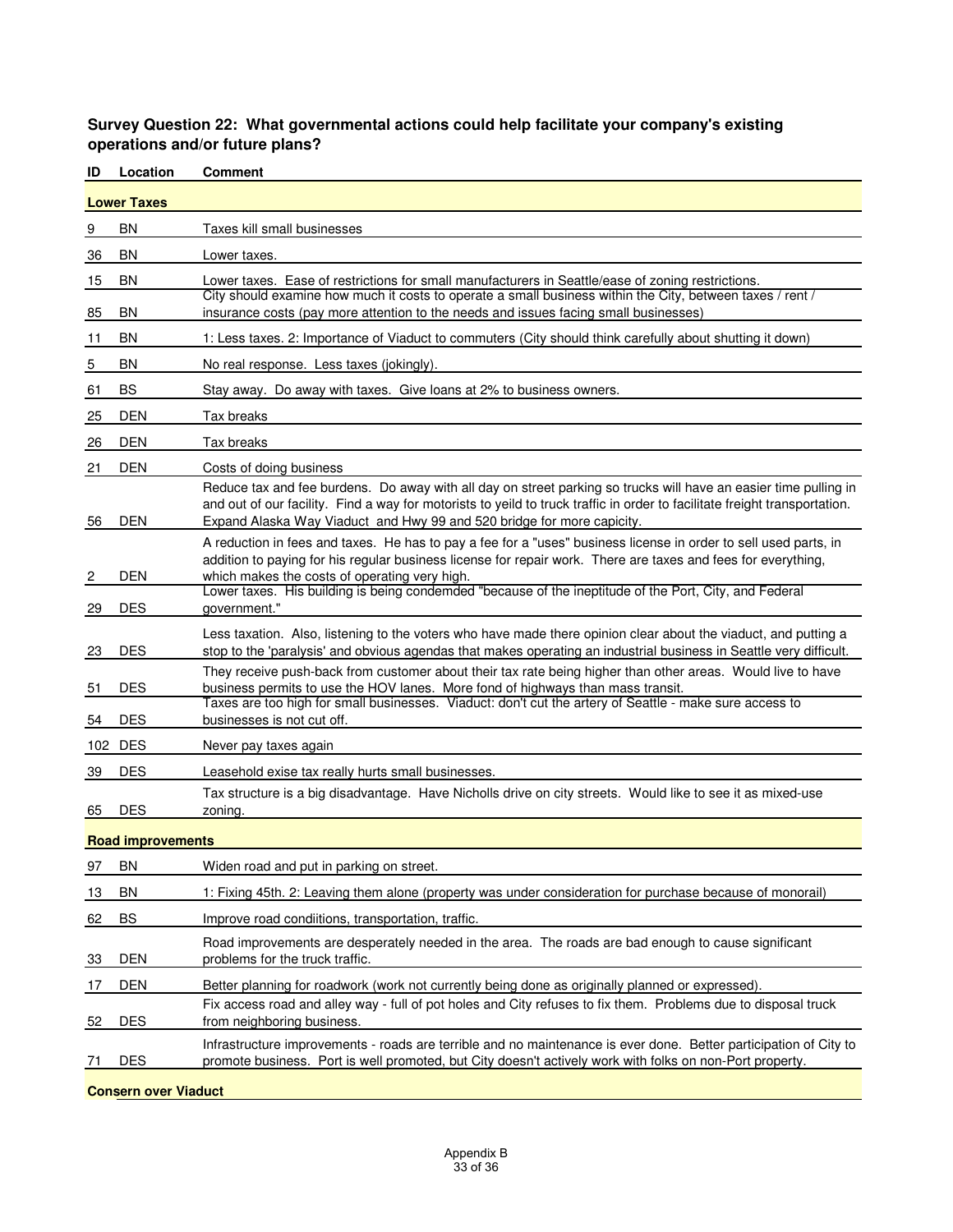| ID                                     | Location               | <b>Comment</b>                                                                                                                                                                                                                                      |  |  |  |
|----------------------------------------|------------------------|-----------------------------------------------------------------------------------------------------------------------------------------------------------------------------------------------------------------------------------------------------|--|--|--|
| 34                                     | BN                     | get rid of government                                                                                                                                                                                                                               |  |  |  |
| 87                                     | BN                     | Realistic interpation of water quality standards for permitting issues. NPDES permit appeal process going on,<br>feel like environmental groups and other pressures are leading to bussiness being targeted.                                        |  |  |  |
| 93                                     | <b>BN</b>              | Environmental restrictions that require more or better spill protection in and around the city waterfront                                                                                                                                           |  |  |  |
|                                        |                        | Land contamination - land was contaminated when purchased and have been trying to clear it with the City ever                                                                                                                                       |  |  |  |
| 68                                     | DEN                    | since. The process is a joke.<br>Indirect impacts from the Health Department holding up customer's permits, requiring them to store equipment                                                                                                       |  |  |  |
| 1                                      | DEN                    | longer. The sign restrictions and permitting process and fees have prevented the business from installing a<br>locator sign.                                                                                                                        |  |  |  |
| <u>38</u>                              | <b>DES</b>             | Conderned about what happens with viaduct. Improve transit/transportation choices to and from the site. City<br>should give more support for green waste recycling.                                                                                 |  |  |  |
| 43                                     | <b>DES</b>             | Viaduct - construction of a tunnel would cause huge problems for businesses in this area.                                                                                                                                                           |  |  |  |
| 64                                     | <b>DES</b>             | No tunnel would be problematic                                                                                                                                                                                                                      |  |  |  |
| 70                                     | <b>DES</b>             | Viaduct - Don't block traffic to the waterfront businessess; consider the overflow from other areas also.                                                                                                                                           |  |  |  |
| 60                                     | <b>DES</b>             | Viaduct disruption would really hurt. Would like to see property zoning stay the same. Generally very happy<br>with the dealings with the City.                                                                                                     |  |  |  |
| 40                                     | <b>DES</b>             | Don't close the viaduct.                                                                                                                                                                                                                            |  |  |  |
| 44                                     | <b>DES</b>             | Viaduct - where is the traffic going to go? Before deciding on an alternative, the traffic implecations and the<br>effects on businesses located in that area should be weighed closely.                                                            |  |  |  |
| 69                                     | <b>DES</b>             | Every time they try to expand their operation, the permitting process takes forever because they are assumed to<br>be a hazardous-type facility, even though they are not.                                                                          |  |  |  |
| 94                                     | <b>DES</b>             | Lighten up on labor union regulations at federal level. State keeps dinging business for cost of unemployment<br>benefits. Union gets dinged for unemployment taxes that should be paid by former employers that its members<br>are employed under. |  |  |  |
| 46                                     | <b>DSP</b>             | Permitting and monitoring for stormwater is difficult and compliance is expensive, particularly since small<br>businesses are expected to shoulder the same costs as large businesses. Small business tax reduction would<br>be helpful.            |  |  |  |
| 89                                     | <b>DSP</b>             | More realistic view on outsourcing - NAFTA never did us any favors. They should be concessions for demostic<br>business to allow them to be competitive with overseas business. Education for children should be job specific.                      |  |  |  |
| 57                                     | DW                     | Viaduct will have major impact - not repacing it is totally unacceptable. Mininimize amount of time it takes for<br>repair or replacement. Improve public transportation to/from Harbor Island.                                                     |  |  |  |
| 14                                     | <b>DW</b>              | 8-lane viaduct (improve employees commute time)                                                                                                                                                                                                     |  |  |  |
| 55                                     | <b>DW</b>              | Streamlining permit applications for construction                                                                                                                                                                                                   |  |  |  |
|                                        |                        | Government should understand tug business before they try to regulate too harshly - tugs are what bring                                                                                                                                             |  |  |  |
| 48                                     | <b>DW</b>              | commerce into Port of Seattle.                                                                                                                                                                                                                      |  |  |  |
|                                        | <b>Improve transit</b> |                                                                                                                                                                                                                                                     |  |  |  |
| 95                                     | BN                     | Transit is not that important.                                                                                                                                                                                                                      |  |  |  |
| 35                                     | BN                     | Transit; better roads; better management of taxes.                                                                                                                                                                                                  |  |  |  |
| 98                                     | <b>DEN</b>             | More bus access                                                                                                                                                                                                                                     |  |  |  |
| <b>Transportation / Traffic issues</b> |                        |                                                                                                                                                                                                                                                     |  |  |  |
| 22                                     | <b>BN</b>              | Traffic transportation system<br>Fix the traffic mess, transportation system                                                                                                                                                                        |  |  |  |
| 66                                     | BS                     | Improving transportation issues.                                                                                                                                                                                                                    |  |  |  |
| 16                                     | <b>DEN</b>             | Better transportation/circulation in the area.                                                                                                                                                                                                      |  |  |  |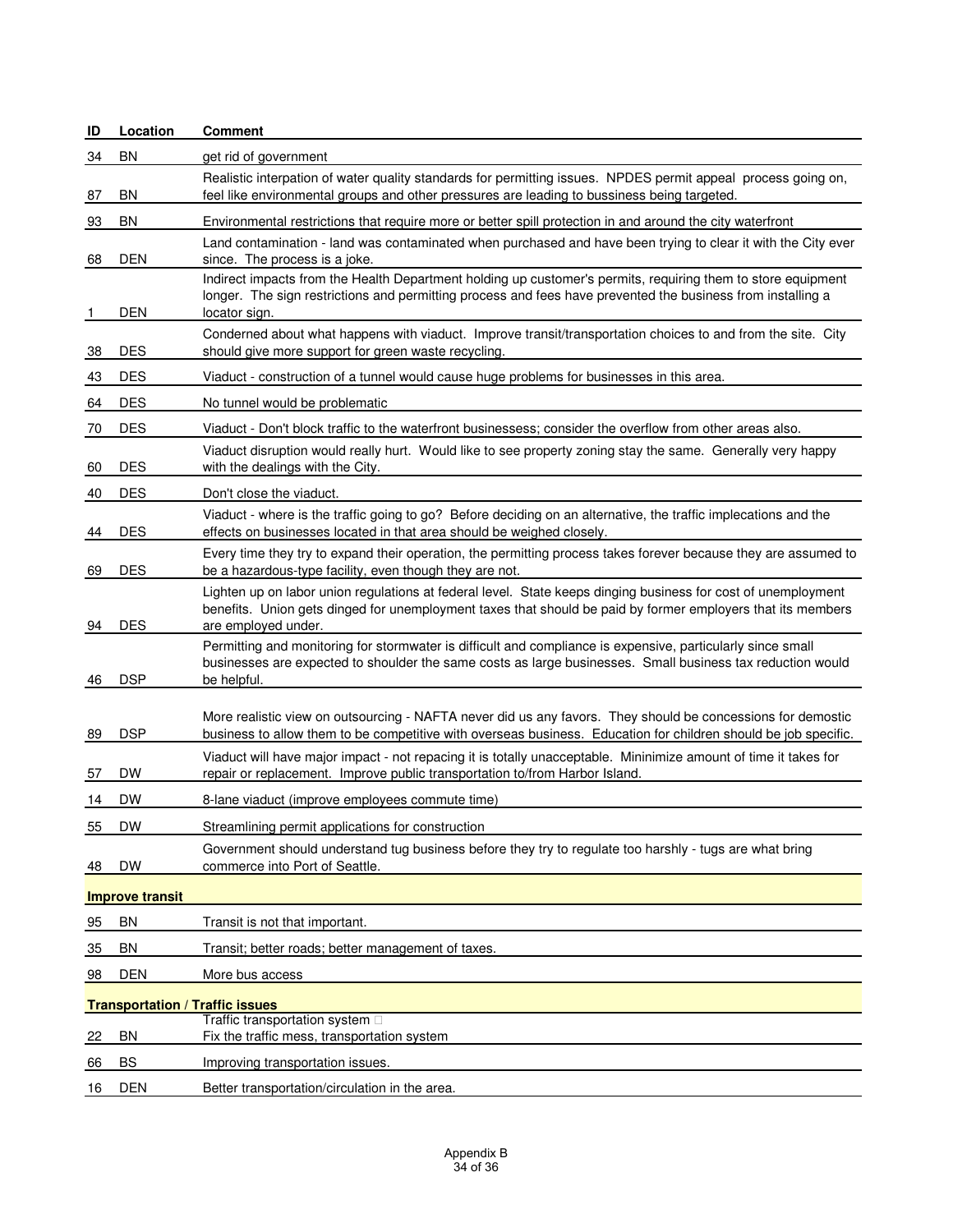| ID           | Location                       | <b>Comment</b>                                                                                                                                                                                                                                                                                                                                               |  |  |  |  |
|--------------|--------------------------------|--------------------------------------------------------------------------------------------------------------------------------------------------------------------------------------------------------------------------------------------------------------------------------------------------------------------------------------------------------------|--|--|--|--|
| 49           | <b>DES</b>                     | Traffic is getting worse. Its harder to make money when the trucks are stuck in traffic.                                                                                                                                                                                                                                                                     |  |  |  |  |
| 79           | <b>DES</b>                     | Traffic light going into the complex has a very short cycle - problematic considering how many people work in<br>the complex. Complex/area needs better access to transit.                                                                                                                                                                                   |  |  |  |  |
| <u>6</u>     | <b>DES</b>                     | Improved access to surface streets and ensuring that surface streets are not overly congested (Deliver products<br>themselves: can be very expensive in traffic)                                                                                                                                                                                             |  |  |  |  |
| 73           | <b>DSP</b>                     | Improve traffic access out of facility - stop-light keeps trucks waiting a long time for short lights to get out.                                                                                                                                                                                                                                            |  |  |  |  |
| 86           | <b>DSP</b>                     | Transportation issues and logistics improvements must be made                                                                                                                                                                                                                                                                                                |  |  |  |  |
|              | Maintain industrial area as is |                                                                                                                                                                                                                                                                                                                                                              |  |  |  |  |
| 8            | <b>BN</b>                      | Try to maintain industrial areas for only industrial uses                                                                                                                                                                                                                                                                                                    |  |  |  |  |
| 67           | <b>DEN</b>                     | Maintain the indusstrial property as industrial.                                                                                                                                                                                                                                                                                                             |  |  |  |  |
| 42           | <b>DES</b>                     | When developing mixed-use/industrical areas, maintain a certain percentage as industrical-only.                                                                                                                                                                                                                                                              |  |  |  |  |
|              |                                | Increased community involvement in the planning process                                                                                                                                                                                                                                                                                                      |  |  |  |  |
| 20           | <b>DEN</b>                     | Community involvement and input in future of the SODO district.                                                                                                                                                                                                                                                                                              |  |  |  |  |
| <b>Other</b> |                                |                                                                                                                                                                                                                                                                                                                                                              |  |  |  |  |
| 37           | ΒN                             | None.                                                                                                                                                                                                                                                                                                                                                        |  |  |  |  |
| 28           | <b>BN</b>                      | Would like to see a revitalization of the downtown area.                                                                                                                                                                                                                                                                                                     |  |  |  |  |
| 24           | <b>BN</b>                      | Keeping trucking corridors open and accessible (used trucks trying to reach them from Vancouver, BC as an<br>example: no direct access from I-5 corridor.                                                                                                                                                                                                    |  |  |  |  |
|              |                                | 1: Limiting the size of retail stores moving into industrial areas to a small footprint size (a way of stopping large<br>footprint stores like Fred Myer, Target, and others from taking over industrial areas). 2: Controlling land values<br>from sky rocketing 3: Passing rules or zoning parking in order to stop people from living in cars and campers |  |  |  |  |
|              | <b>BN</b>                      | on the street (in close proximity to his business)                                                                                                                                                                                                                                                                                                           |  |  |  |  |
| 12           | <b>DEN</b>                     | Cost controls on the cost of living for industrial workers, making the City affordable for industrial wage earners                                                                                                                                                                                                                                           |  |  |  |  |
| 27           | <b>DEN</b>                     |                                                                                                                                                                                                                                                                                                                                                              |  |  |  |  |
| 18           | <b>DEN</b>                     |                                                                                                                                                                                                                                                                                                                                                              |  |  |  |  |
| 19           | <b>DEN</b>                     |                                                                                                                                                                                                                                                                                                                                                              |  |  |  |  |
| 47           | <b>DEN</b>                     | None.                                                                                                                                                                                                                                                                                                                                                        |  |  |  |  |
| 31           | <b>DEN</b>                     | The liquor board could use refurbishing                                                                                                                                                                                                                                                                                                                      |  |  |  |  |
| 53           | <b>DEN</b>                     |                                                                                                                                                                                                                                                                                                                                                              |  |  |  |  |
| 63           | <b>DEN</b>                     | None                                                                                                                                                                                                                                                                                                                                                         |  |  |  |  |
| 76           | <b>DEN</b>                     | Nothing                                                                                                                                                                                                                                                                                                                                                      |  |  |  |  |
| 82           | <b>DEN</b>                     | Get rid of day labors in home depot parking lot                                                                                                                                                                                                                                                                                                              |  |  |  |  |
| 101          | <b>DEN</b>                     |                                                                                                                                                                                                                                                                                                                                                              |  |  |  |  |
| 50           | <b>DES</b>                     | None.                                                                                                                                                                                                                                                                                                                                                        |  |  |  |  |
| 58           | <b>DES</b>                     | If the mayor makes that area the "red light district," then property prices will likely plummet - which will make it<br>more affordable for them to stay in that area.                                                                                                                                                                                       |  |  |  |  |
| 80           | <b>DES</b>                     | Wish there was a City-run venue available for dispute resolution with customers.                                                                                                                                                                                                                                                                             |  |  |  |  |
| 45           | <b>DES</b>                     |                                                                                                                                                                                                                                                                                                                                                              |  |  |  |  |
| 32           | <b>DES</b>                     | Adopt purchasing practices that drive sustainability.                                                                                                                                                                                                                                                                                                        |  |  |  |  |
| 72           | <b>DES</b>                     | None                                                                                                                                                                                                                                                                                                                                                         |  |  |  |  |